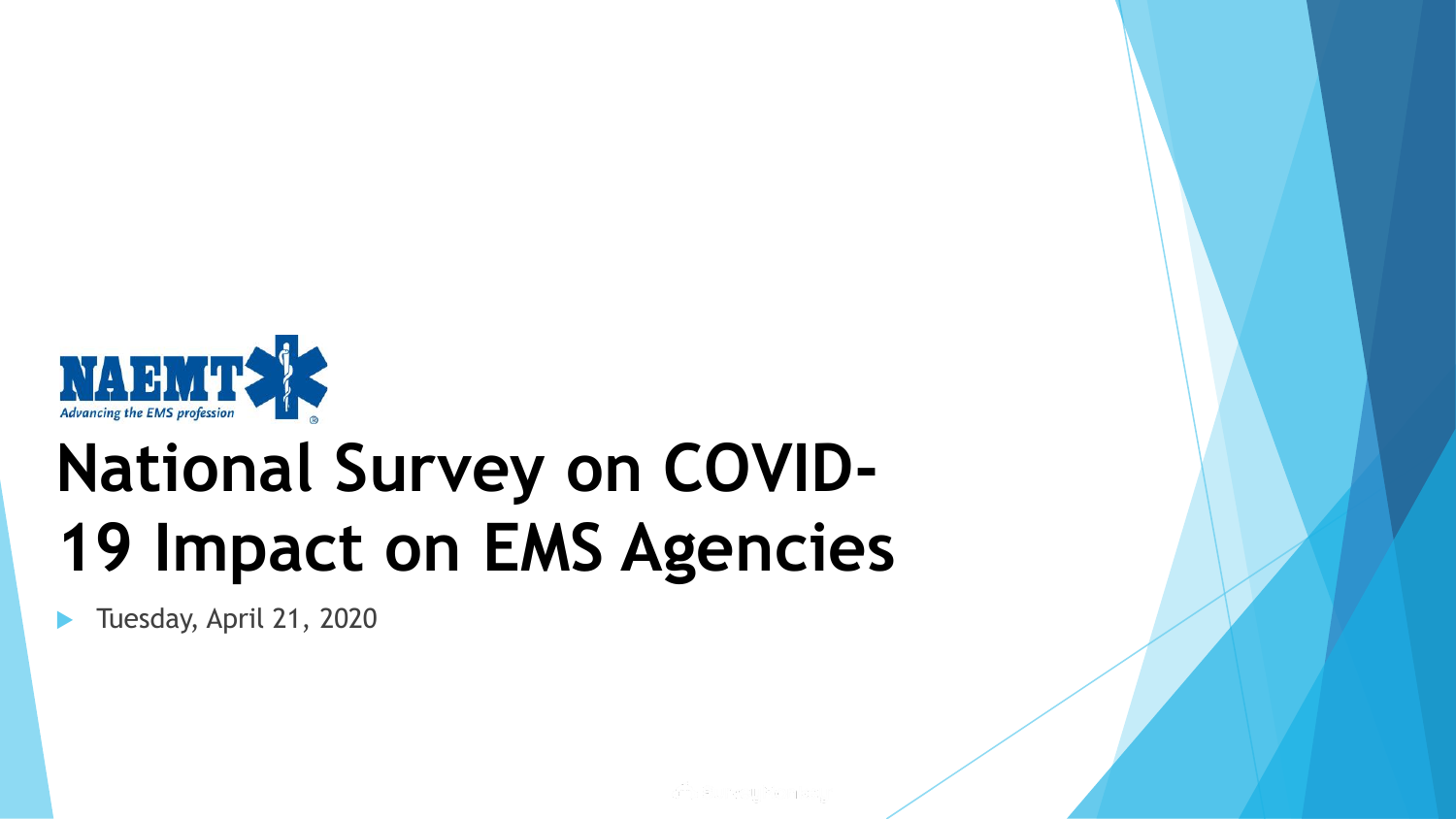#### **891** Total Responses

49 States, DC, Puerto Rico and American Samoa

Date Survey Released: Wednesday, April 06, 2020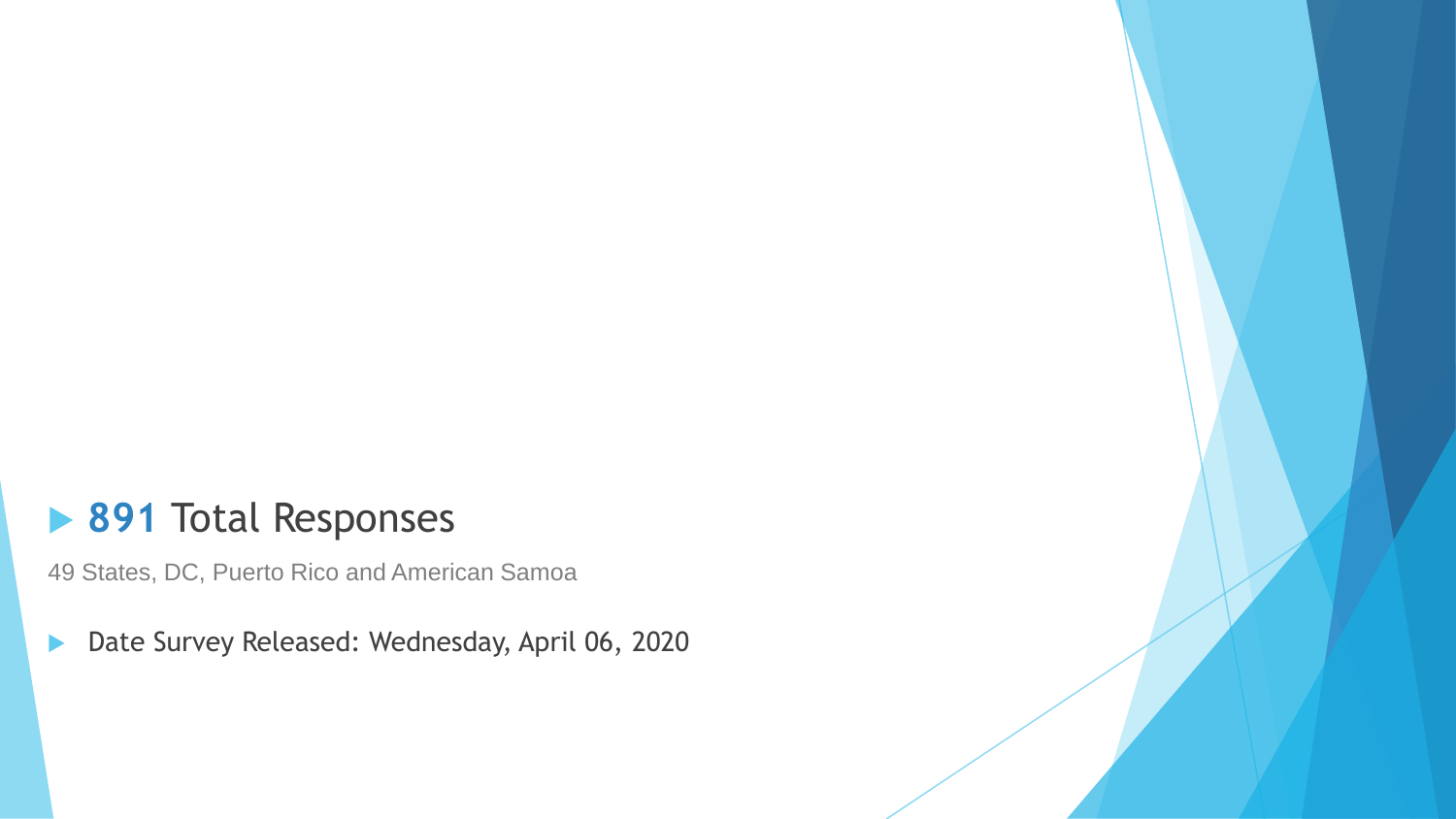

### Q2: The location of EMS agency

The location of EMS agency

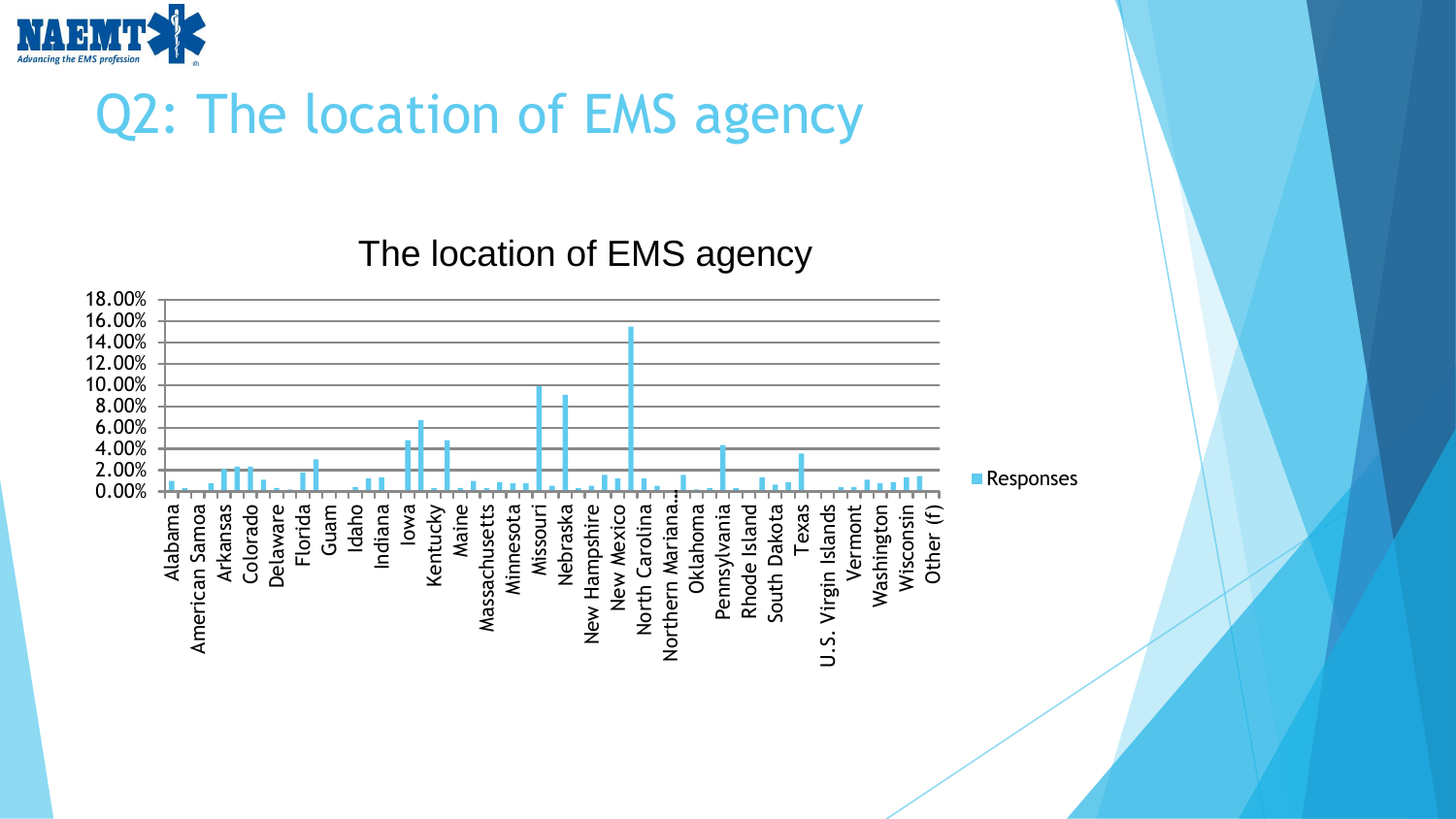

### Q3: Type of service

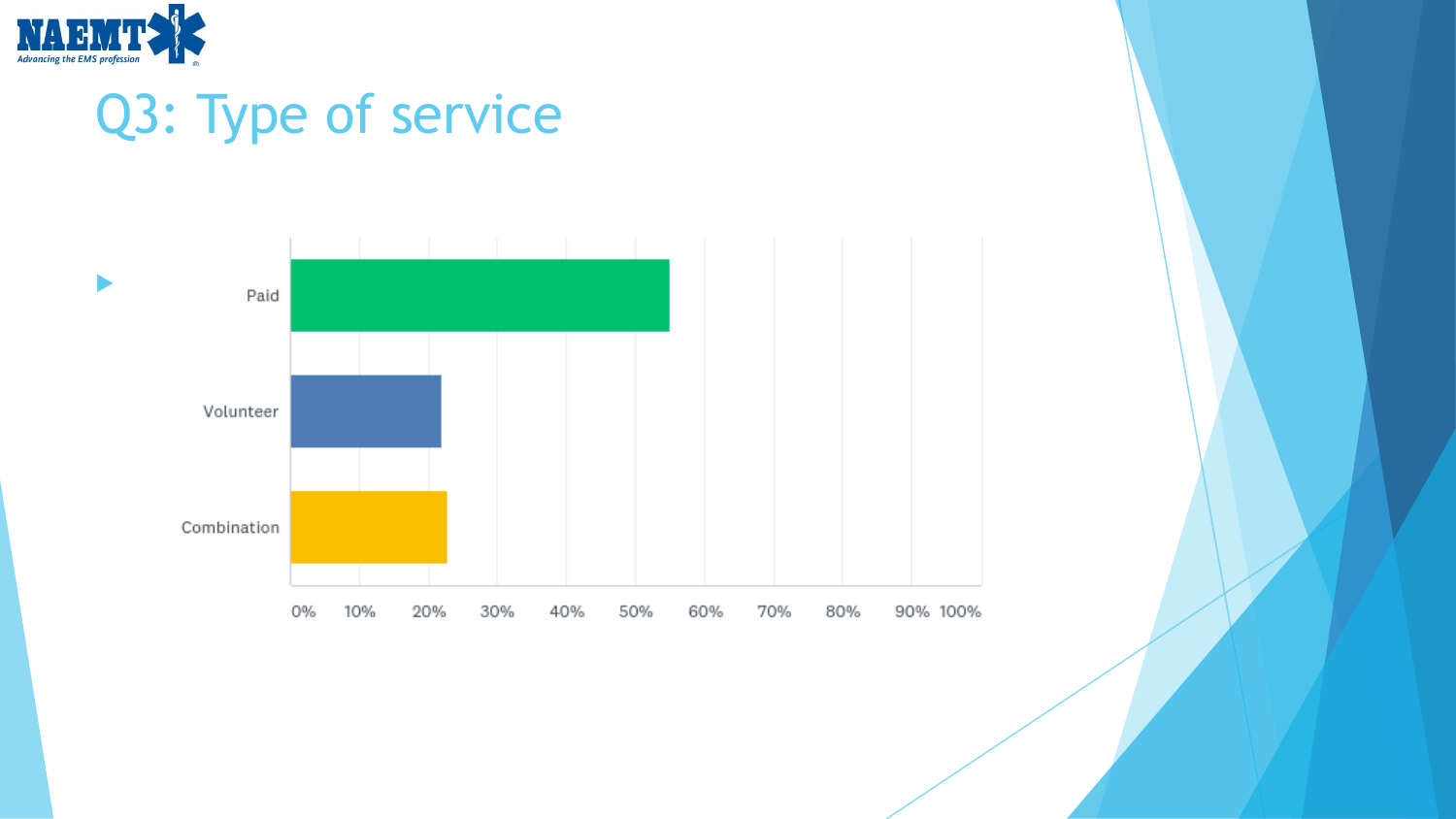

## Q4: Type of Care:

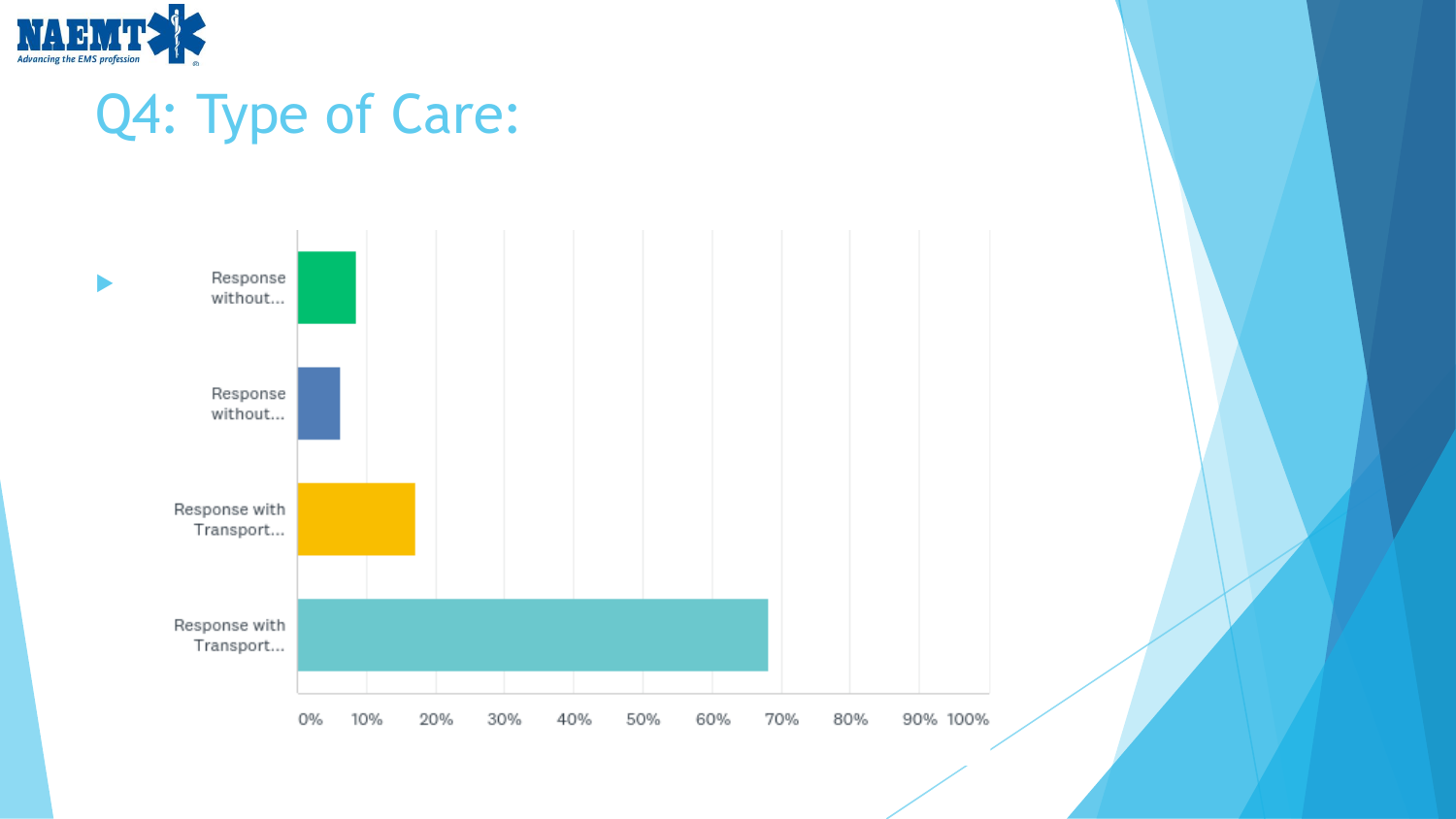

#### Q5: Delivery model of service

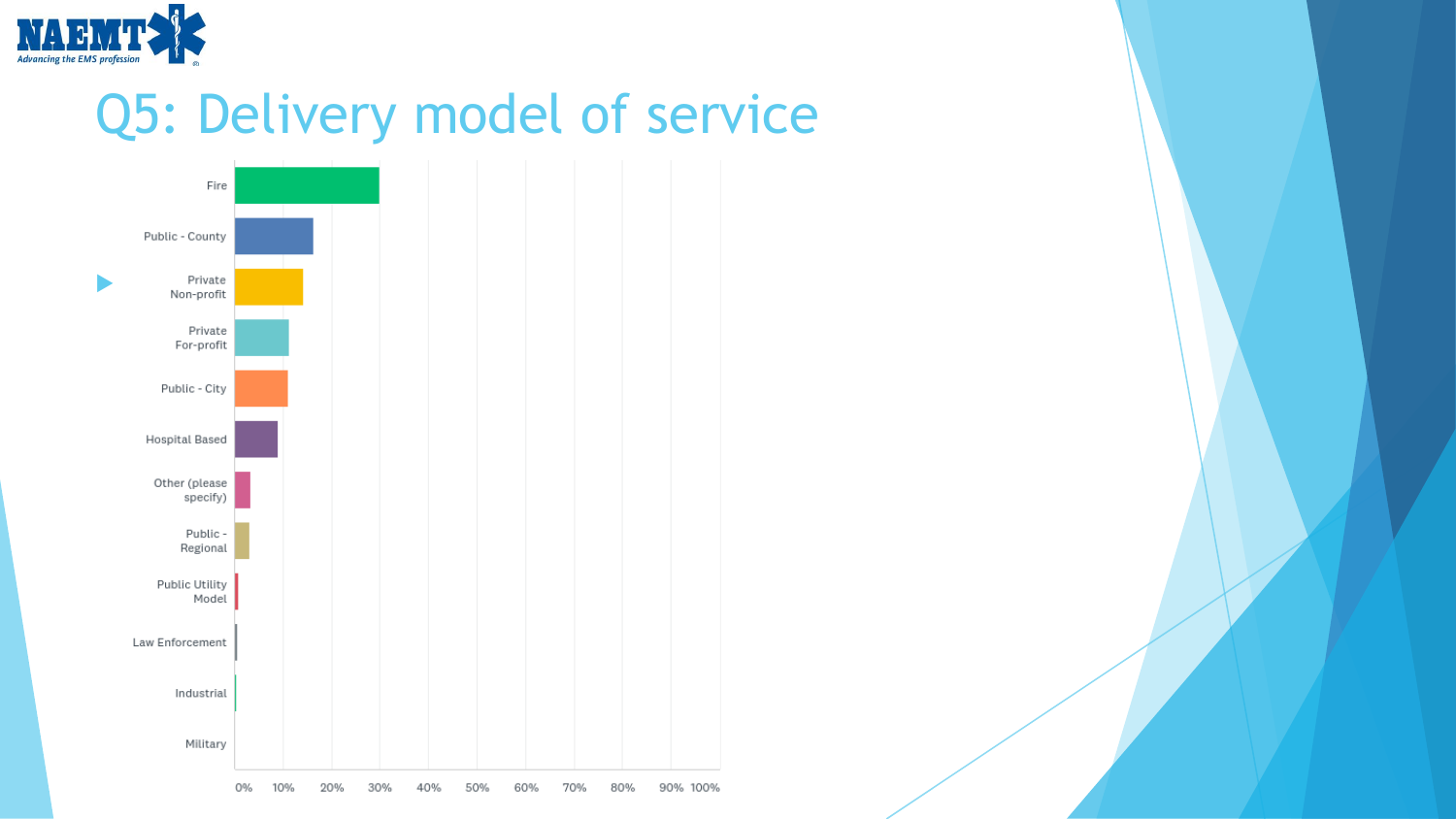

#### Q6: Type of Response

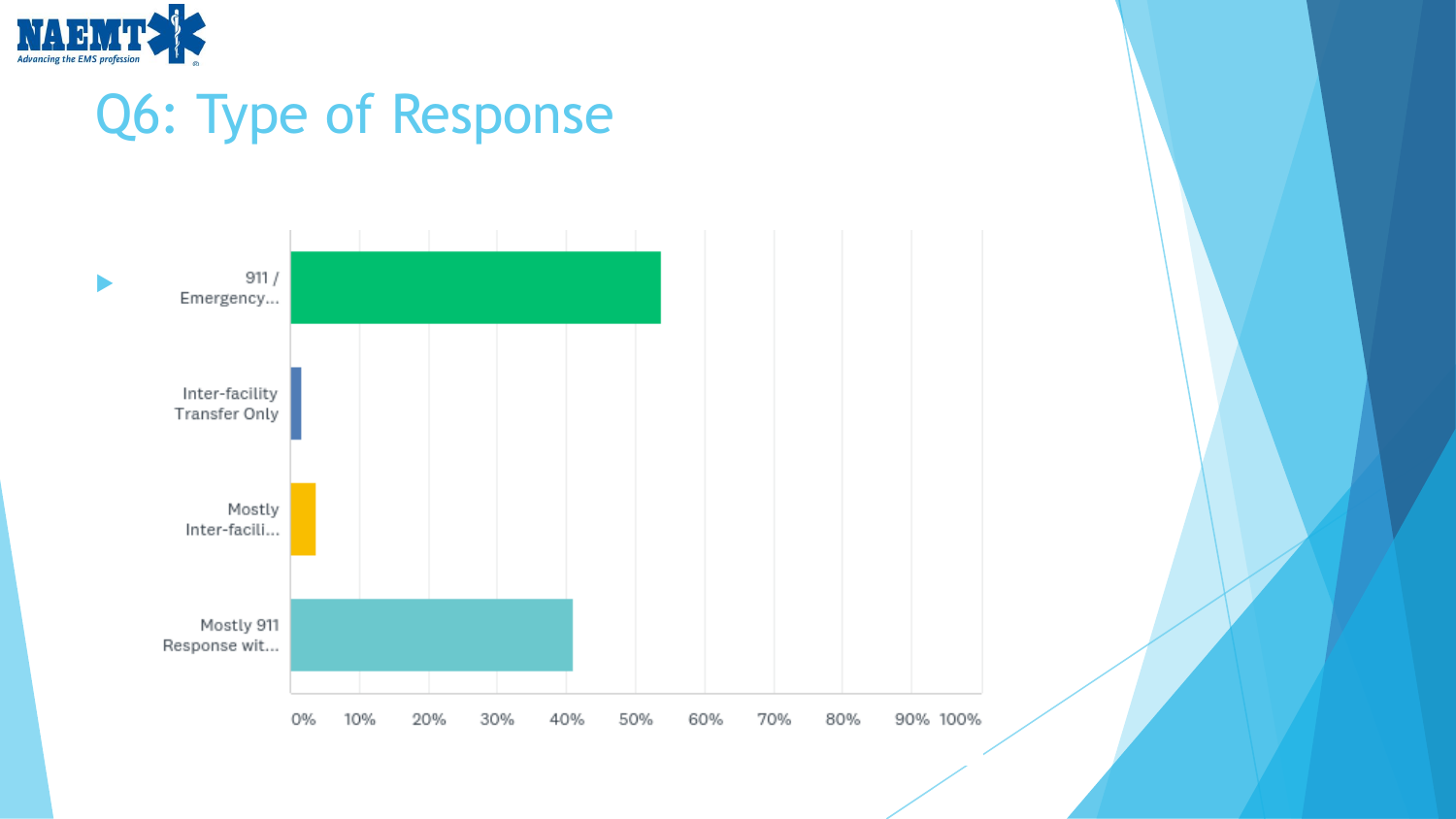

#### Q7: Number of responses per year

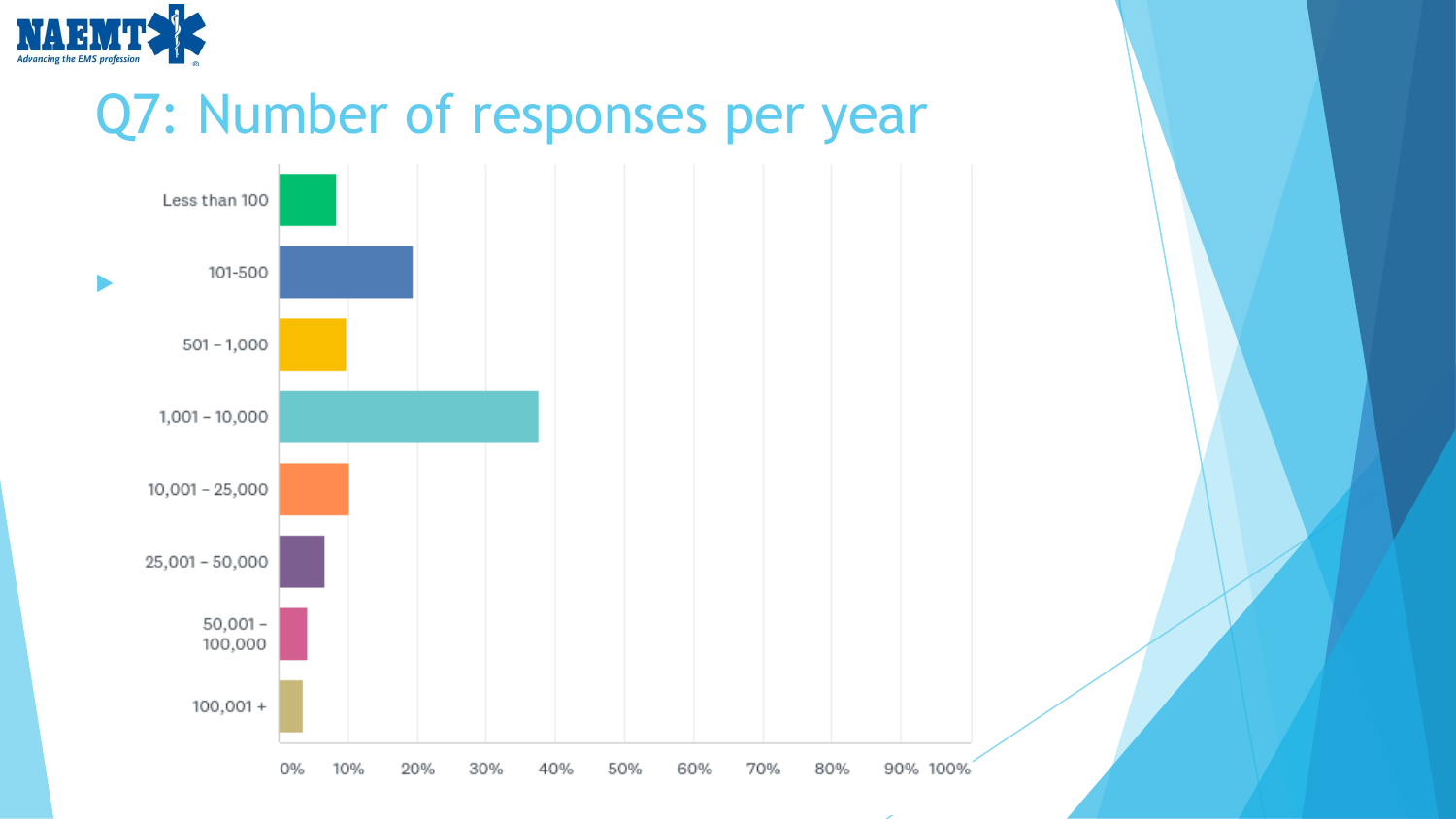

#### Q8: Number of personnel

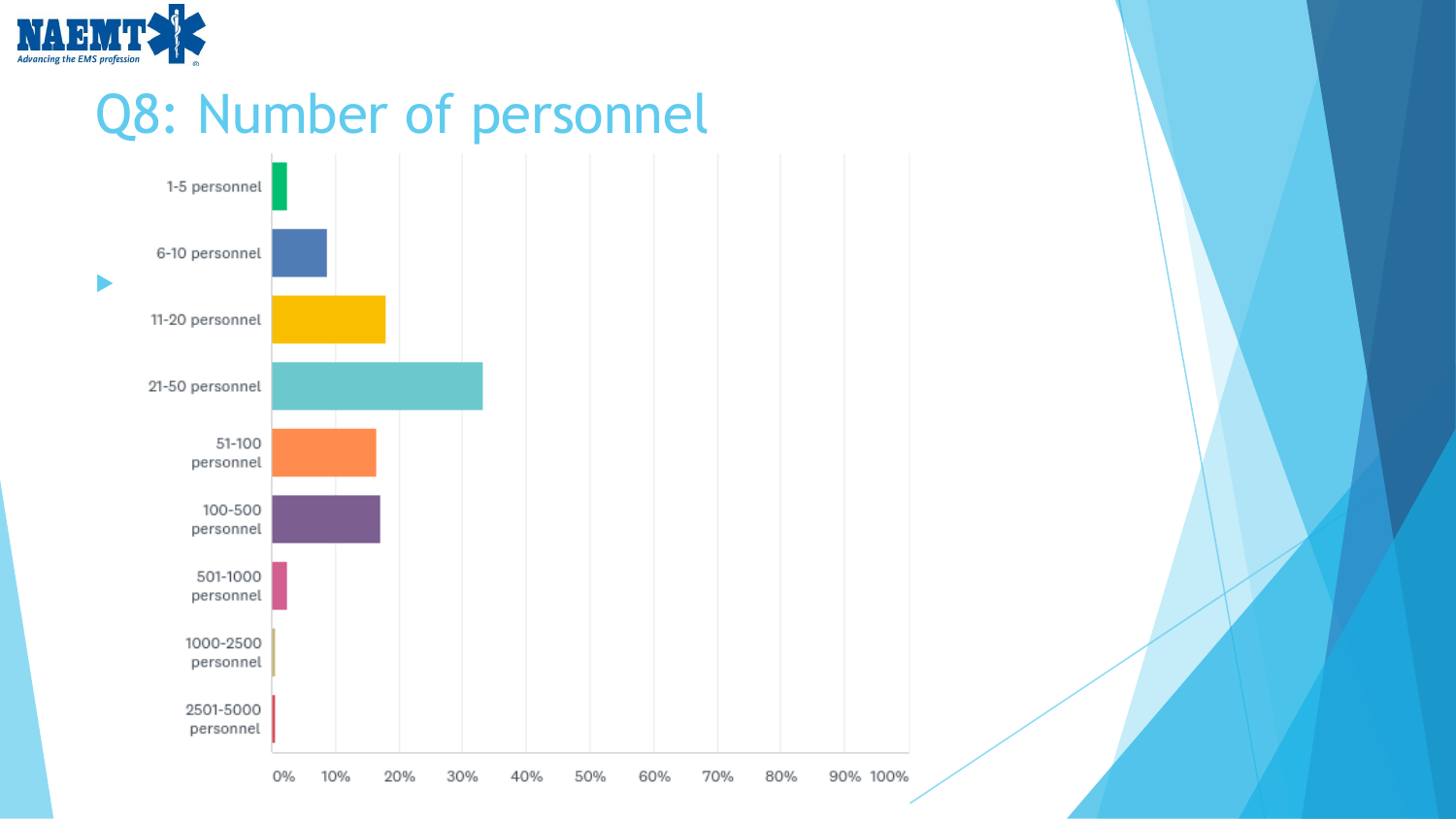

### Q9: Is the COVID-19 pandemic response straining your EMS agency's finances?

Answered: 882 Skipped: 9

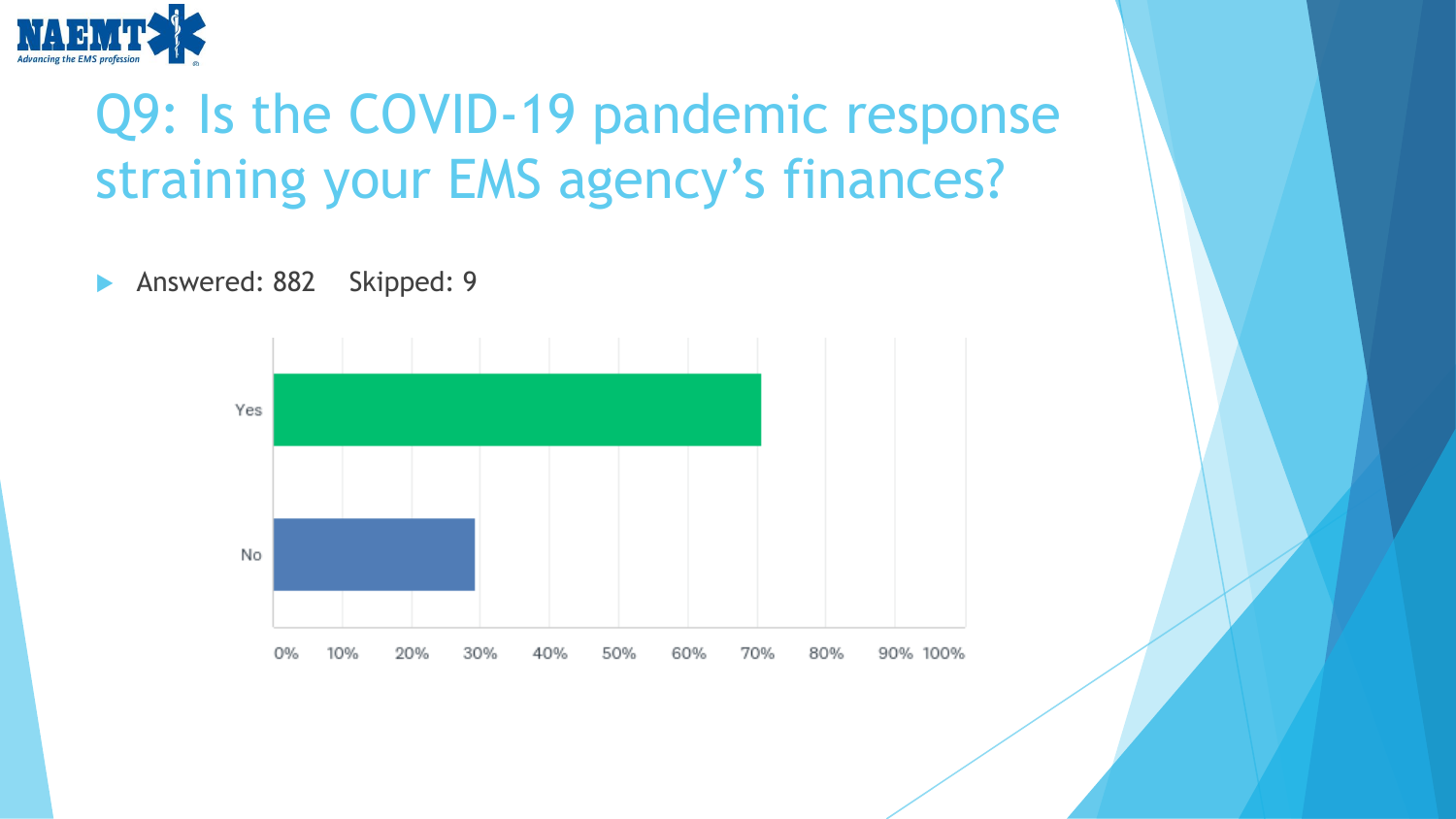

#### Q10: How long do you estimate you will be able to sustain operations without relief?

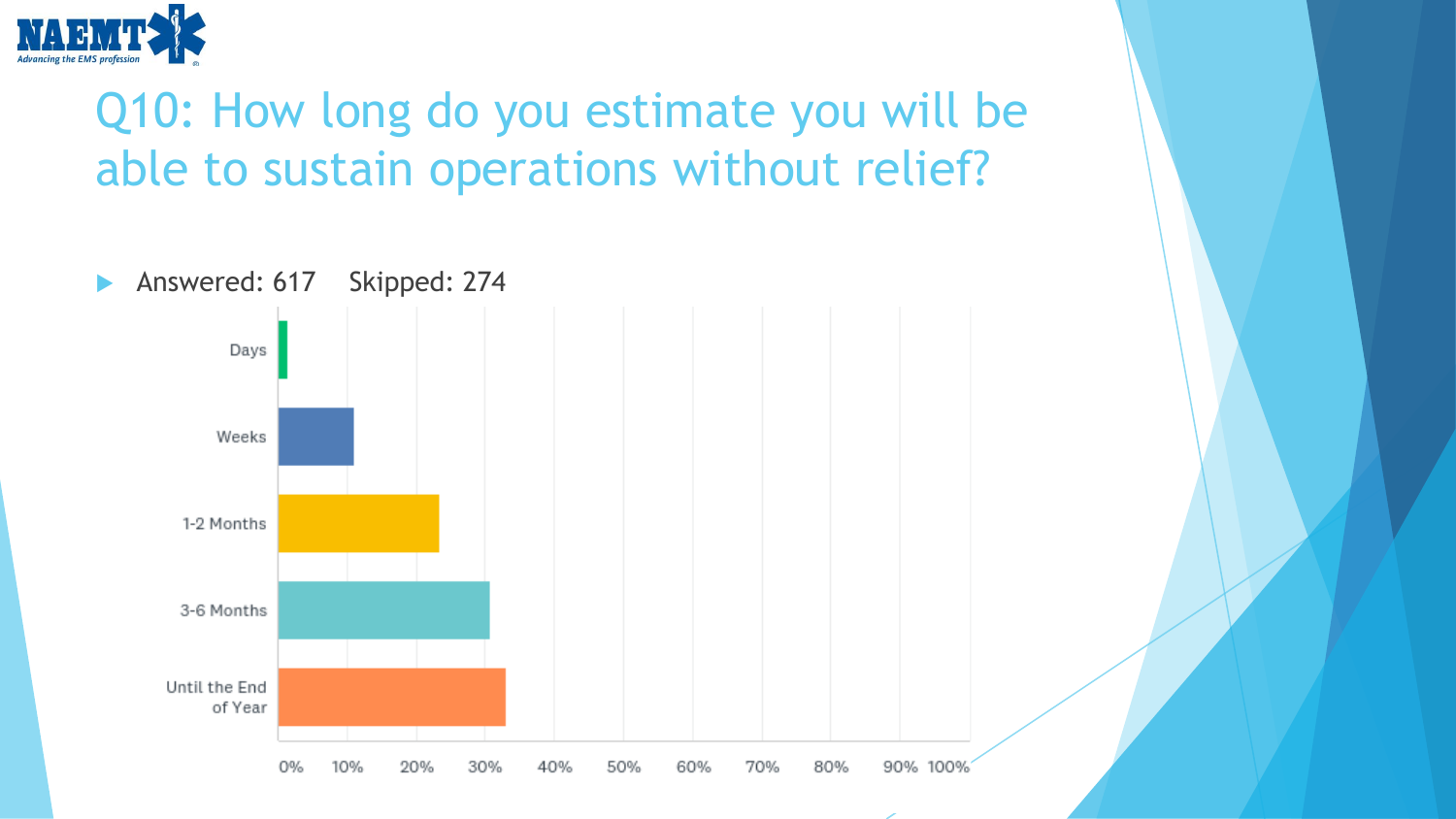

#### Q11: By what percentage do you expect your EMS agency to exceed your current annual budget due to COVID-19?

Based on scale from 1% to more than 250%

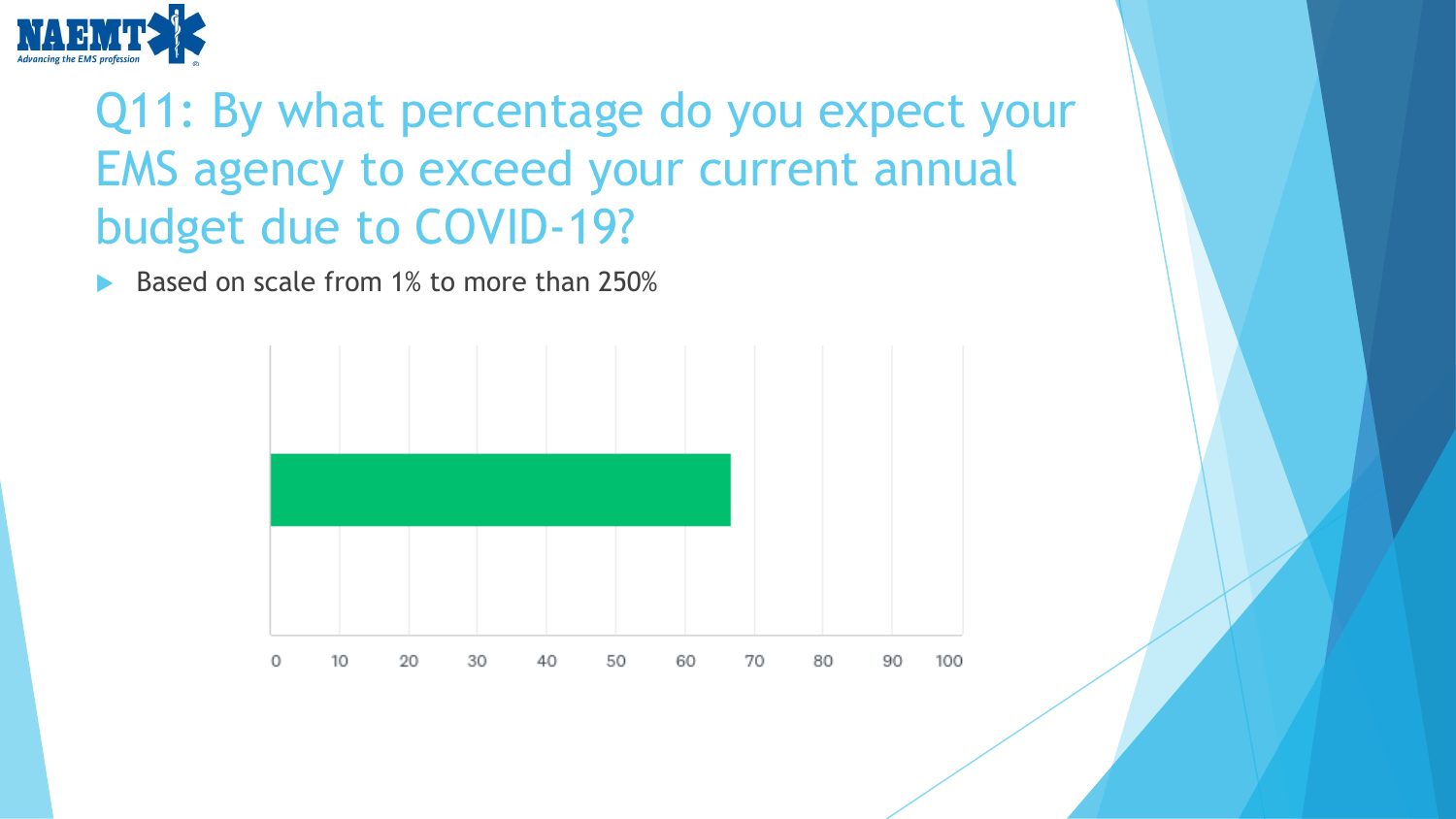

Q12: How much unbudgeted expense do you anticipate in workforce overtime in the month of April due to COVID-19 response?

Answered: 812 Skipped: 79

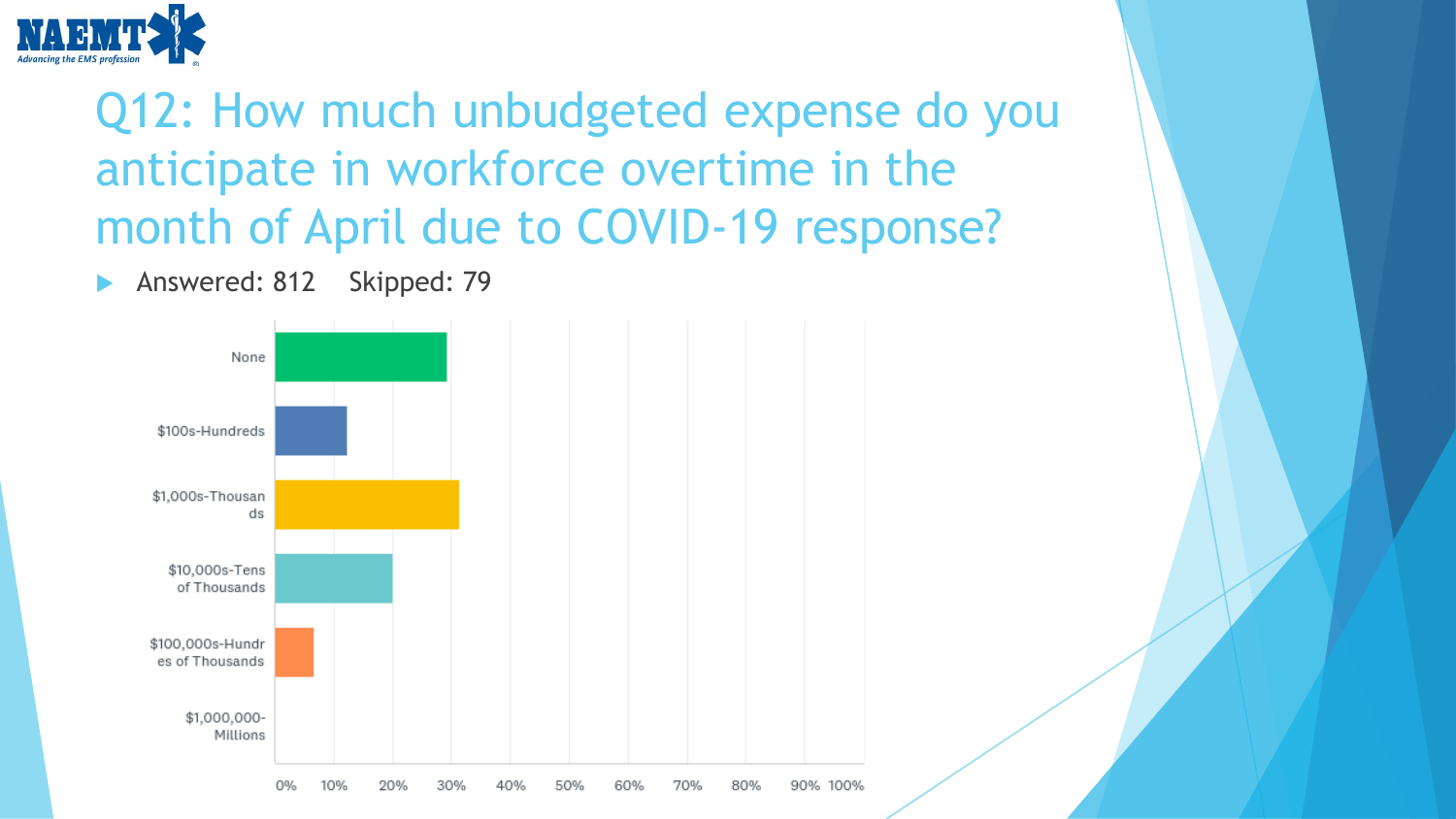

### Q13: Has your EMS Agency applied for federal COVID-19 relief funding?

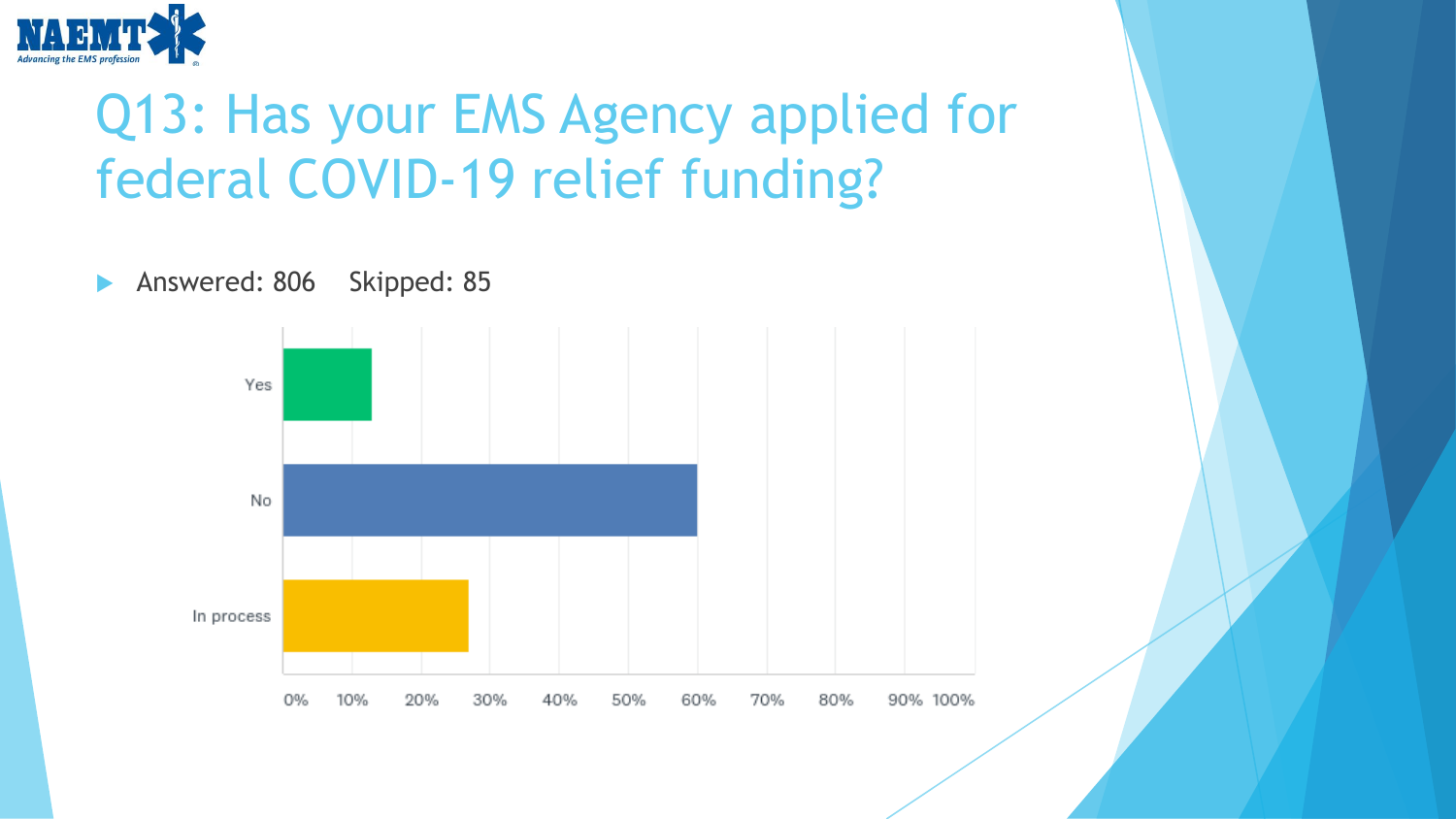

#### Q14: Was your EMS Agency awarded the federal COVID-19 relief funding for which you applied?

Answered: 105 Skipped: 786

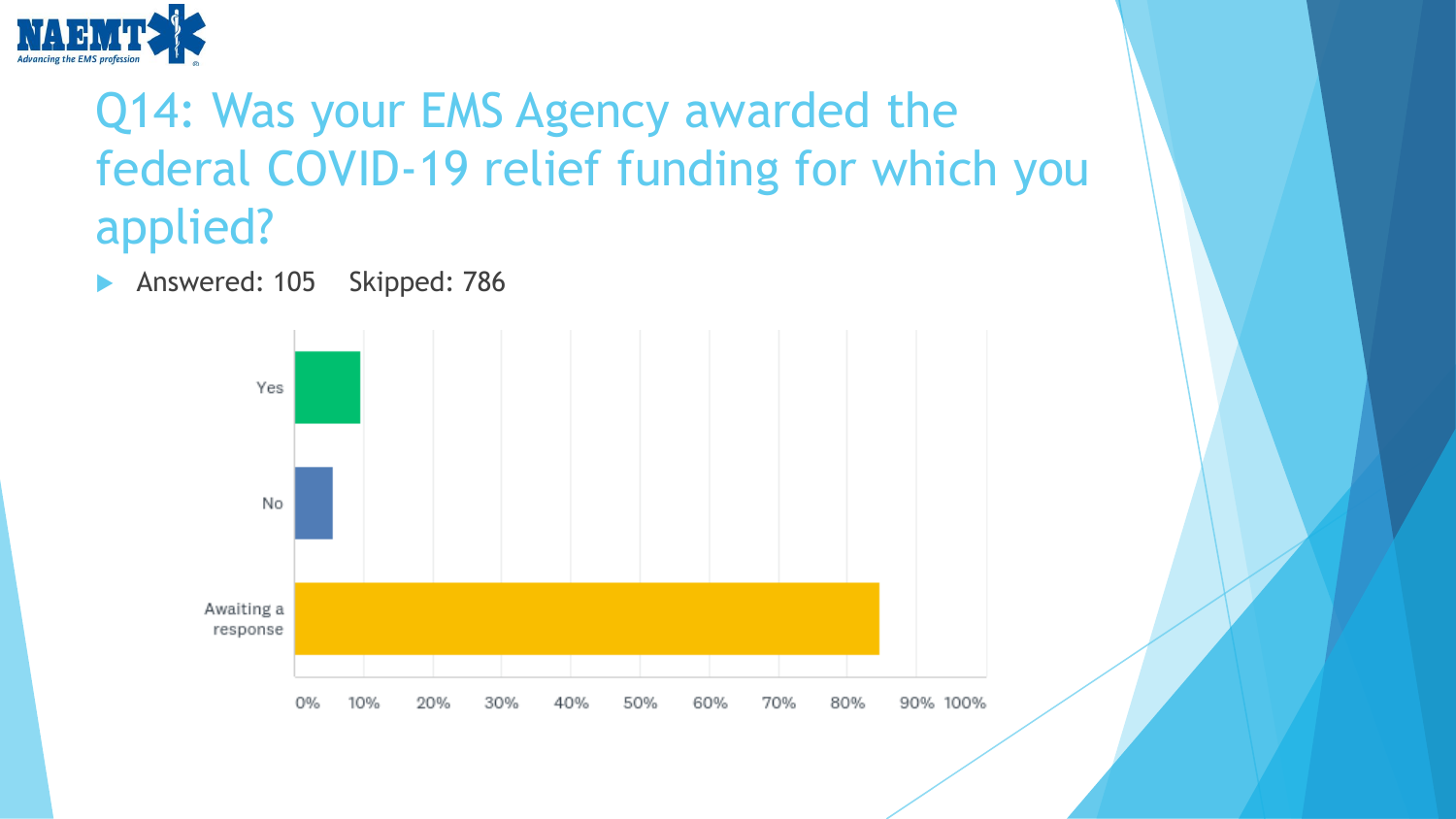

### Q15: Has your EMS Agency applied for State COVID-19 relief funding?

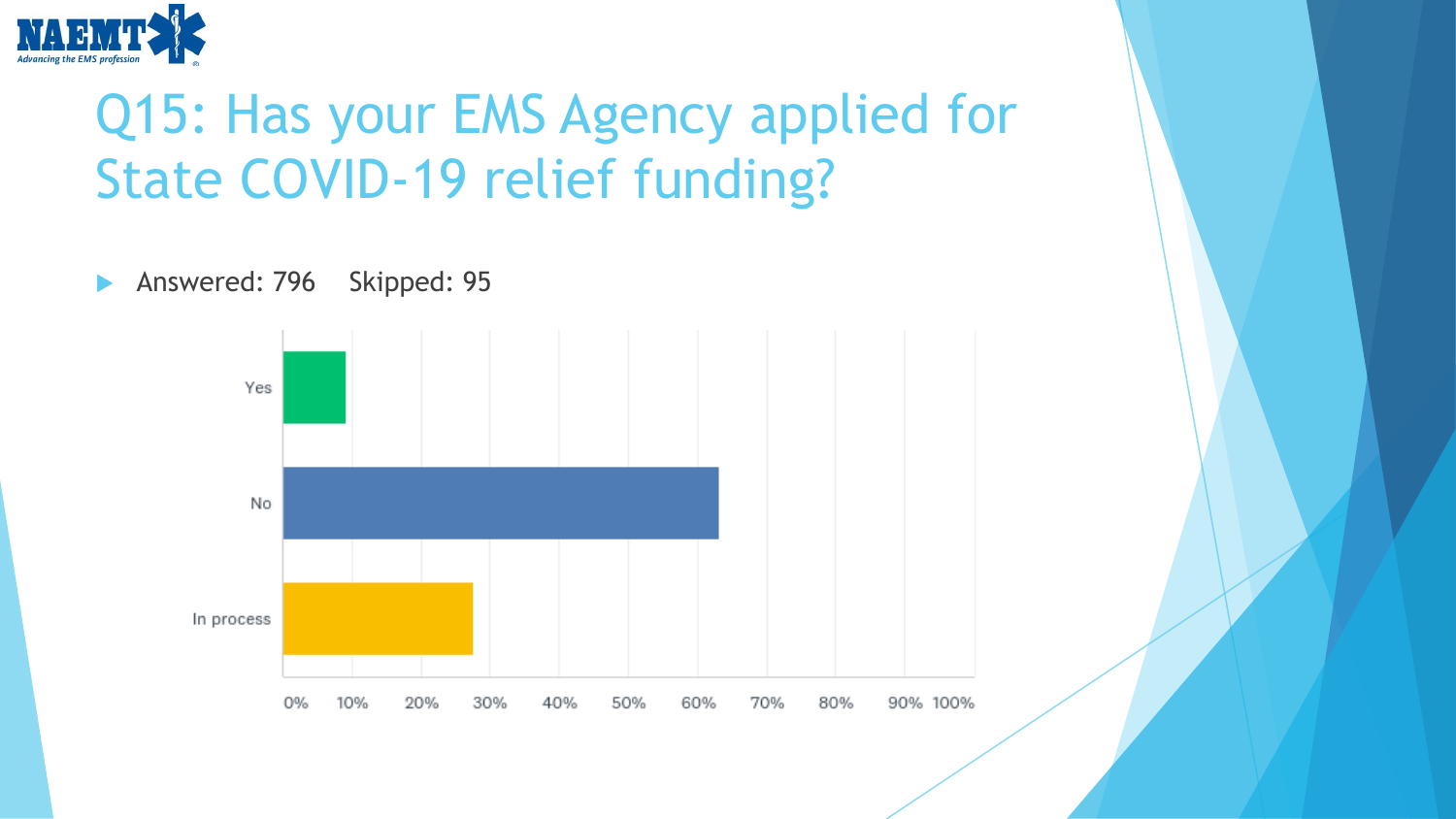

#### Q16: Was your EMS Agency awarded the State COVID-19 relief funding for which you applied?

Answered: 77 Skipped: 814

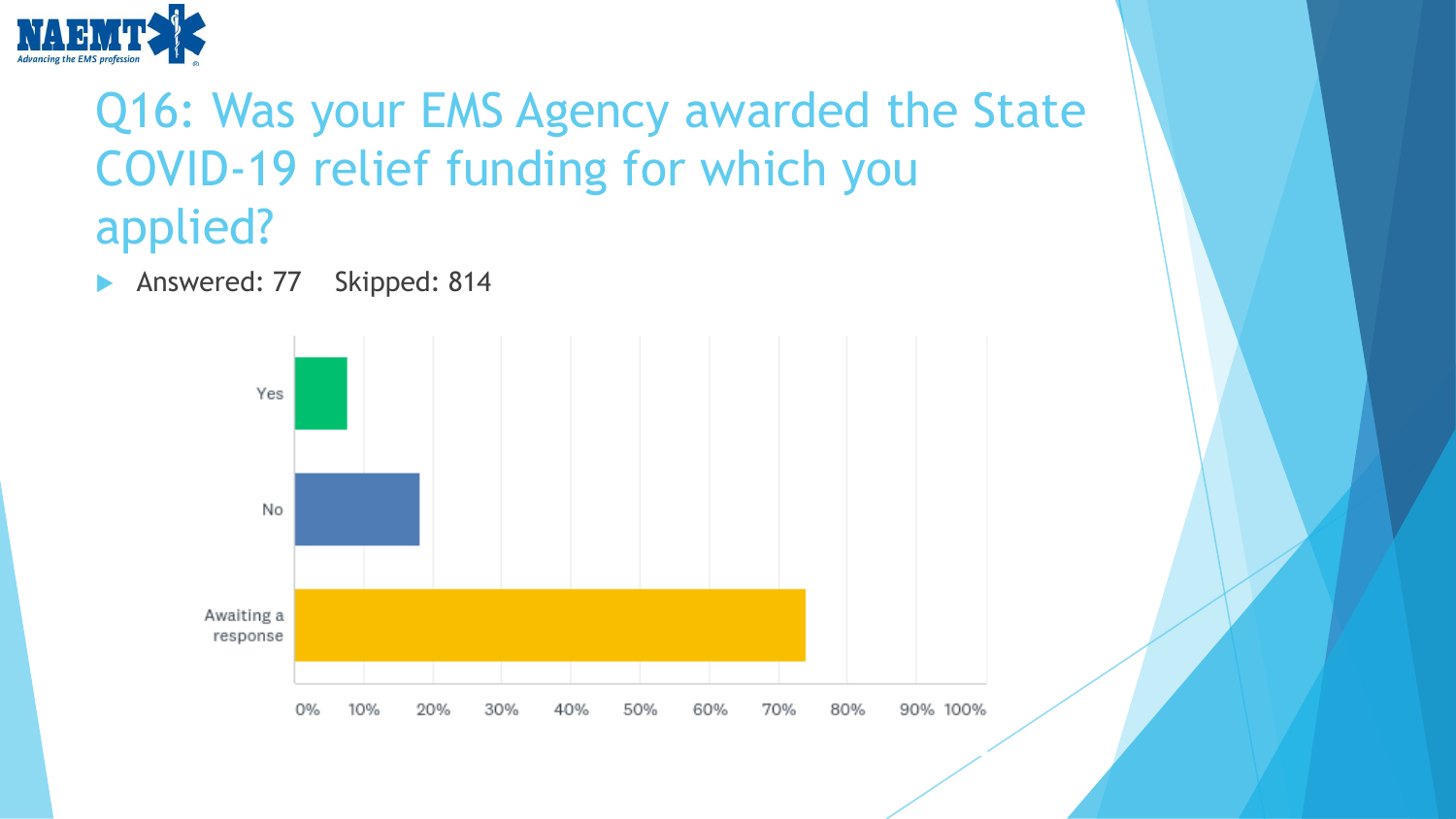

Q17: What type of government preparedness or response funding has your EMS Agency applied for in the past, pre-COVID 19? (Check all that apply)

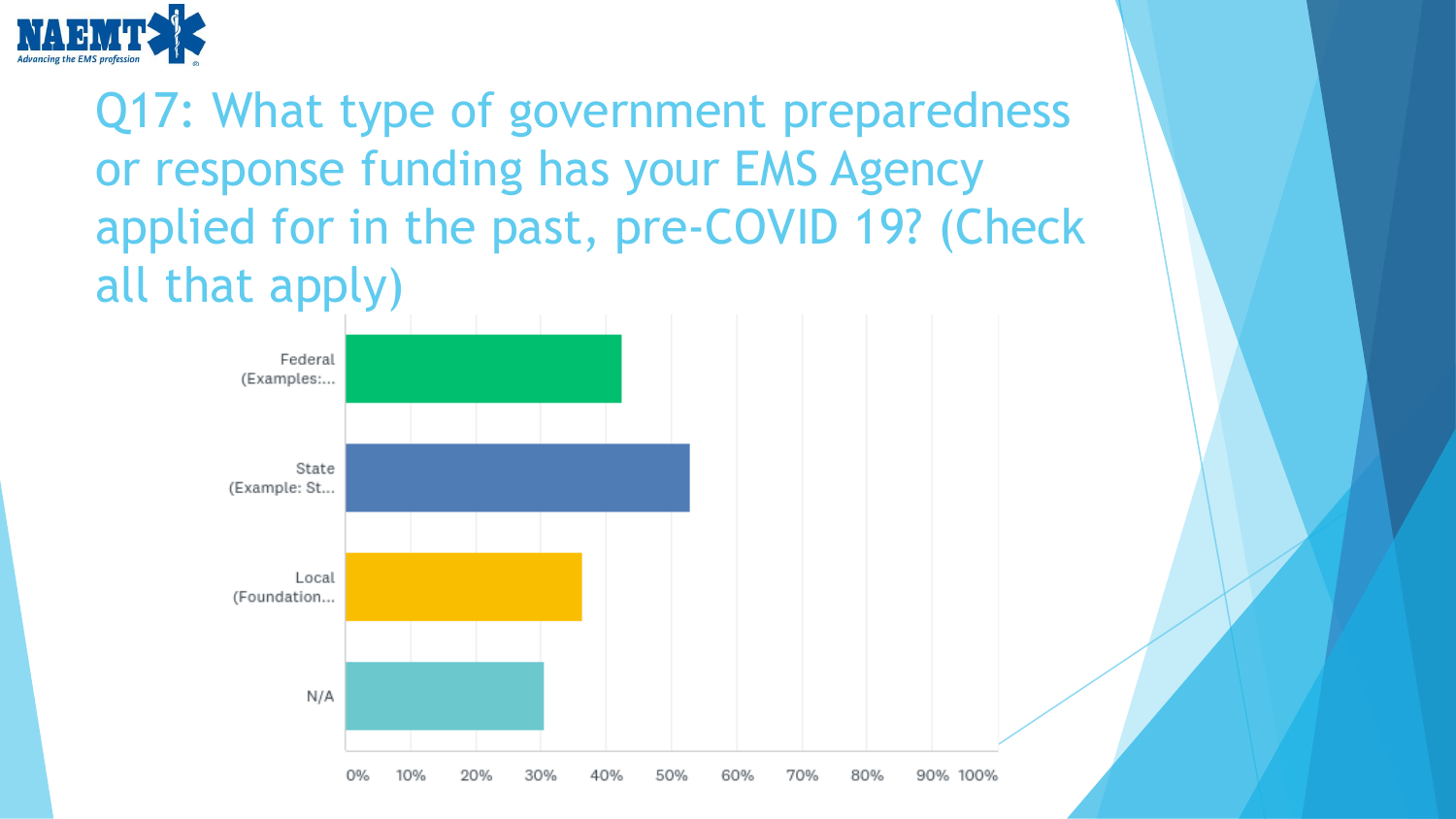

Q18: Has your EMS Agency been awarded government preparedness or response funding for which it applied in the past, pre-COVID 19? (Check all that apply)

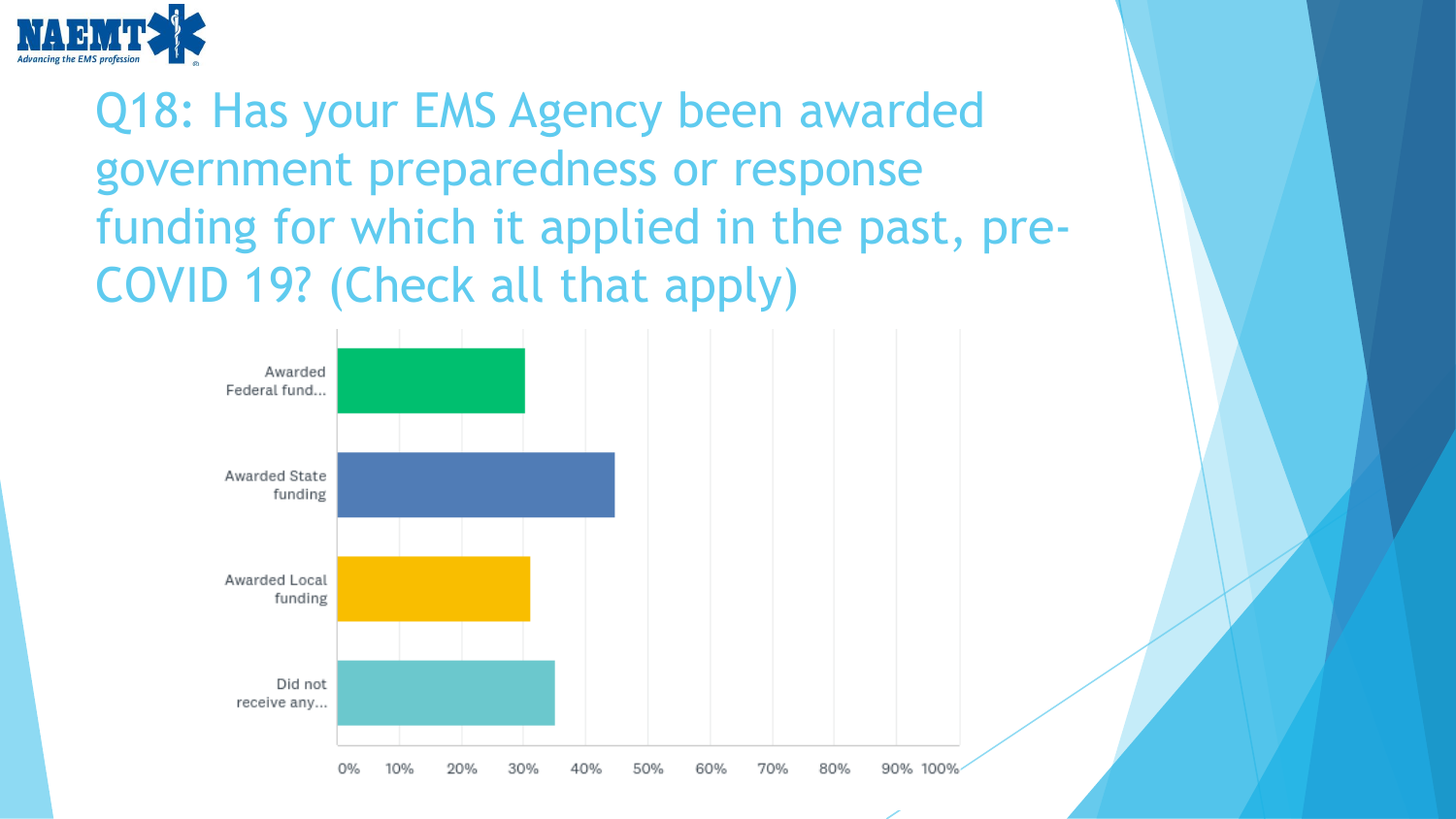

#### Q19: Has your EMS Agency experienced a difference in overall call volume in the last month?

Answered: 754 Skipped: 137

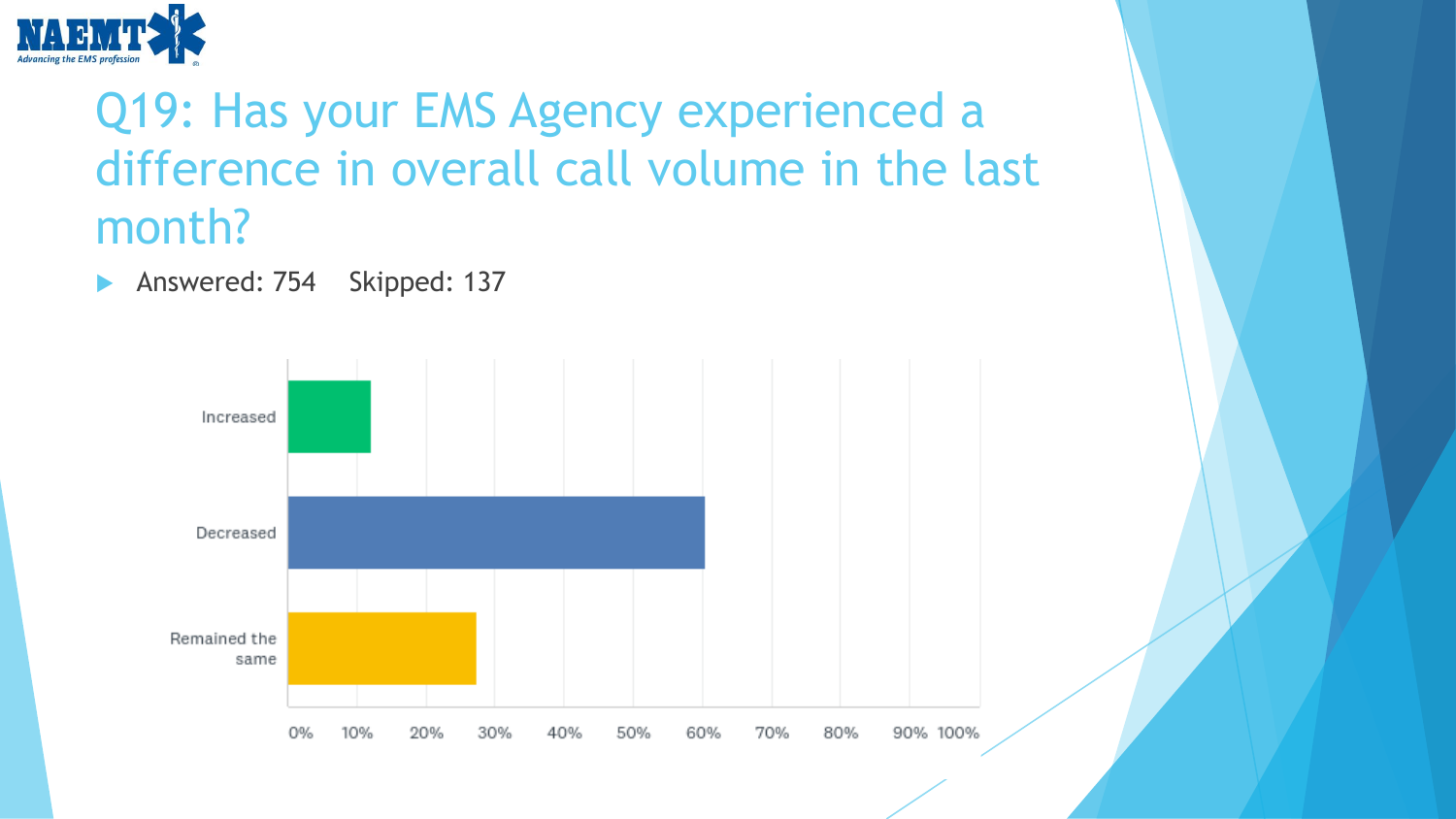

#### Q20: By what percentage is the difference in your overall call volume in the last month?

Answered: 547 Skipped: 344

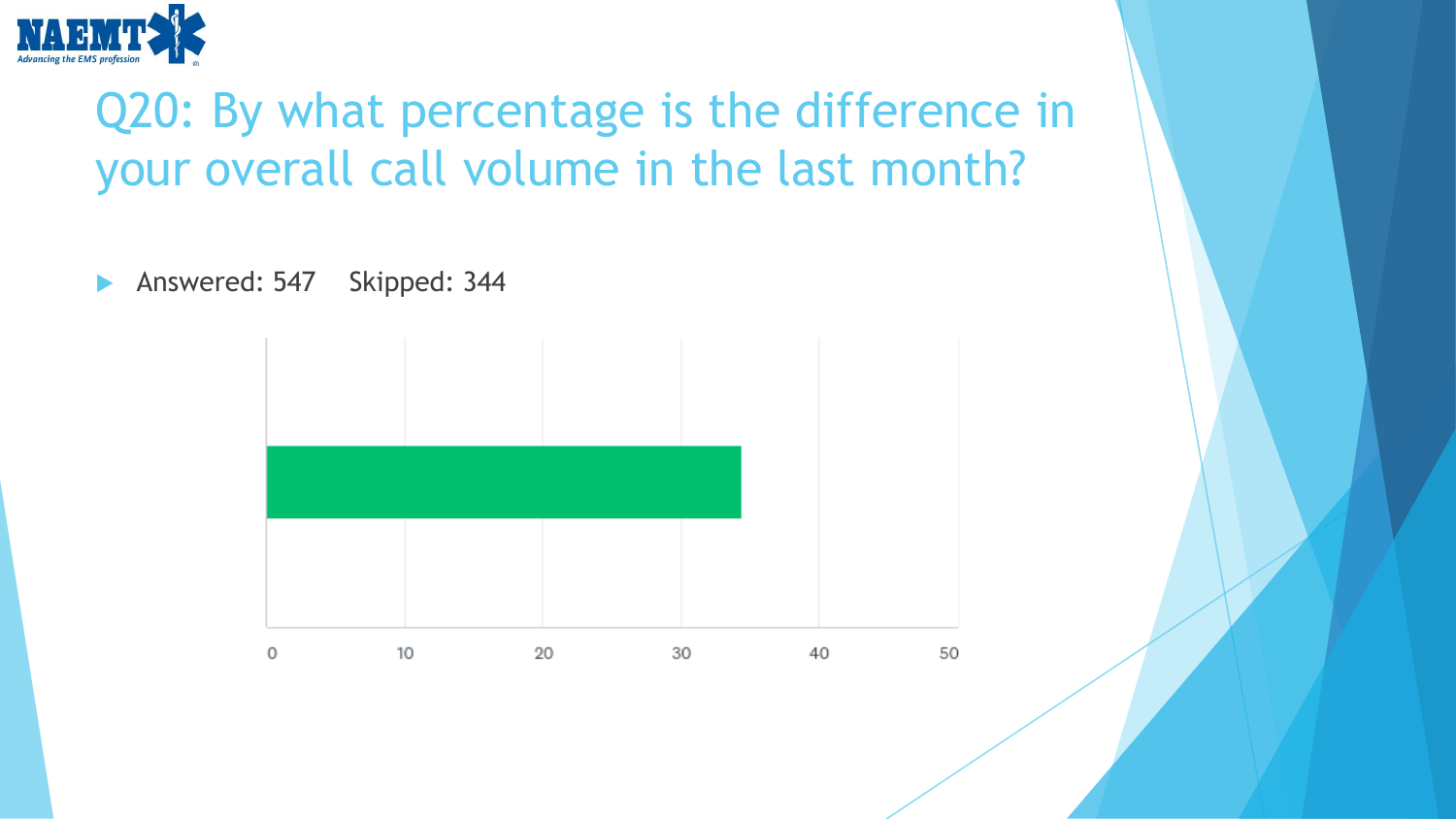

### Q21: Are hospitals diverting your patients?

Answered: 749 Skipped: 142

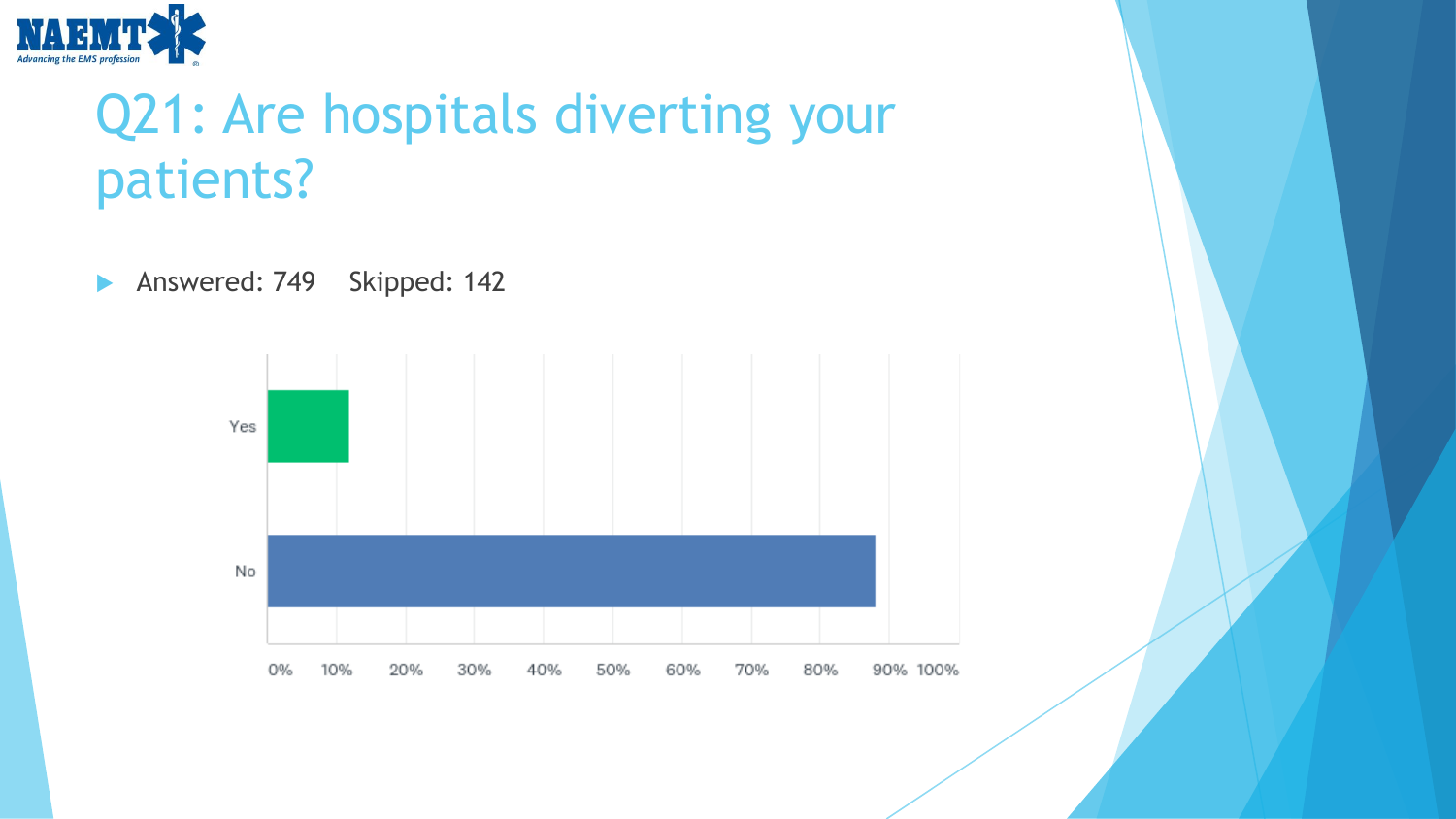

## Q22: How long is it currently taking to offload your patients at the hospital?

Answered: 741 Skipped: 150

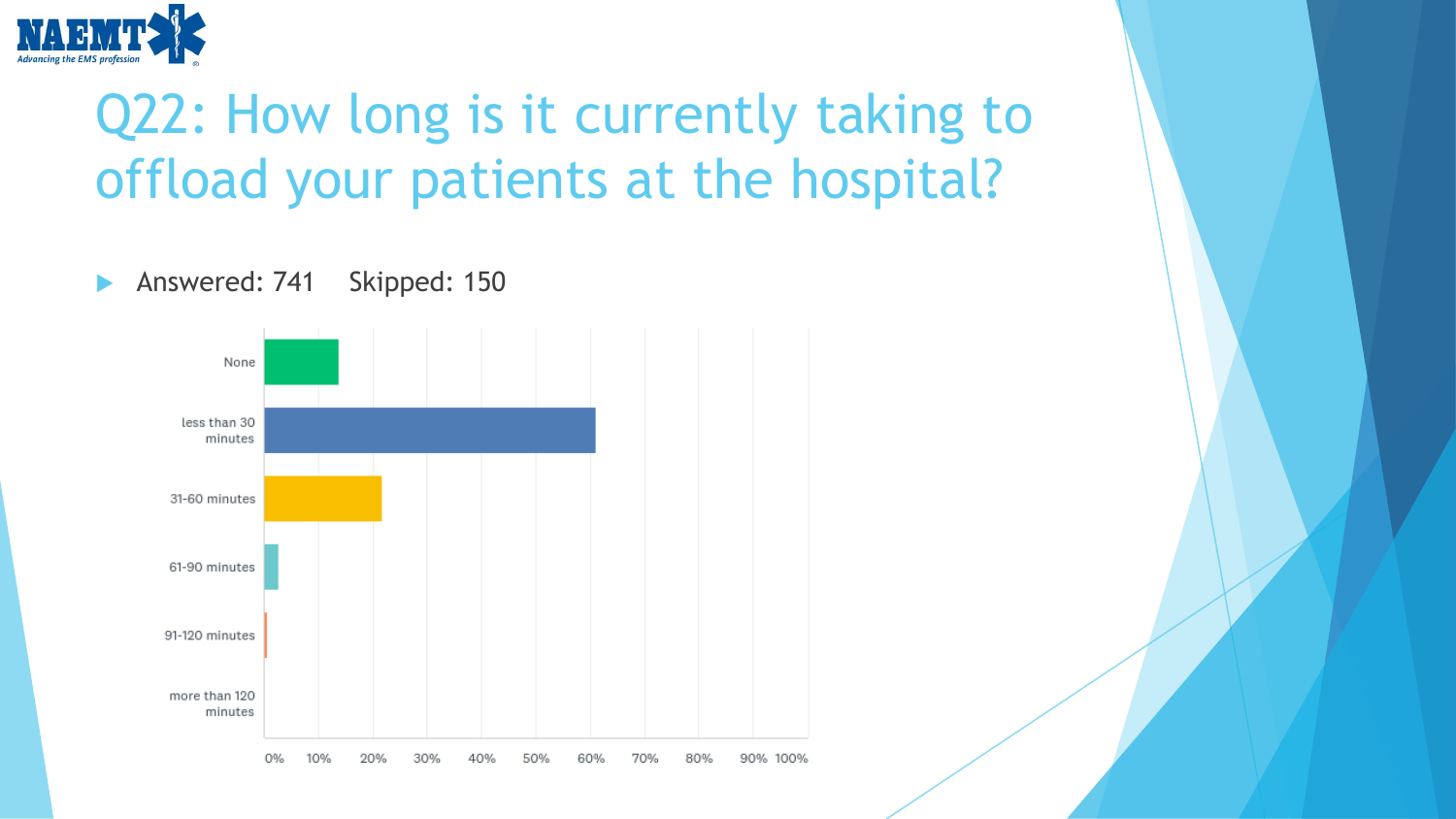

#### Q23: Is your EMS Agency using treat and release protocols?

Answered: 738 Skipped: 153

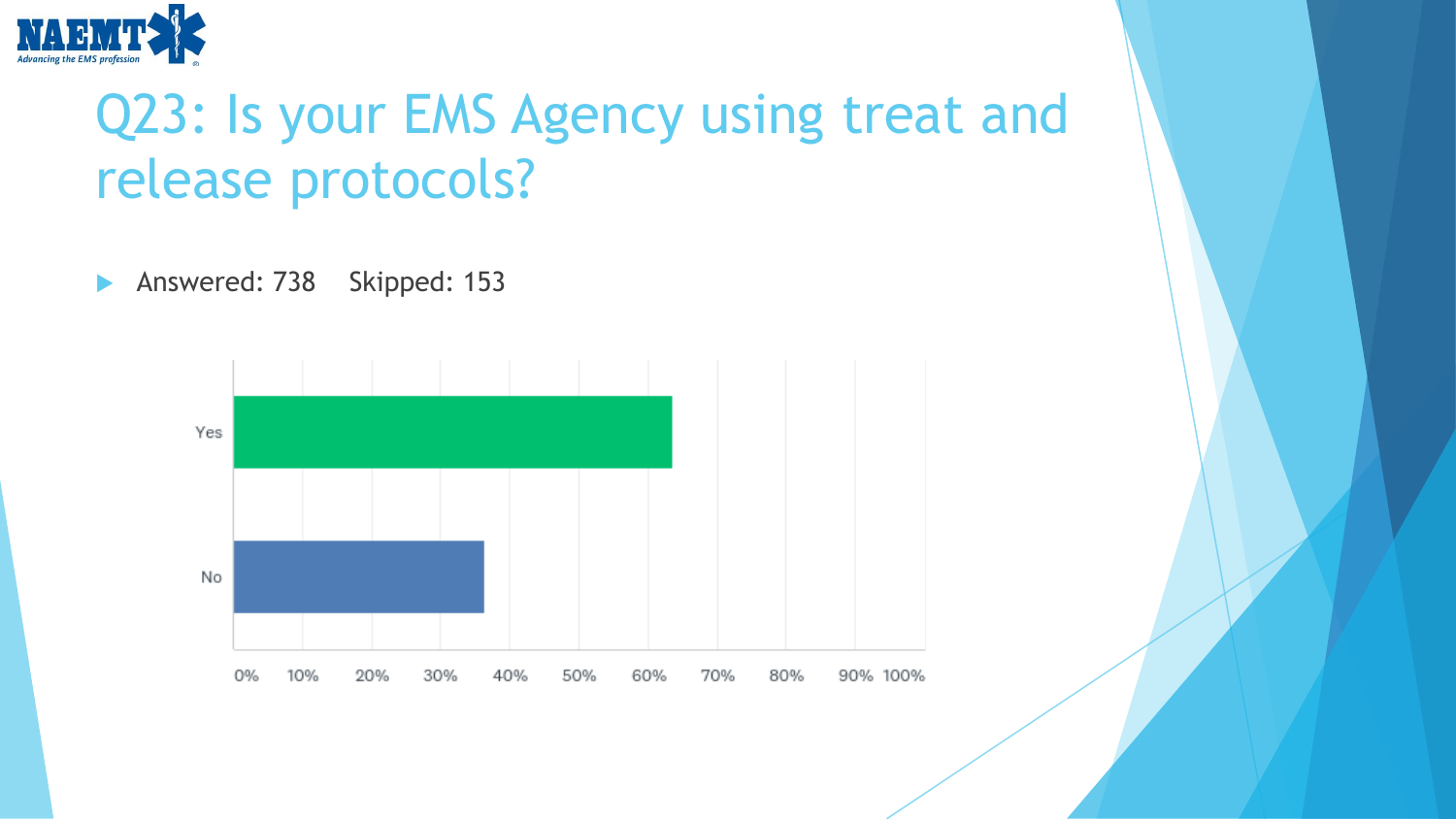

### Q24: Is your Agency being reimbursed for the treat and release protocol?

Answered: 471 Skipped: 420

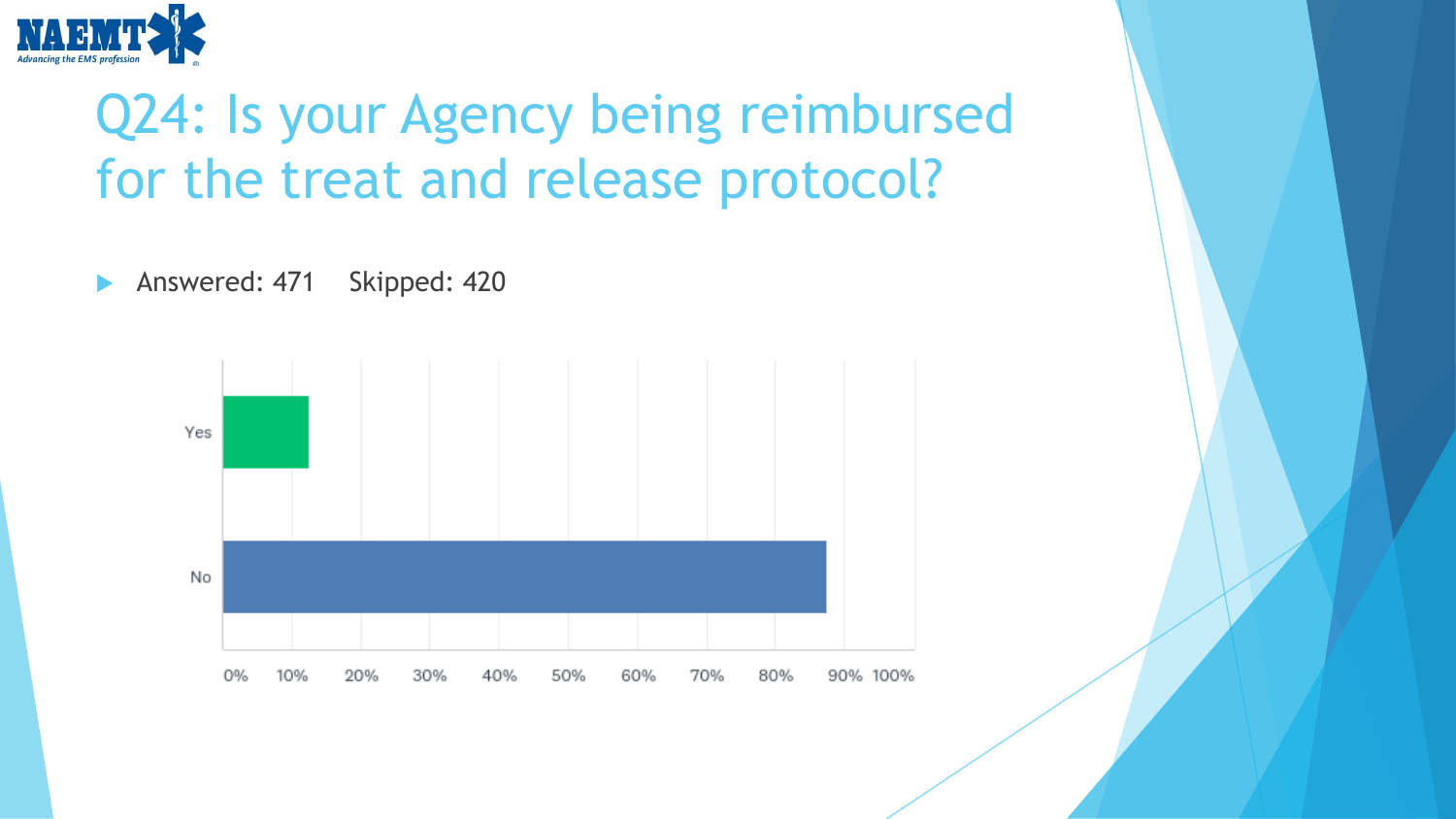

#### Q25: Will your EMS Agency implement the new CMS-approved treat and transport to appropriate facility protocols?

Answered: 731 Skipped: 160

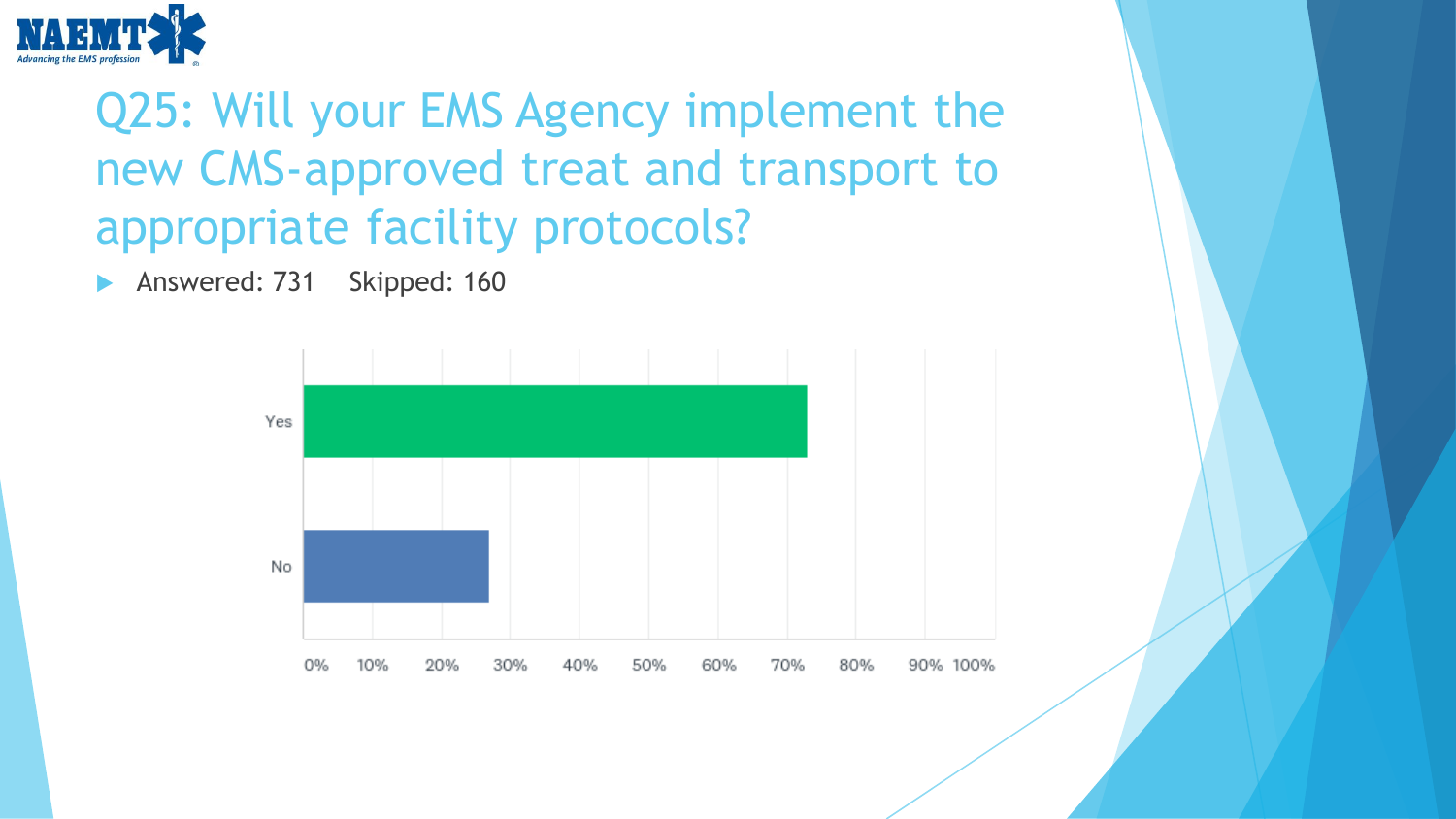

#### Q26: Is your EMS agency using Community Paramedics to fill patient care gaps in your community due to the pandemic?

Answered: 729 Skipped: 162

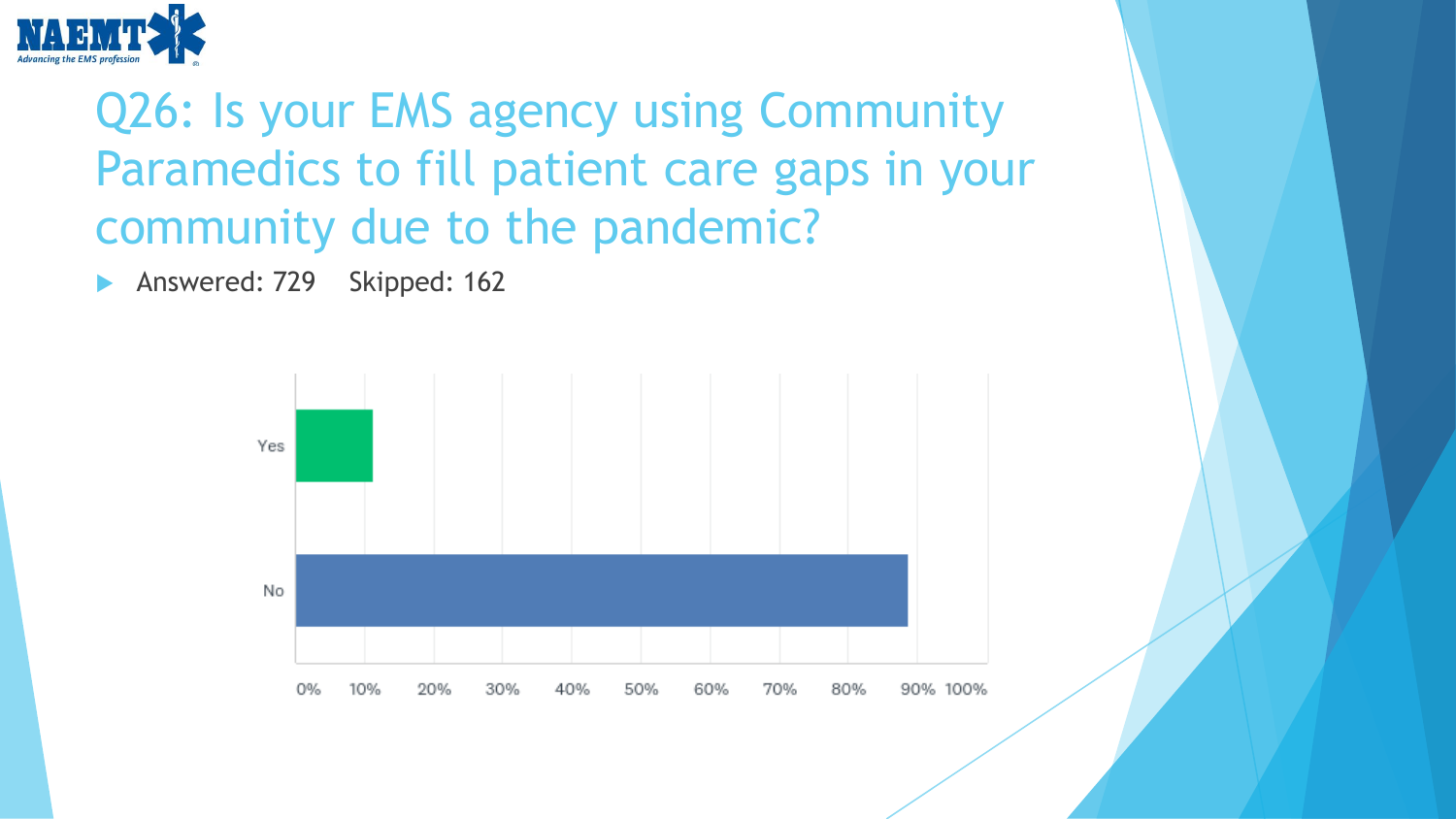

### Q27: Is your agency being reimbursed or paid for the CP services being rendered?

Answered: 82 Skipped: 809

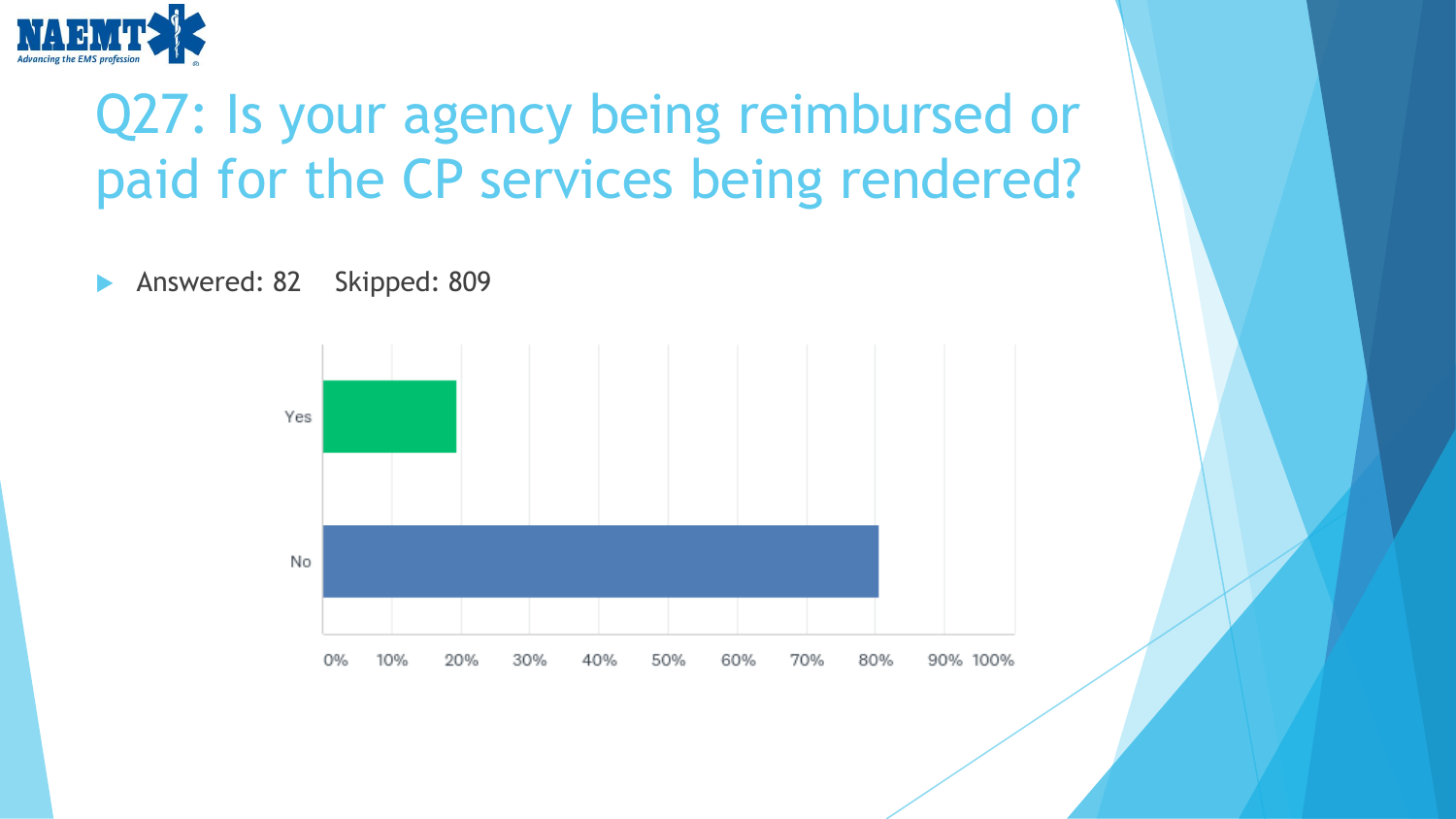

#### Q28: Is your local healthcare system involving your EMS agency in COVID-19 planning and response efforts?

Answered: 723 Skipped: 168

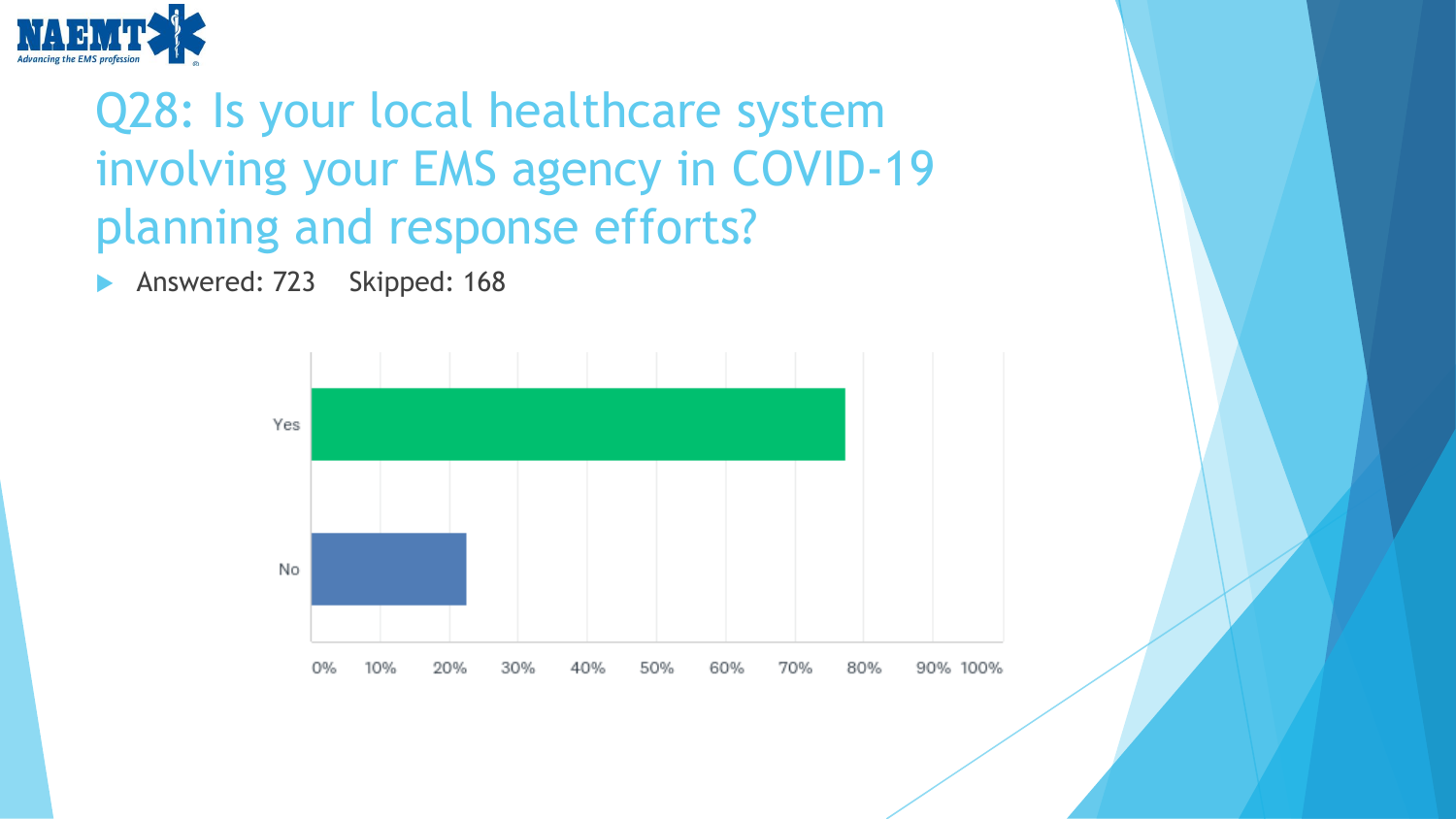

#### Q29: Is your public health agency involving your EMS agency in COVID-19 planning and response efforts?

Answered: 720 Skipped: 171

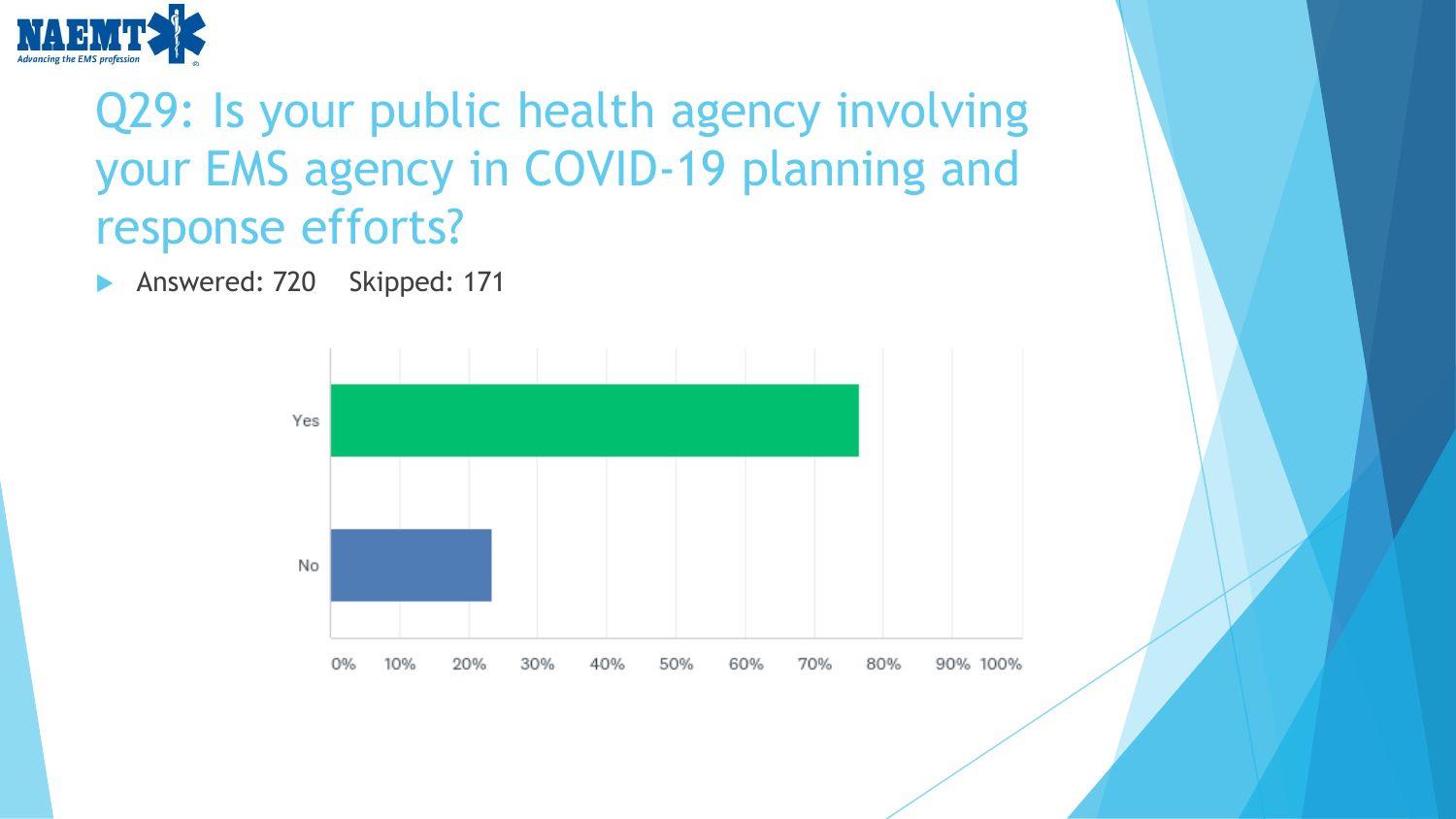

#### Q30: Is your healthcare coalition engaging your EMS Agency in COVID-19 planning and response efforts?

Answered: 712 Skipped: 179

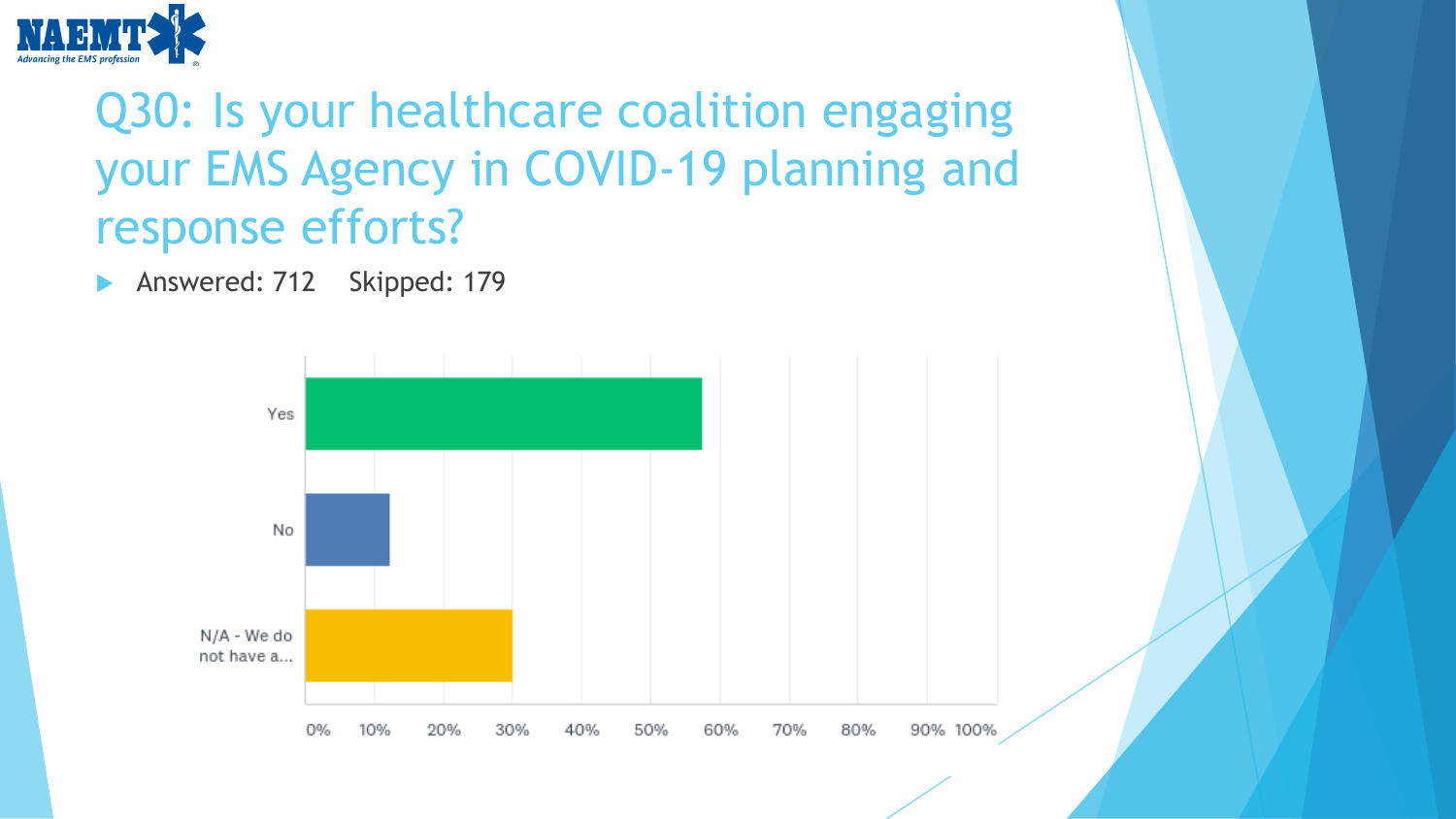

### Q31: Does your EMS Agency currently have N95 masks available?

Answered: 712 Skipped: 179

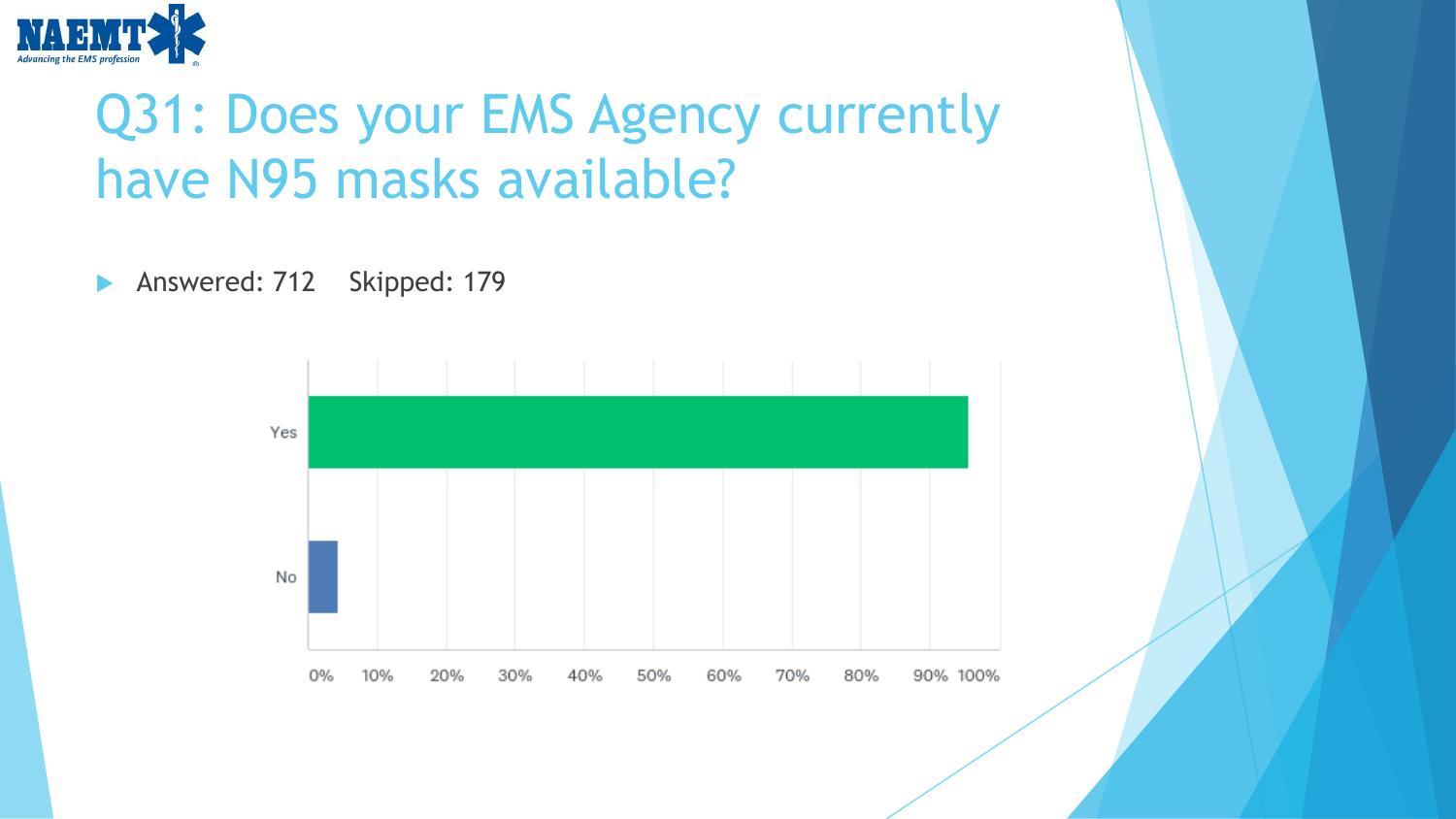

## Q32: How long do you expect your current supply of N95 masks to last?

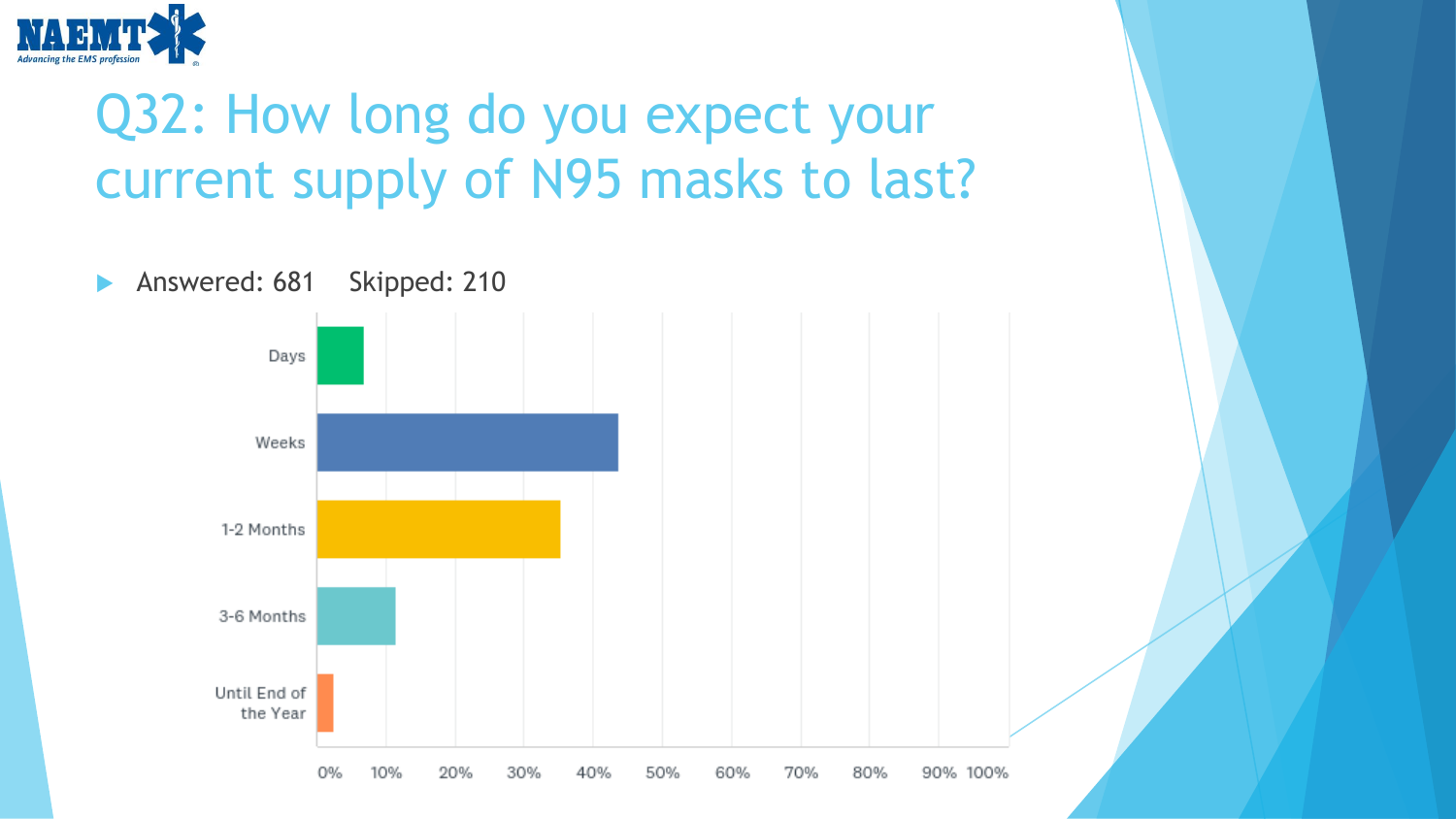

#### Q33: How many N95 masks does your Agency need to sustain operations and protect your workforce through the end of April?

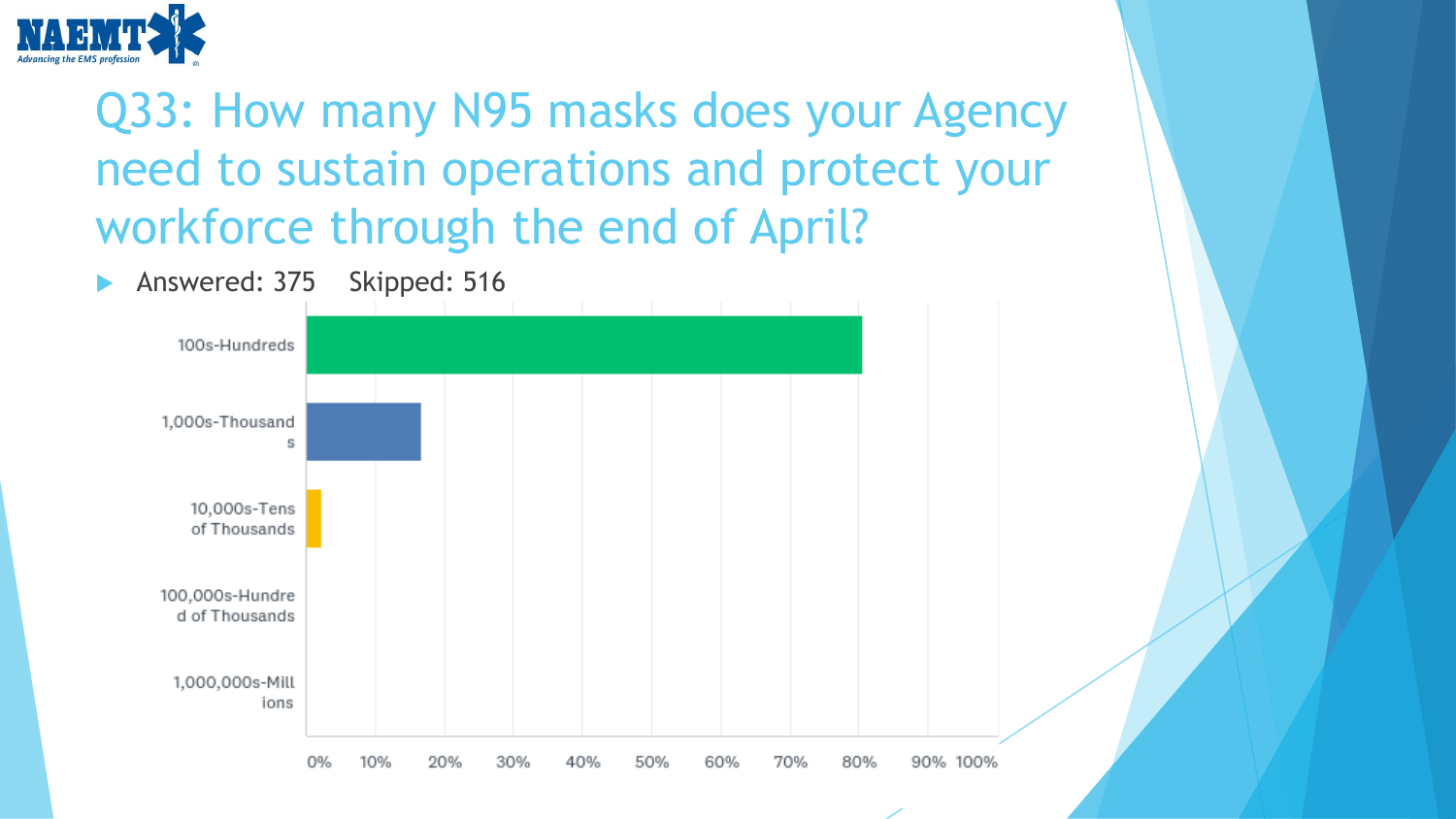

## Q34: Does your EMS Agency currently have gloves available?

Answered: 710 Skipped: 181

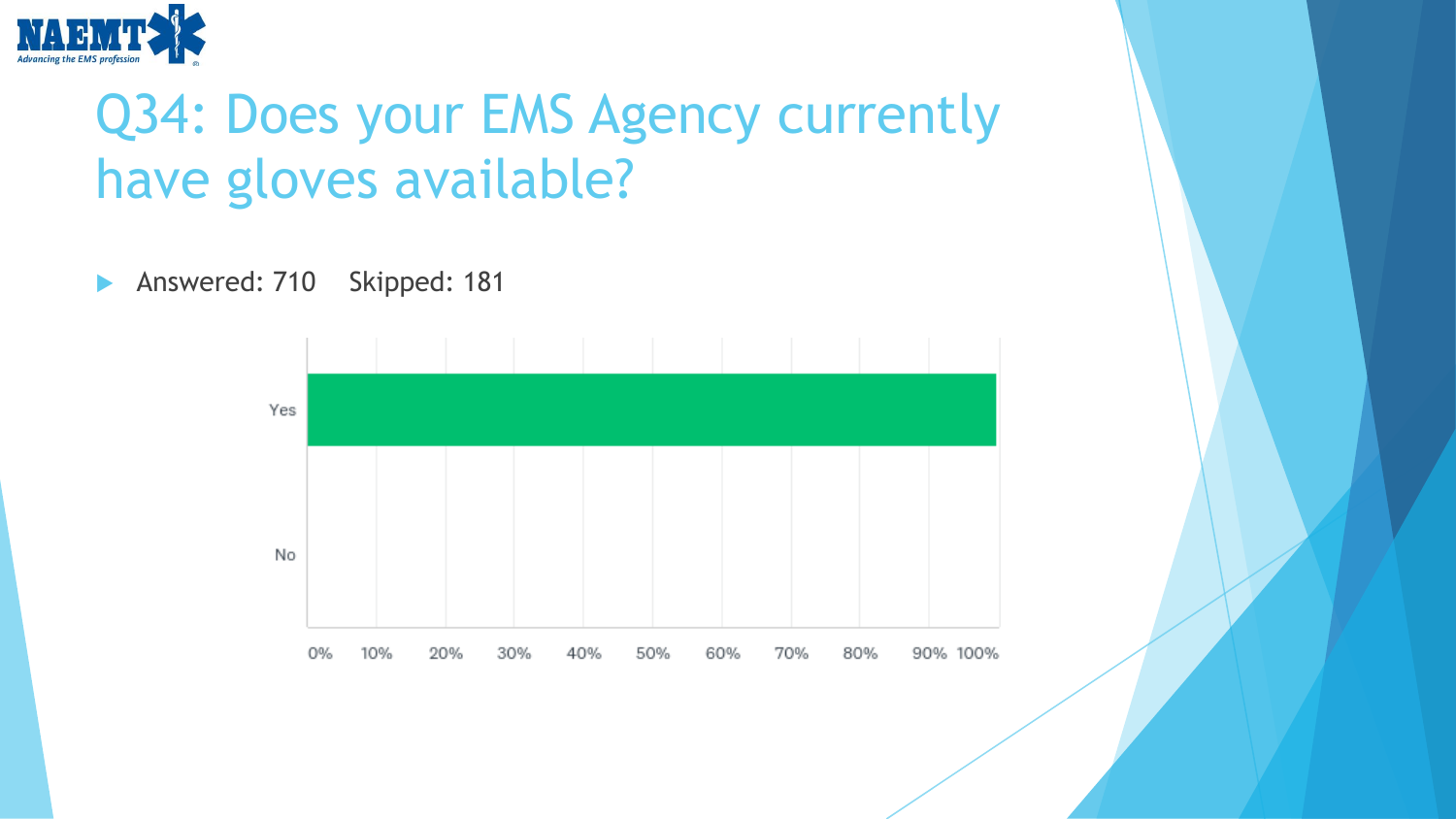

## Q35: How long do you expect your current supply of gloves to last?

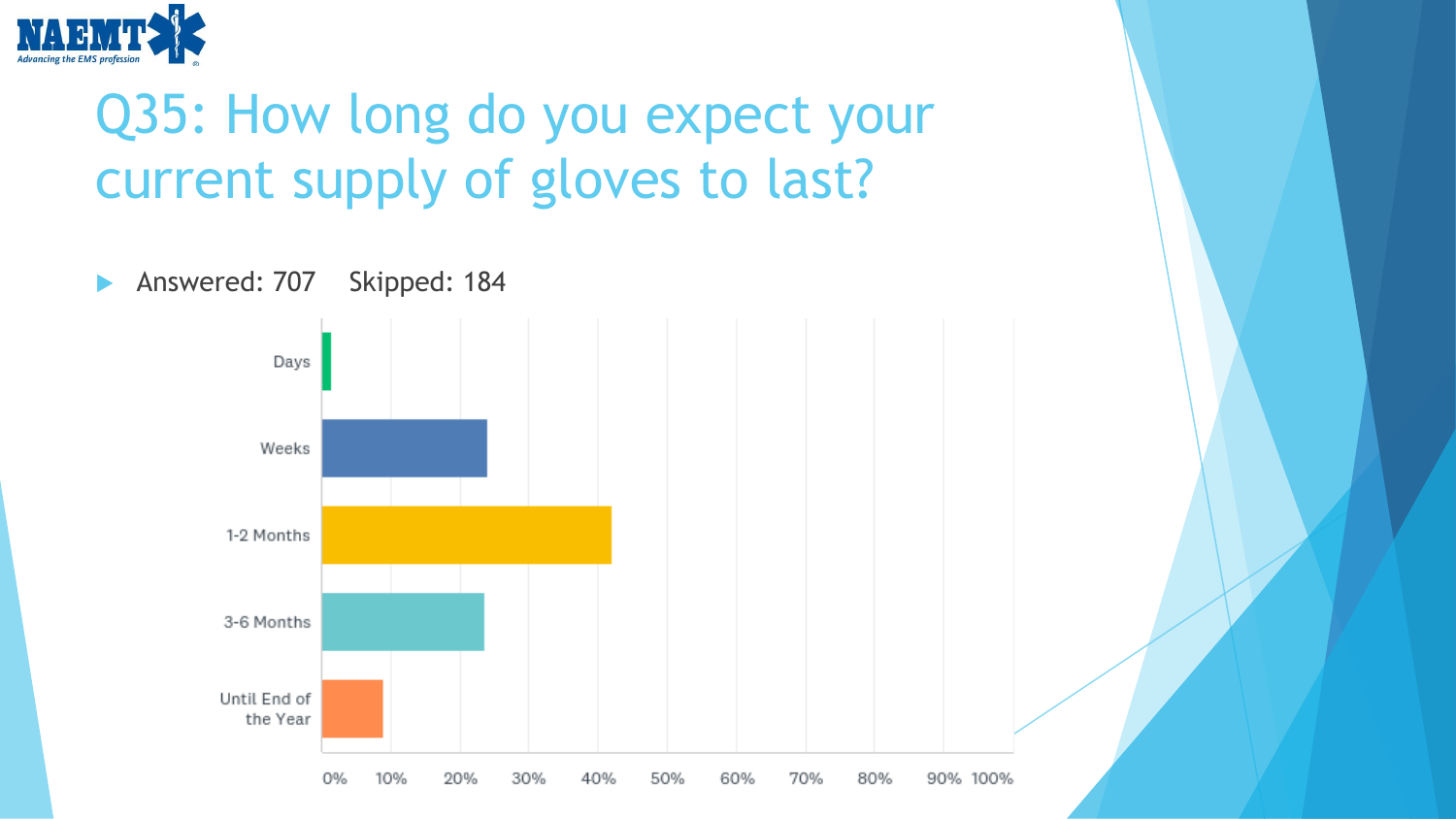

Q36: How many gloves does your Agency need to sustain operations and protect your workforce through the end of April?

Answered: 179 Skipped: 712

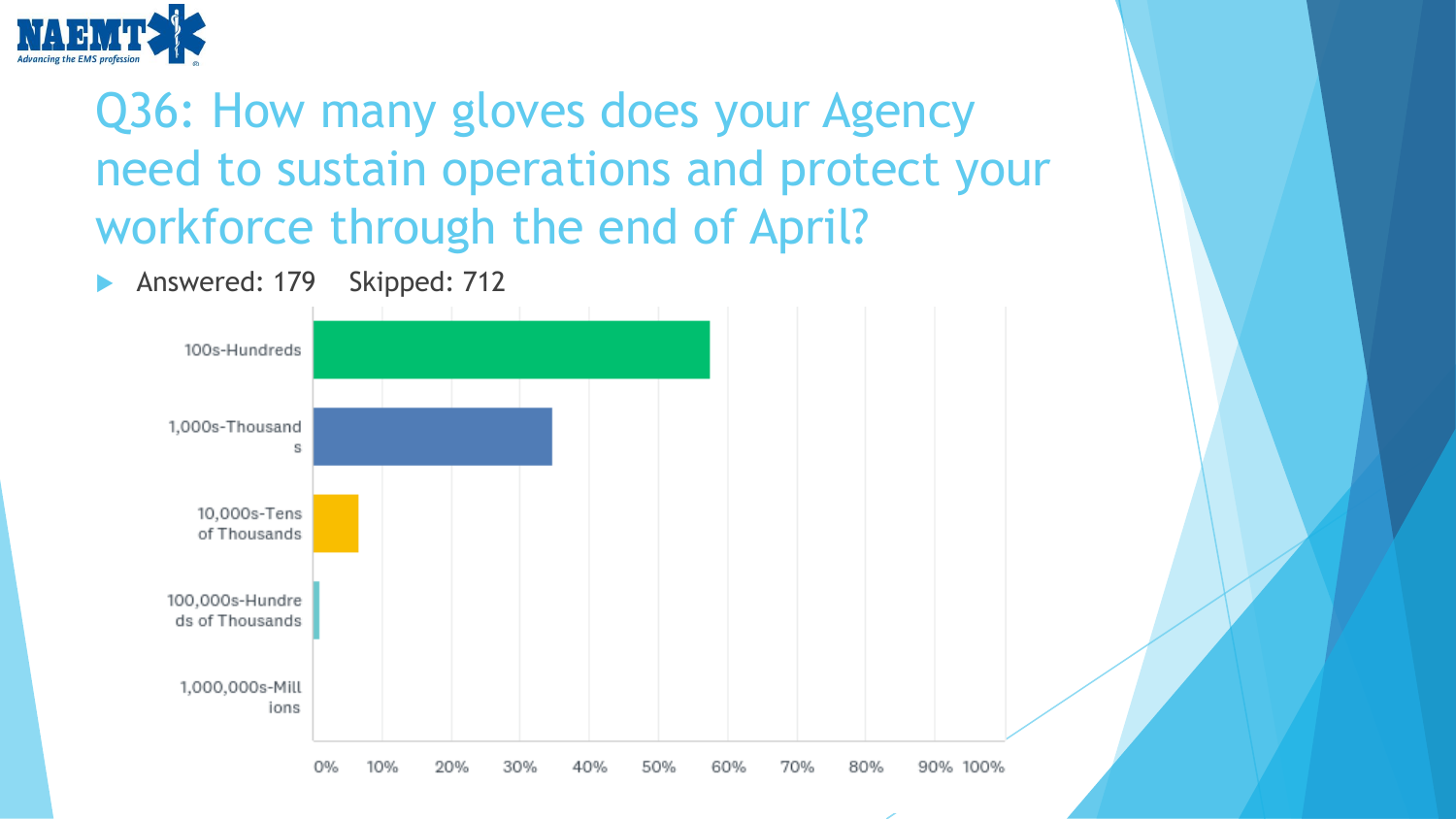

## Q37: Does your EMS Agency currently have eye protection available?

Answered: 704 Skipped: 187

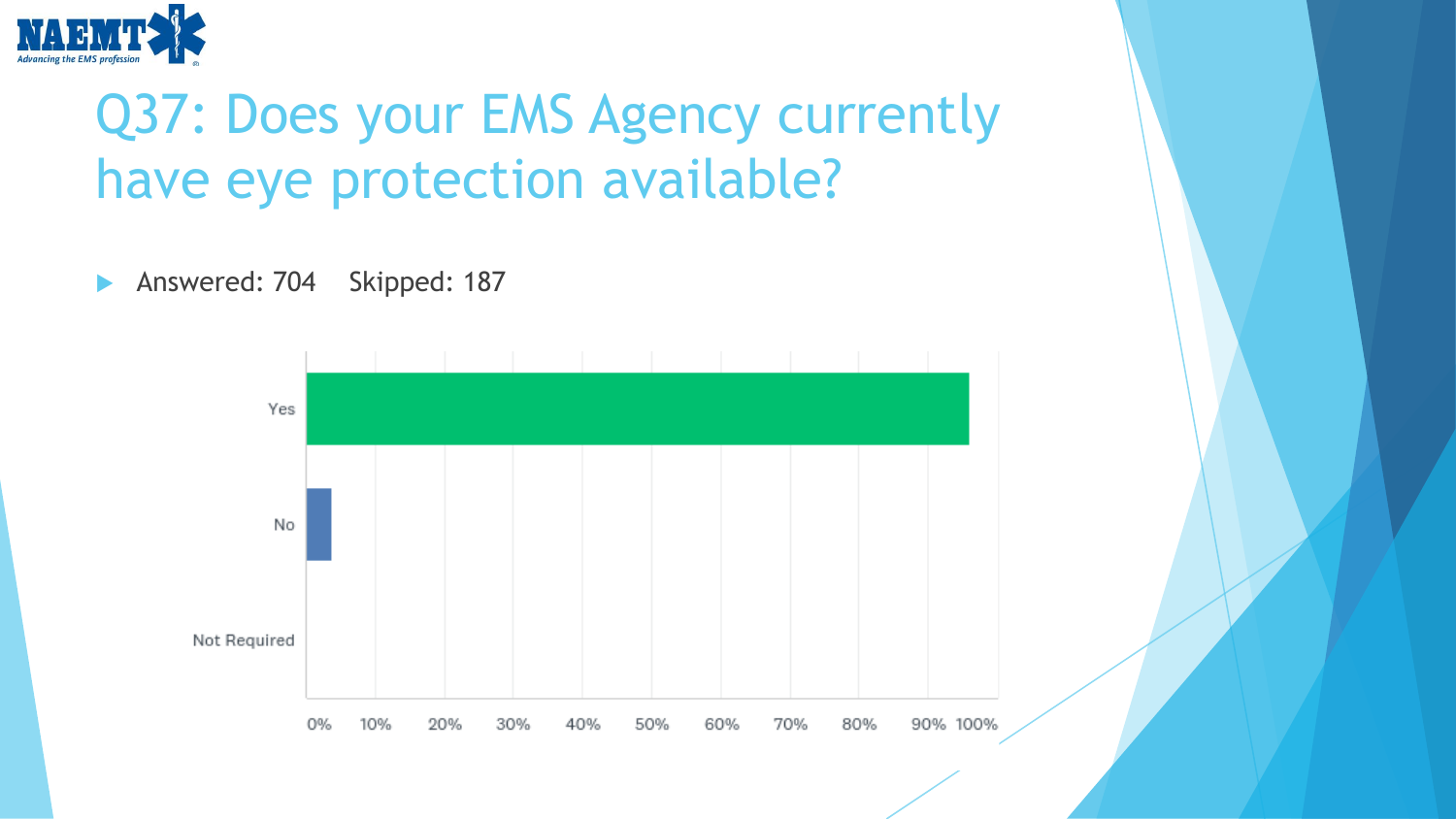

## Q38: How long do you expect your current eye protection supply to last?

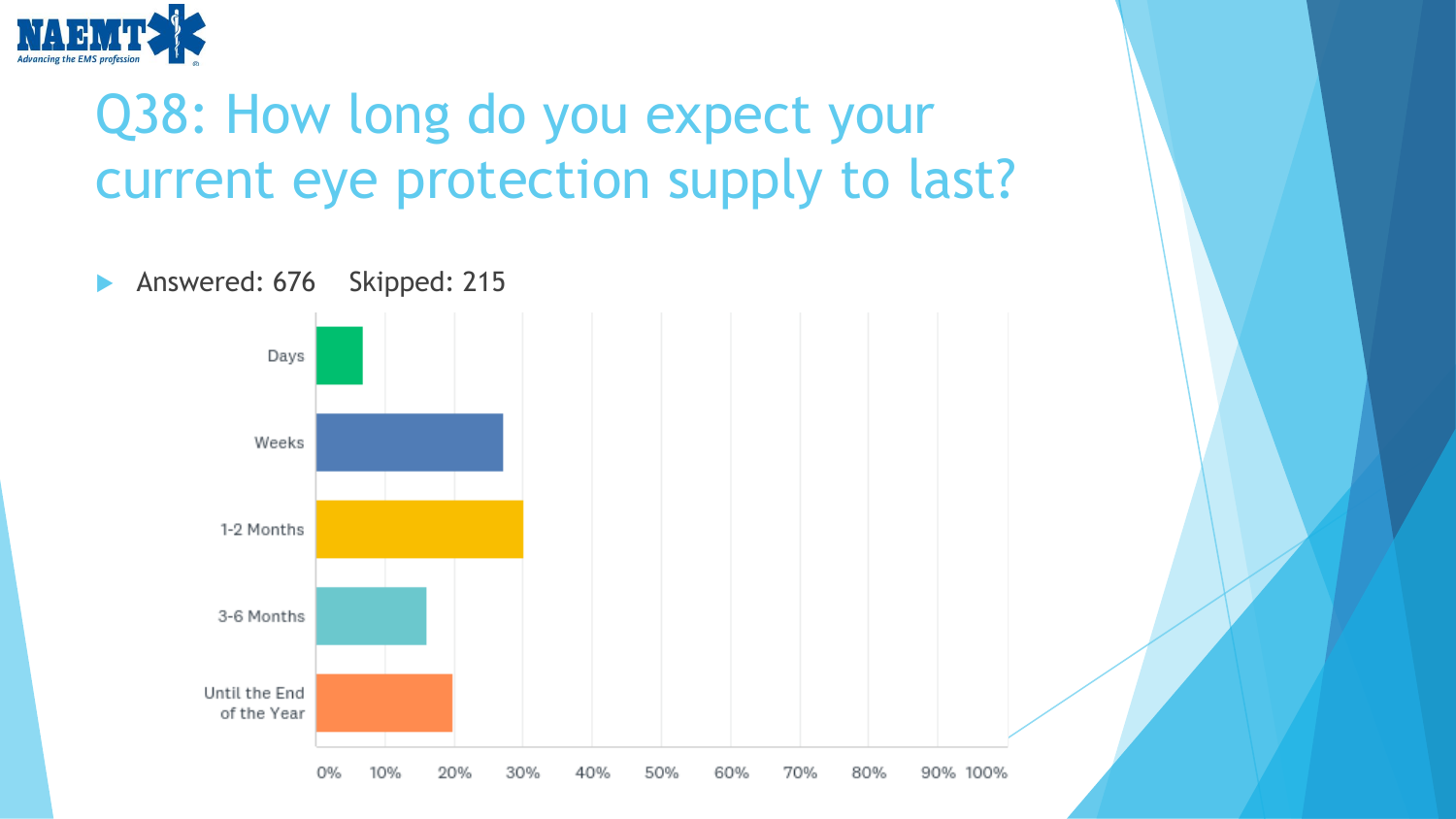

#### Q39: How much eye protection does your Agency need to sustain operations and protect your workforce through the end of April?

Answered: 258 Skipped: 633

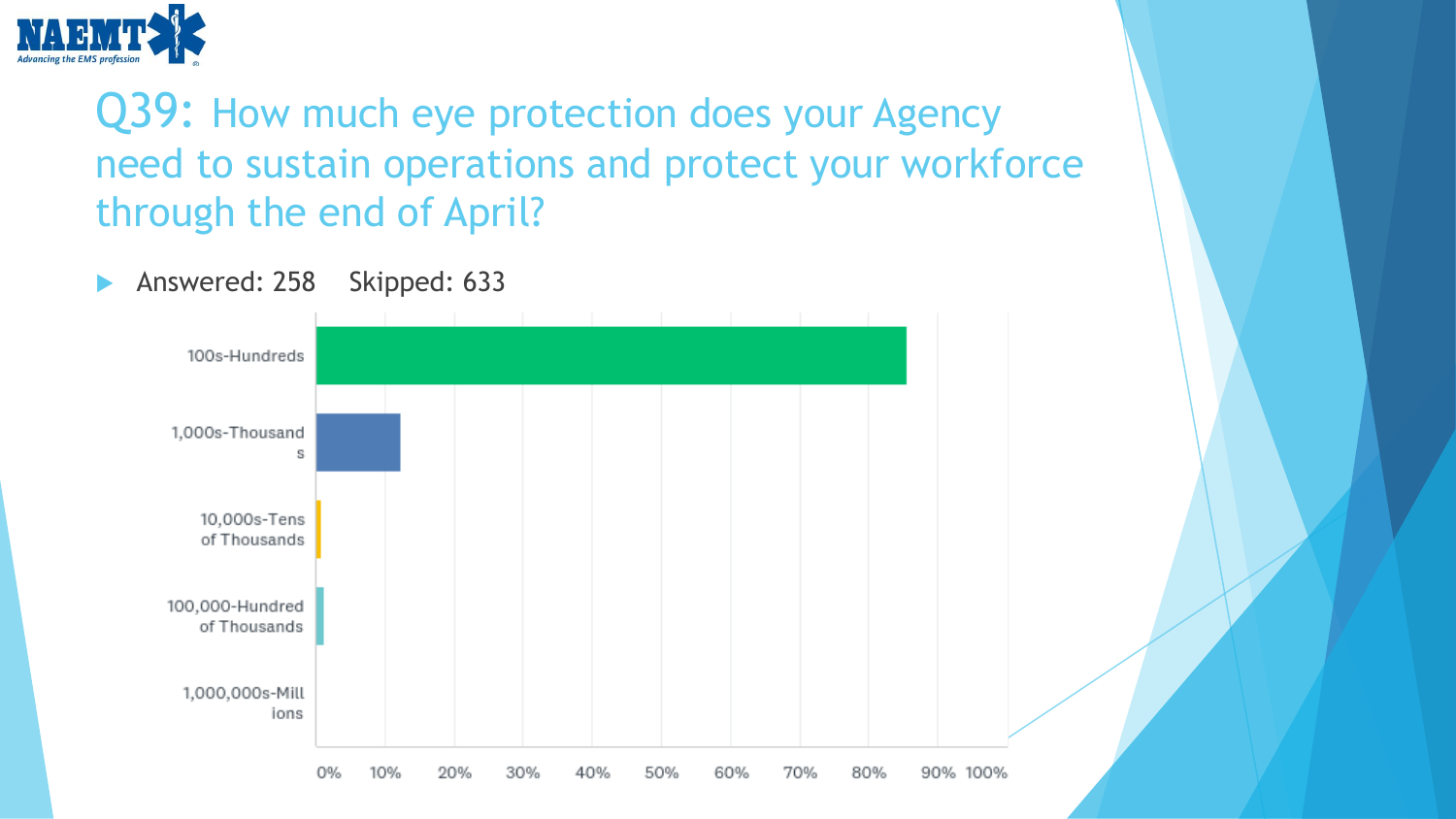

### Q40: Does your EMS Agency currently have gowns available?

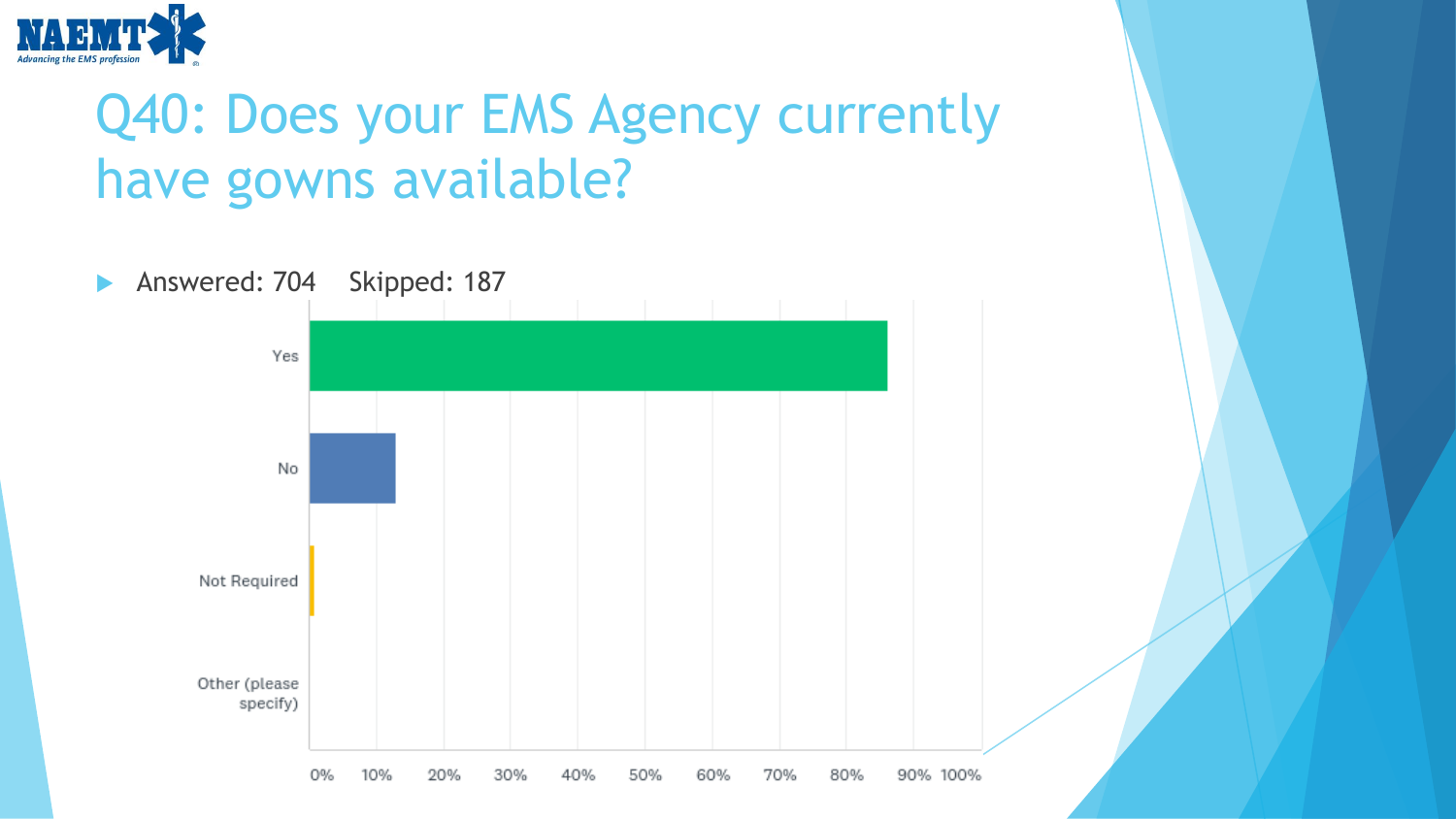

## Q41: How long do you expect your current gown supply to last?

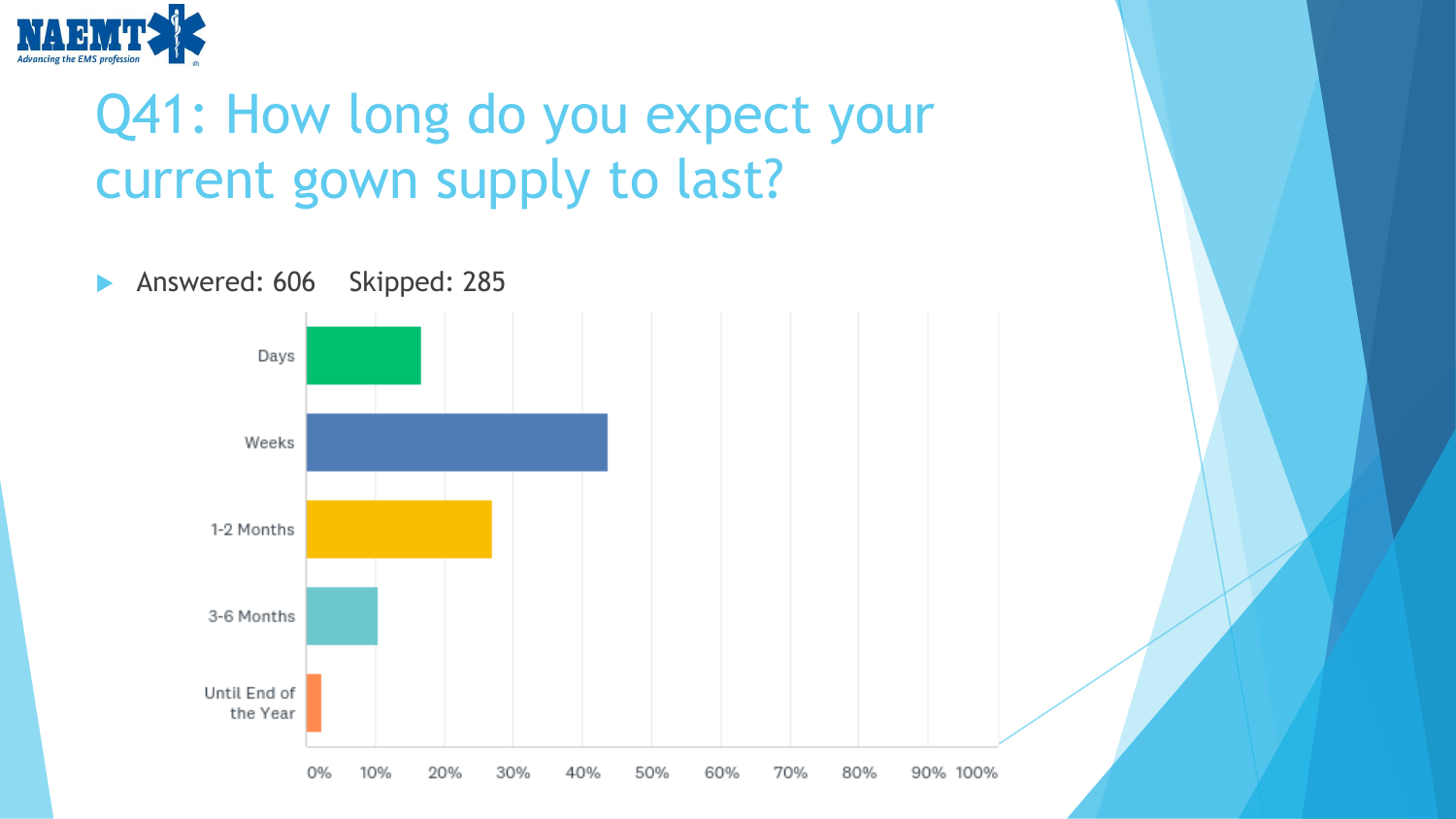

#### Q42: How many gowns does your Agency need to sustain operations and protect your workforce through the end of April?

Answered: 456 Skipped: 435

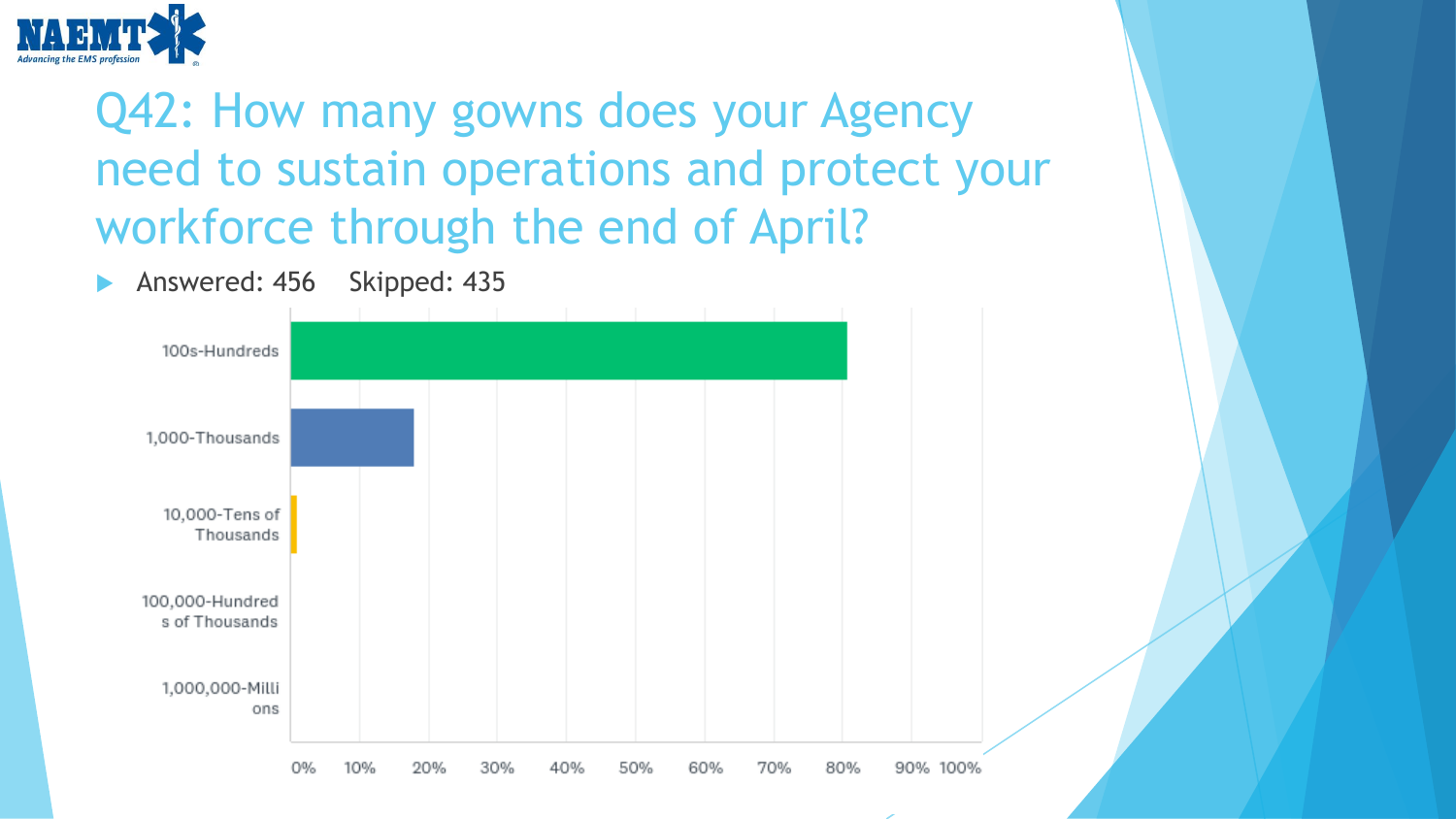

Q43: Does your EMS Agency have enough available ambulances to cover the current or projected increased response volume?

Answered: 697 Skipped: 194

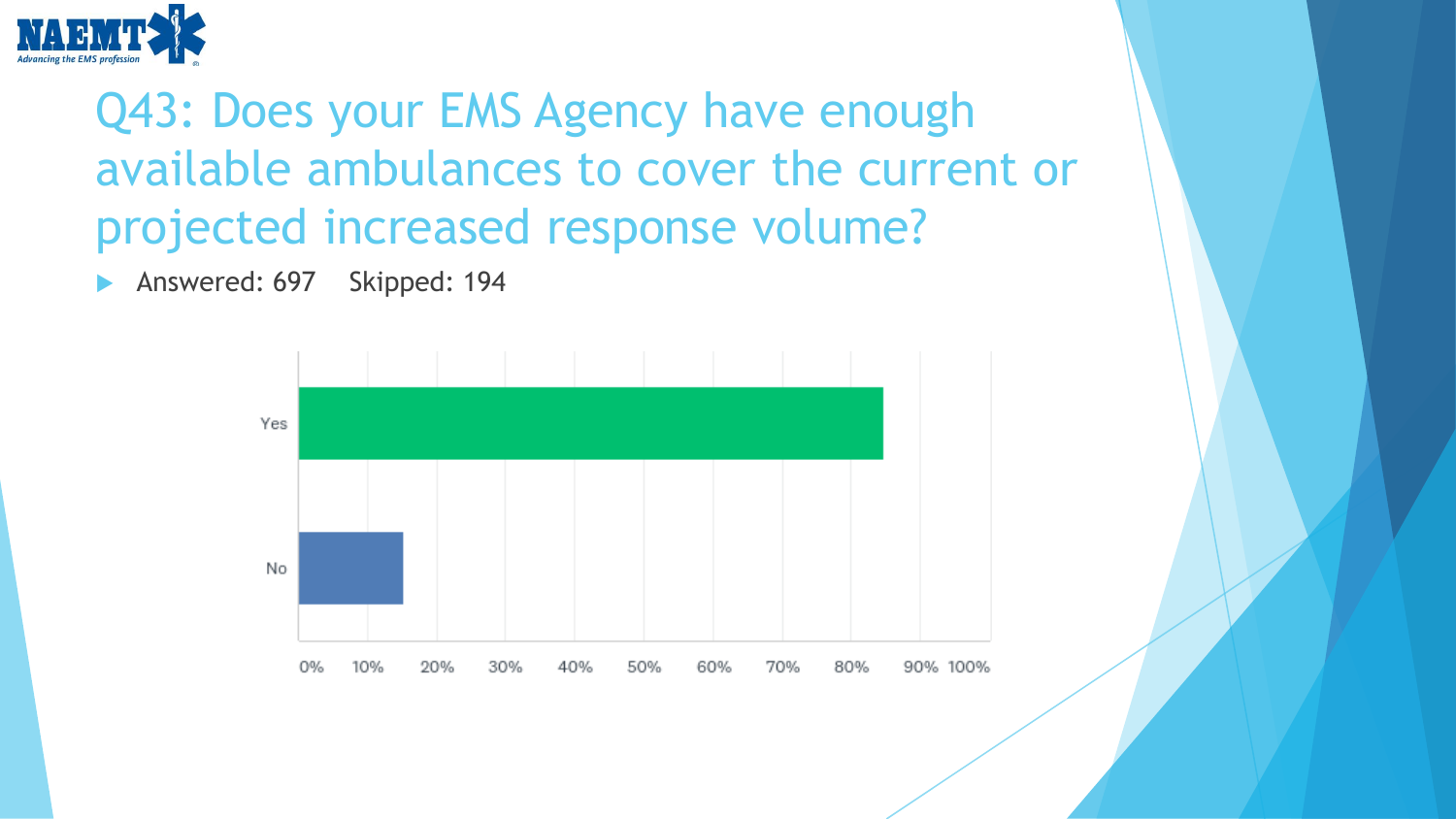

#### Q44: How many ambulances does your Agency need to cover your current patient load?

Answered: 110 Skipped: 781

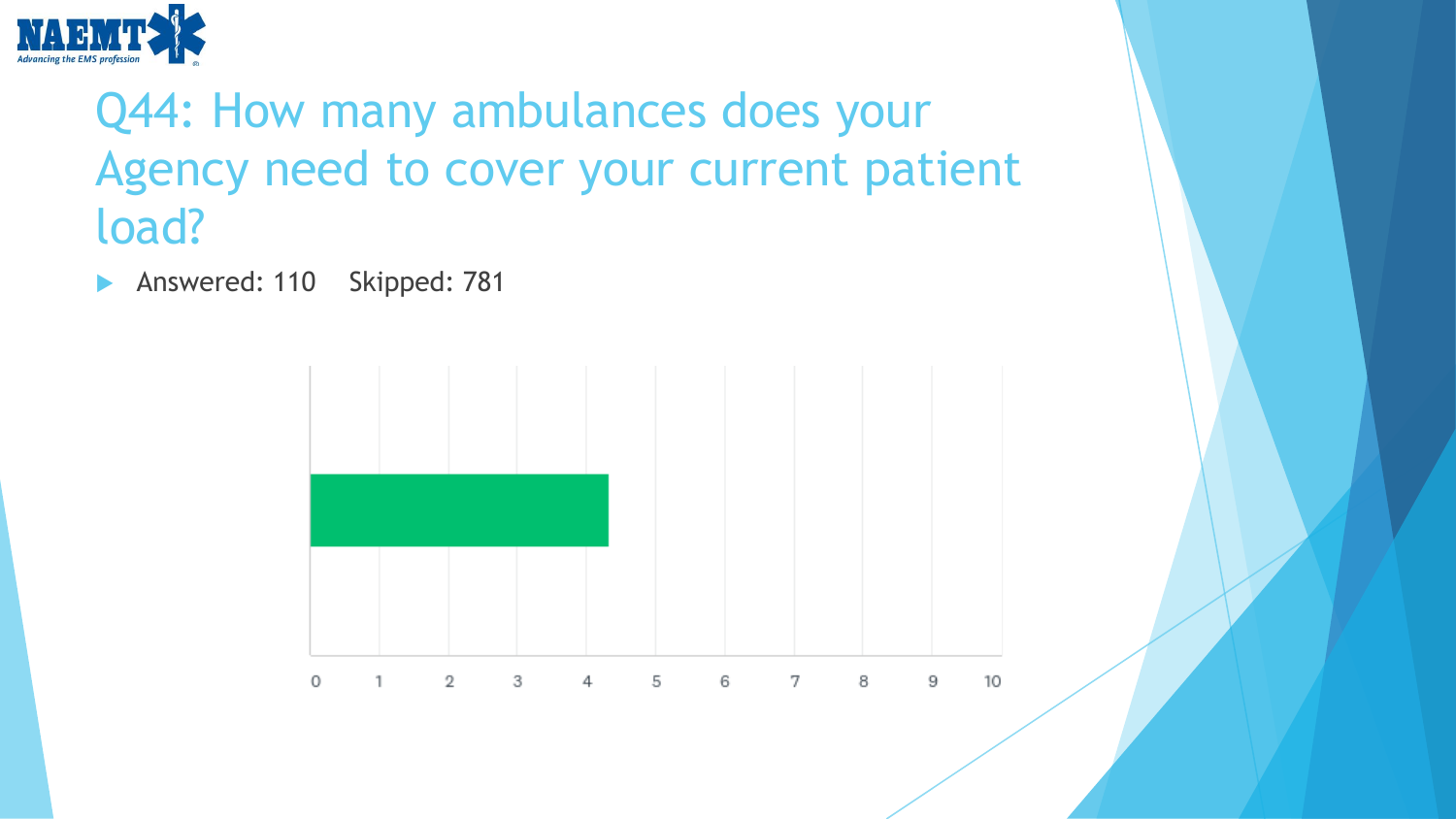

### Q45: Does your EMS Agency have enough decontamination materials and supplies?

Answered: 692 Skipped: 199

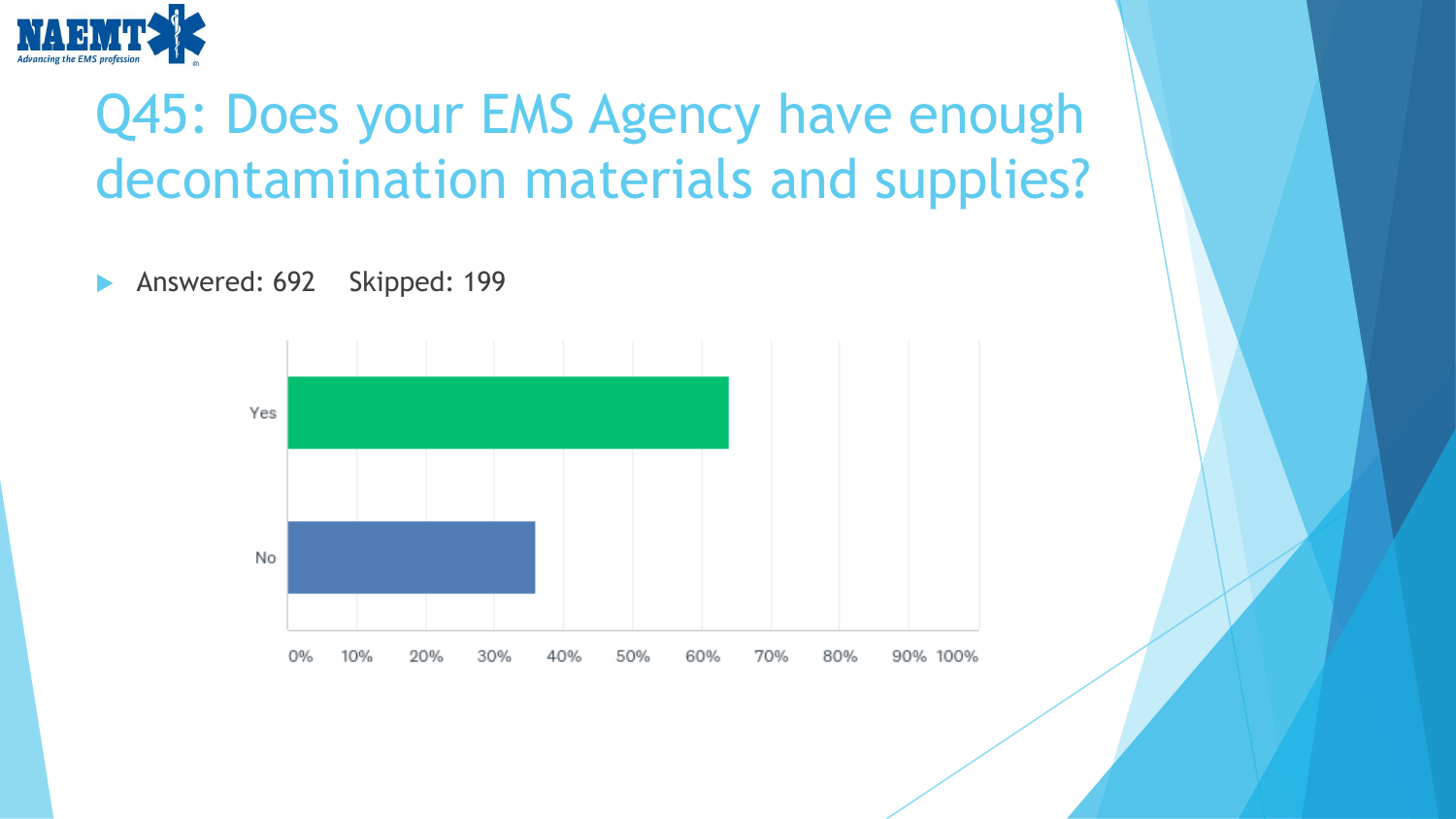

Q46: What is the current amount of time it is taking to decontaminate your ambulances after transporting a potential COVID-19 patient?

Answered: 689 Skipped: 202

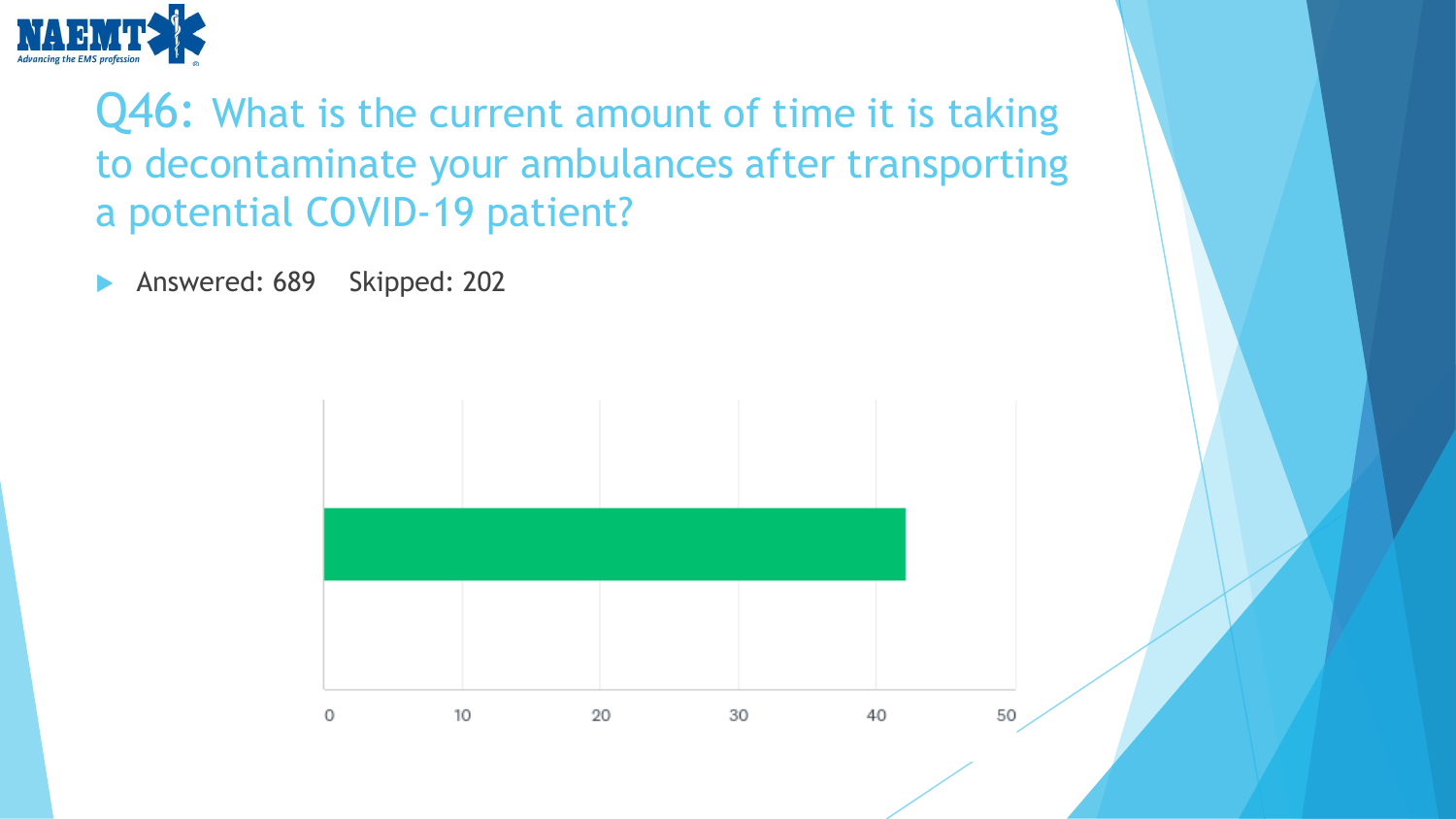

### Q47: Does your EMS Agency currently have access to ventilators?

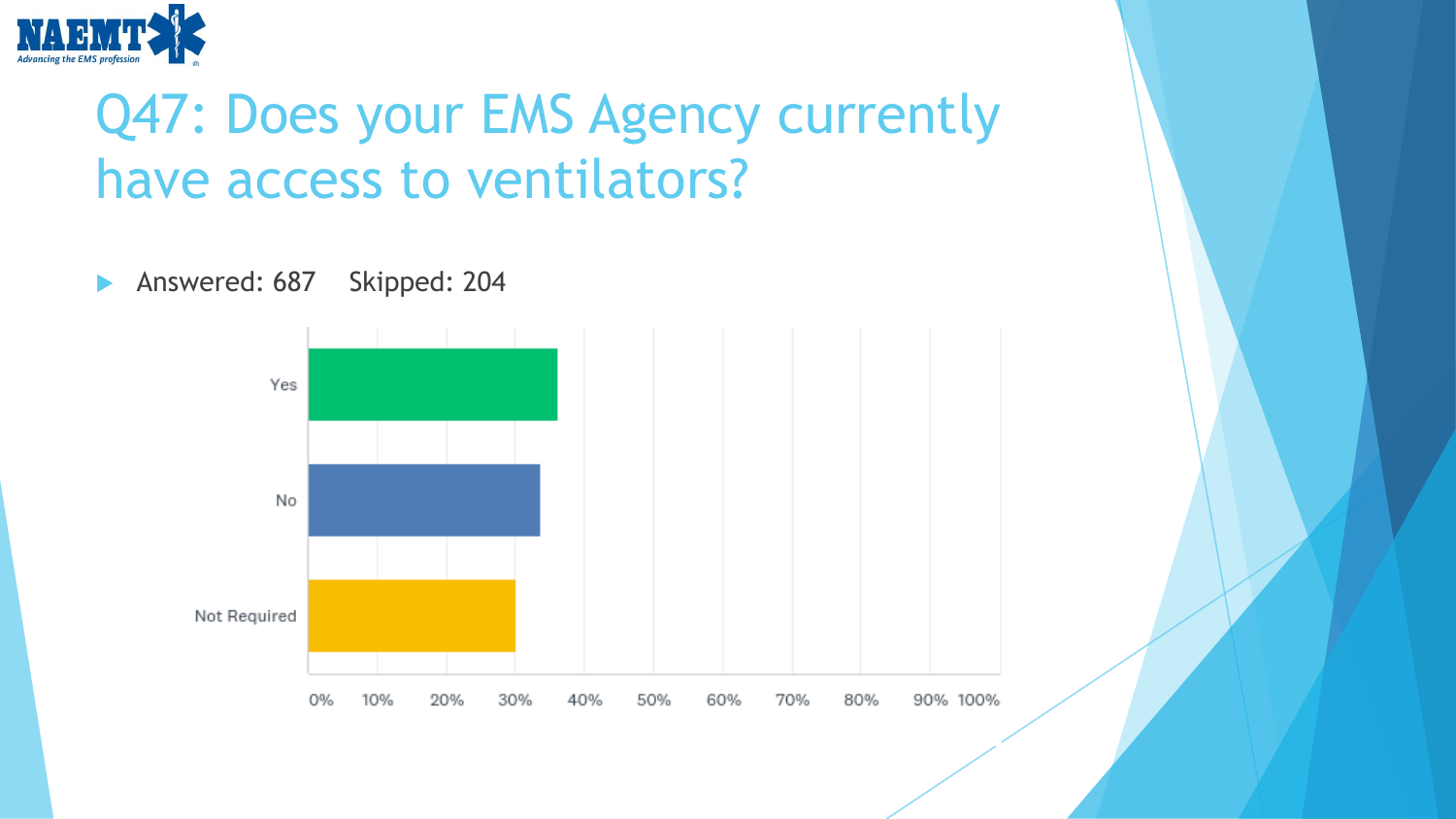

### Q48: How long do you expect your current supply to last?

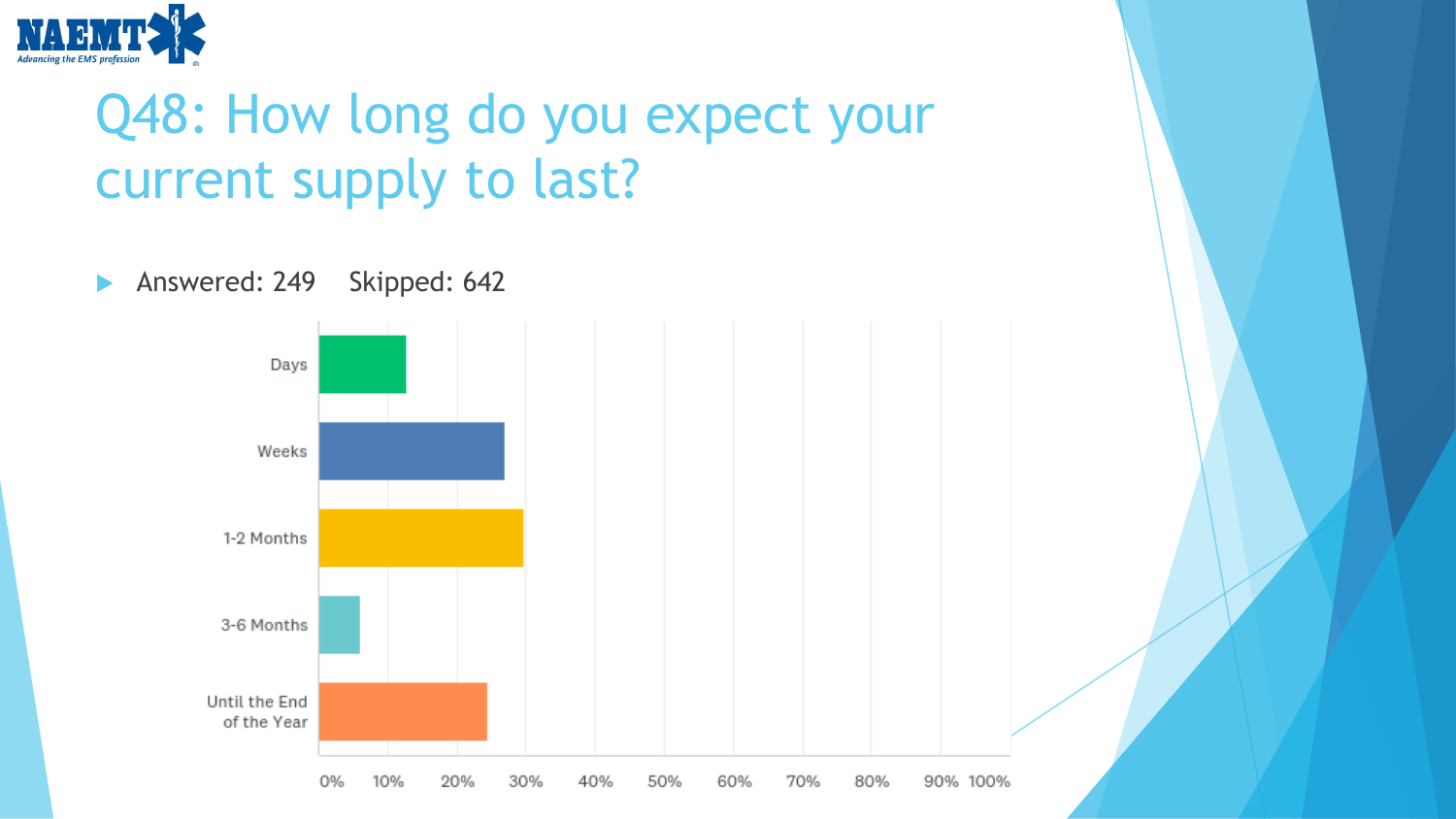

Q49: How many ventilators does your Agency need to cover your patients load through the end of April?

Answered: 327 Skipped: 564

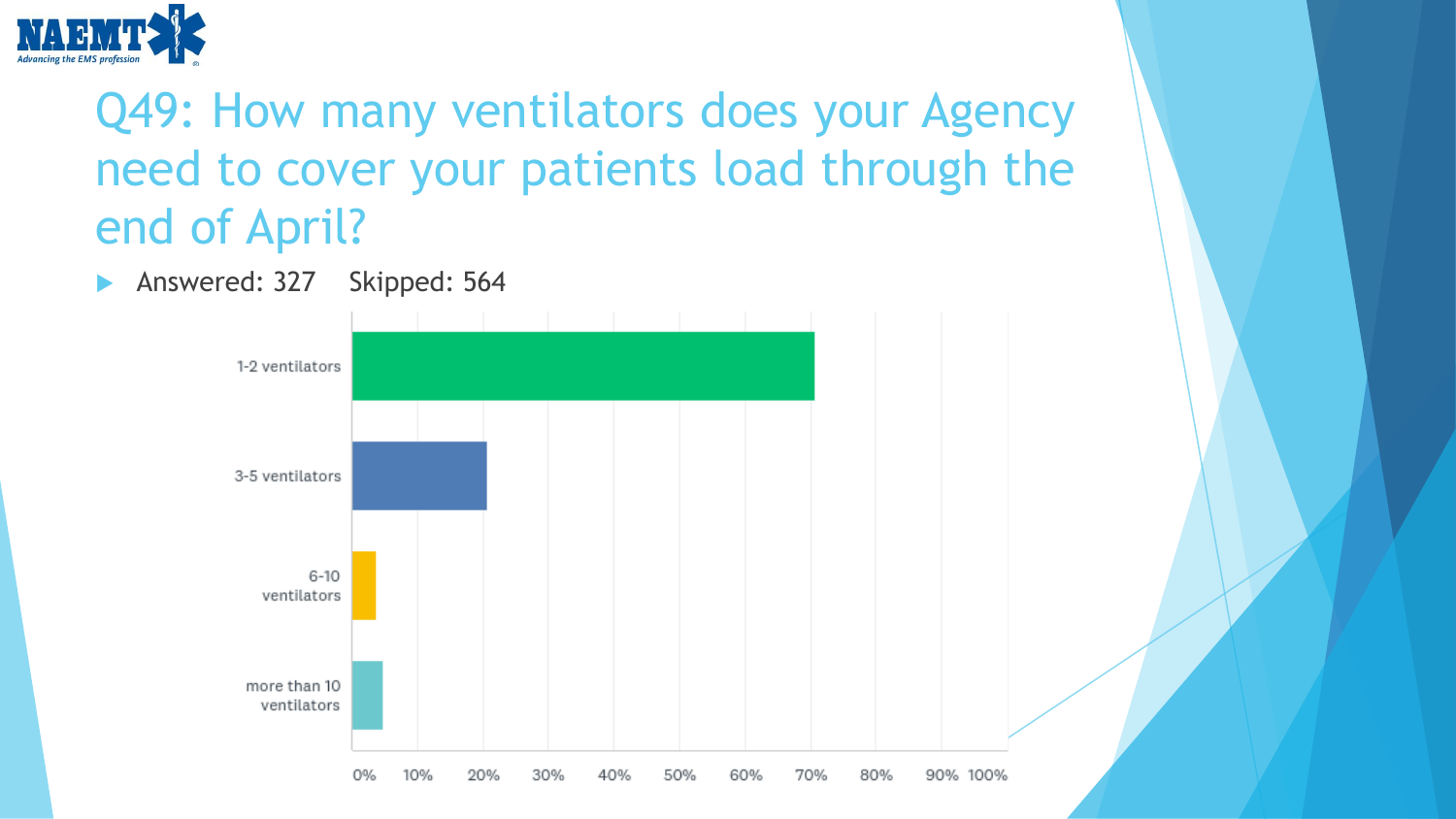

#### Q50: Is your EMS Agency experiencing a shortage of vital pre-hospital medications?

Answered: 681 Skipped: 210

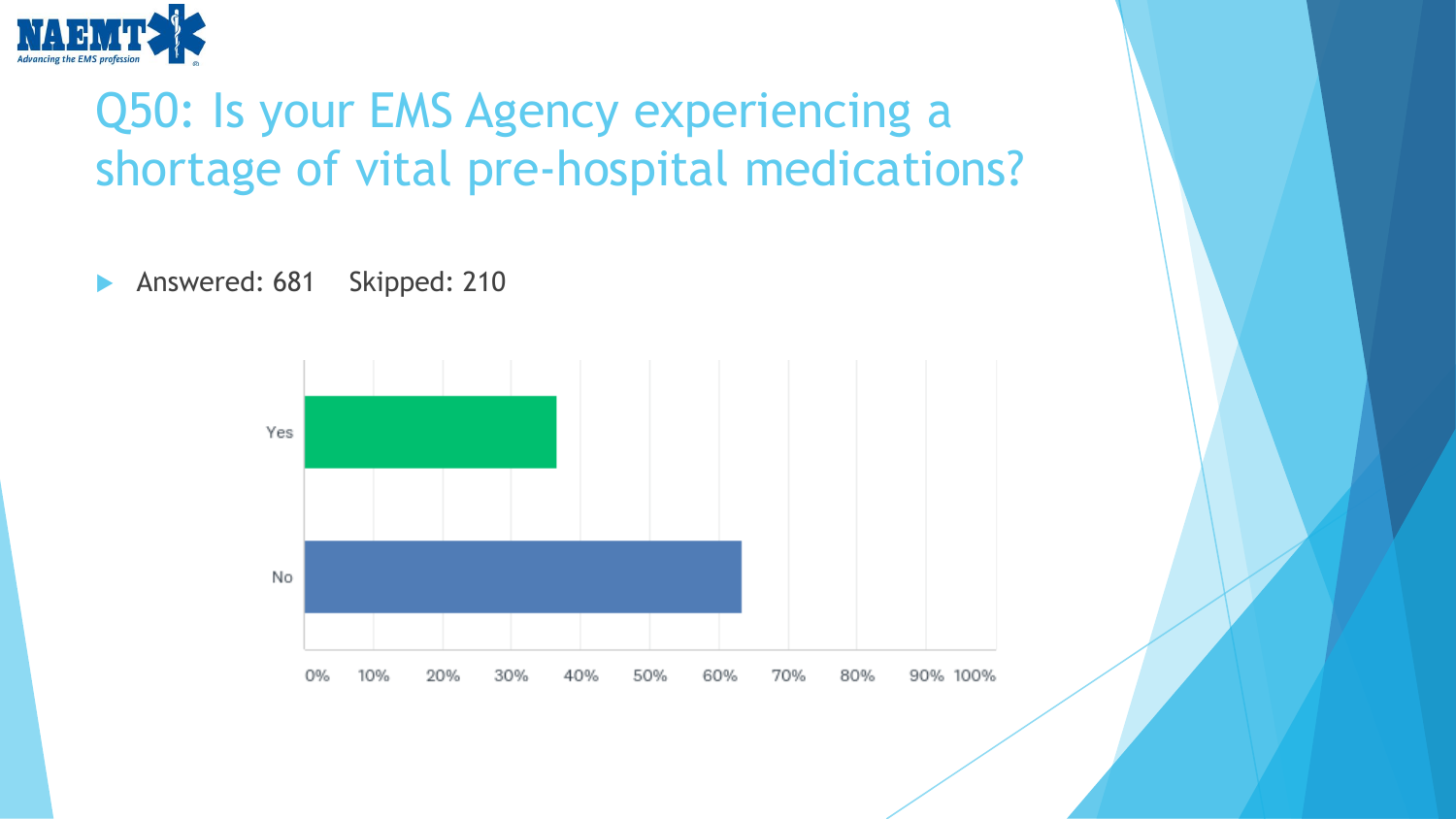

#### Q51: What percentage of your personnel have tested positive for COVID-19 to-date?

Answered: 679 Skipped: 212

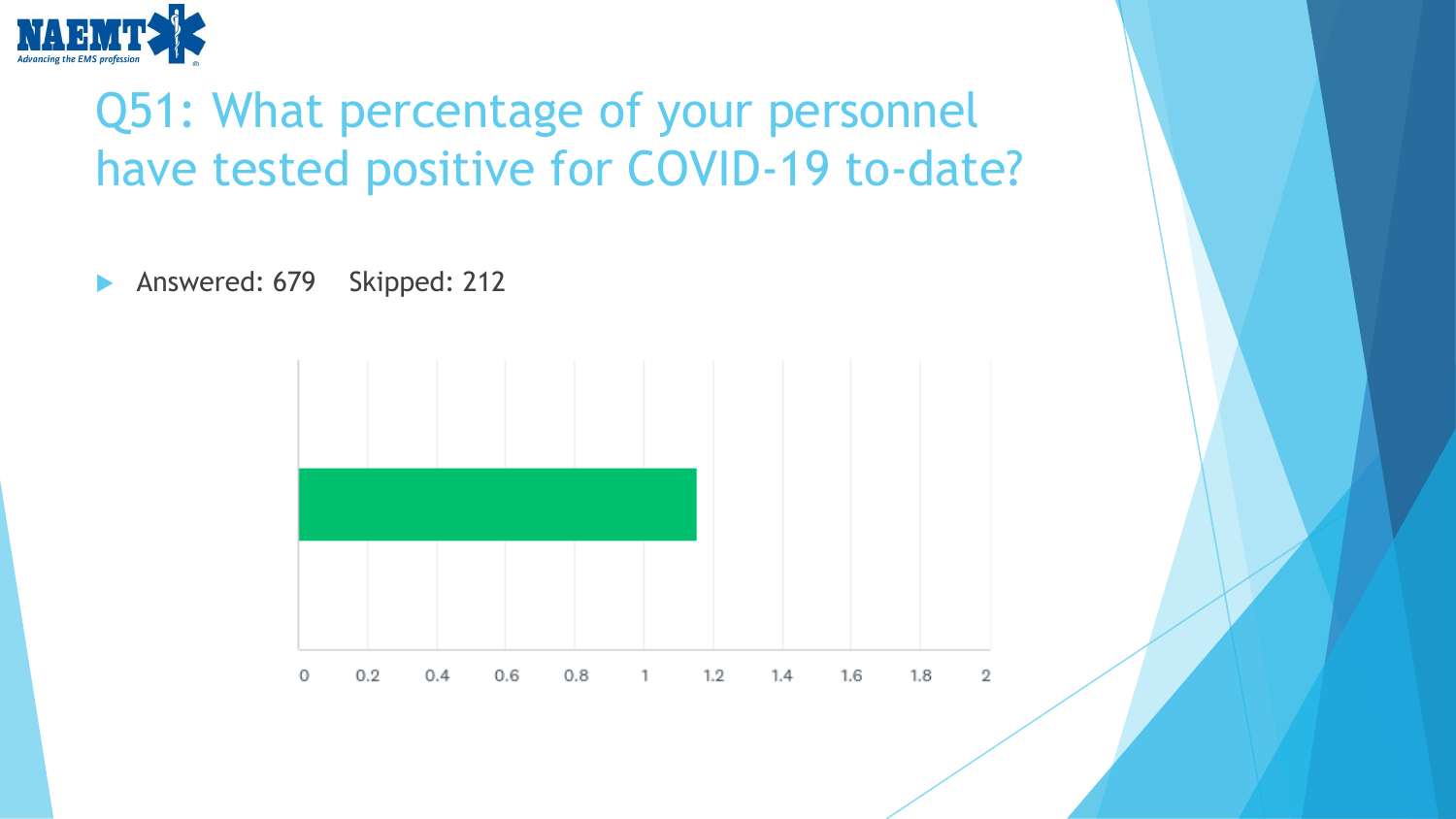

### Q52: What percentage of your personnel are currently quarantined?

Answered: 679 Skipped: 212

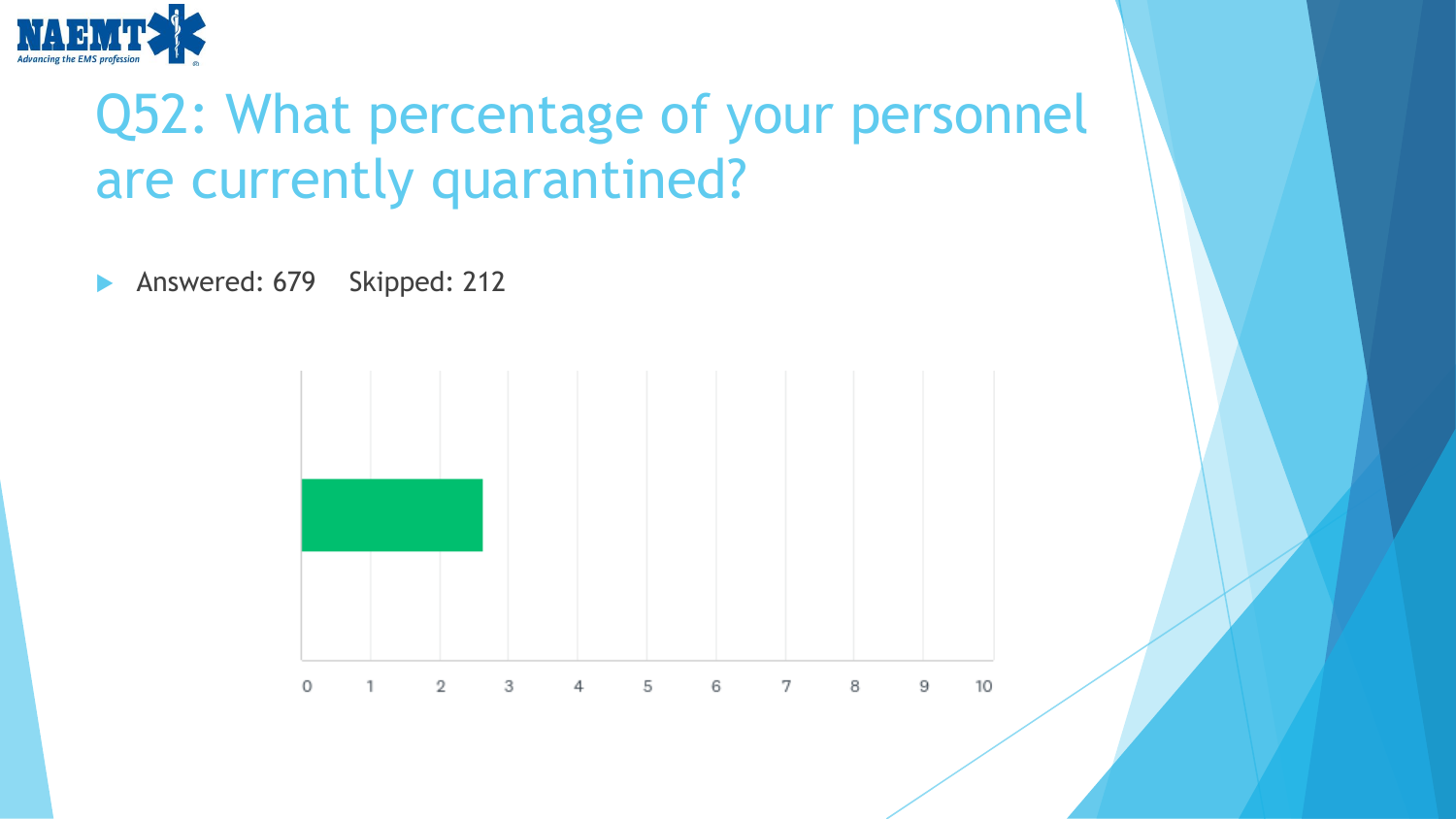

### Q53: Have you had any LODD from COVID-19 at your EMS Agency?



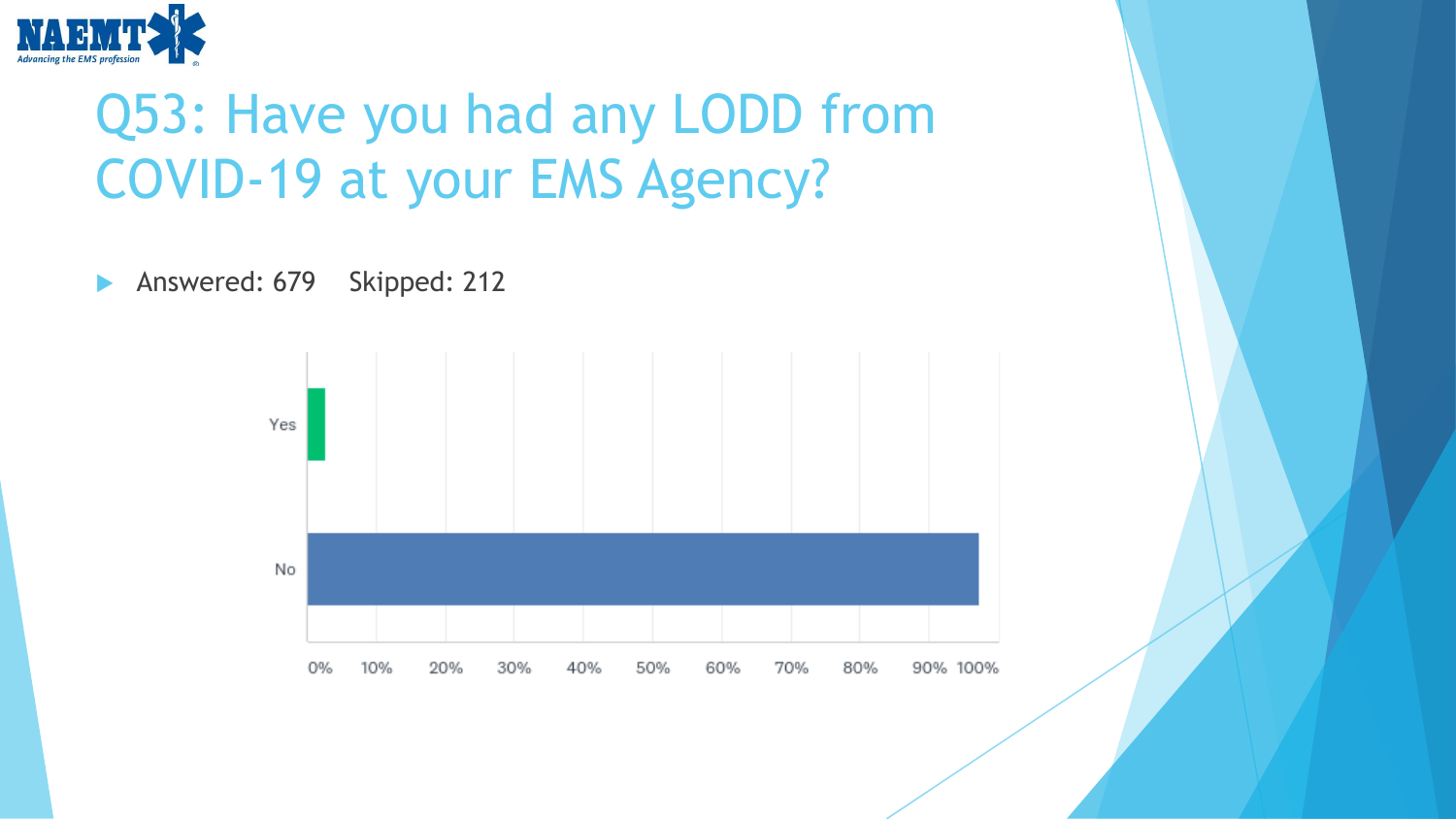

#### Q54: What percentage of your personnel has been tested for COVID-19?

Answered: 677 Skipped: 214

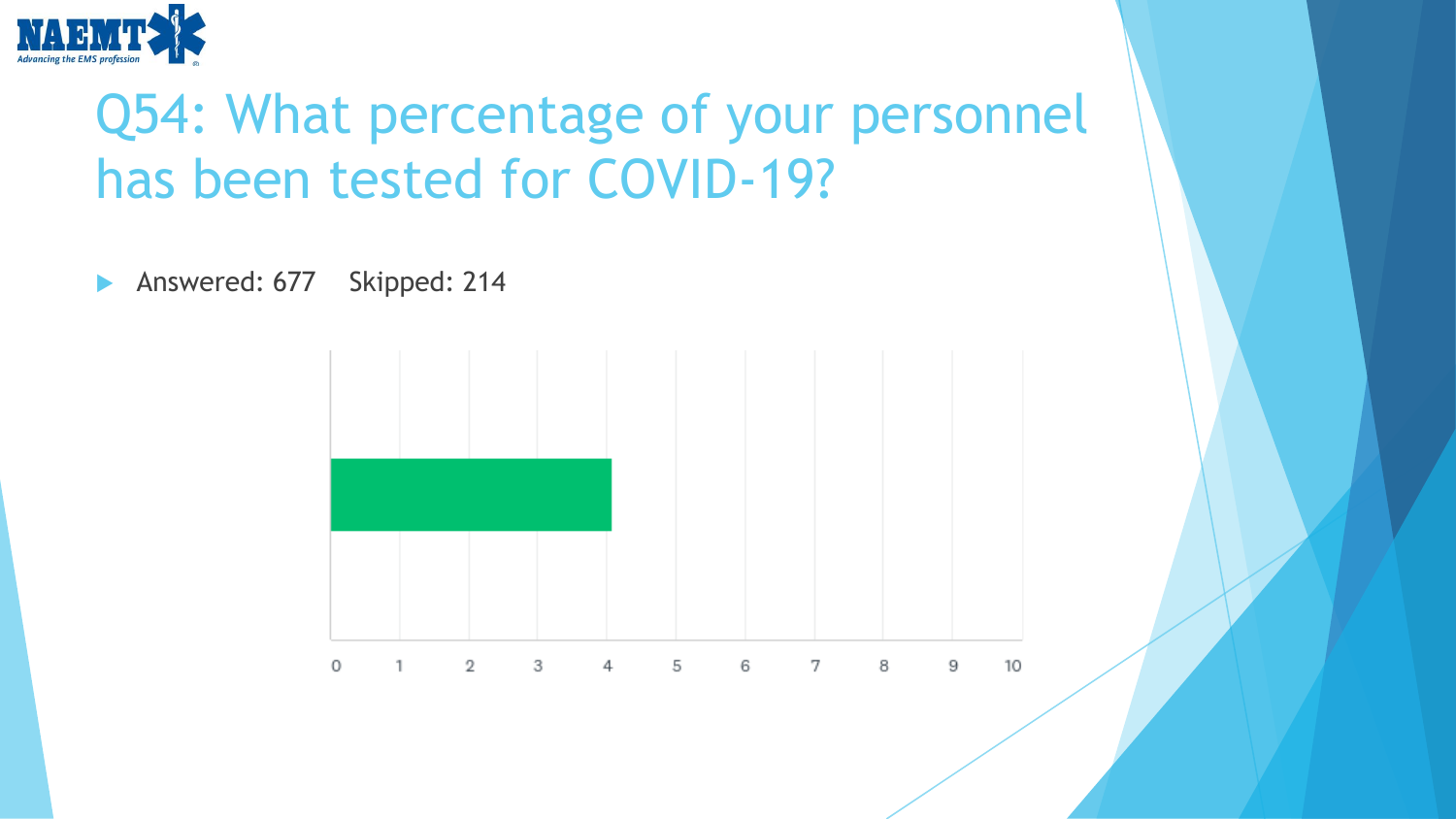

## Q55: Have the families of your personnel been offered testing?

Answered: 675 Skipped: 216

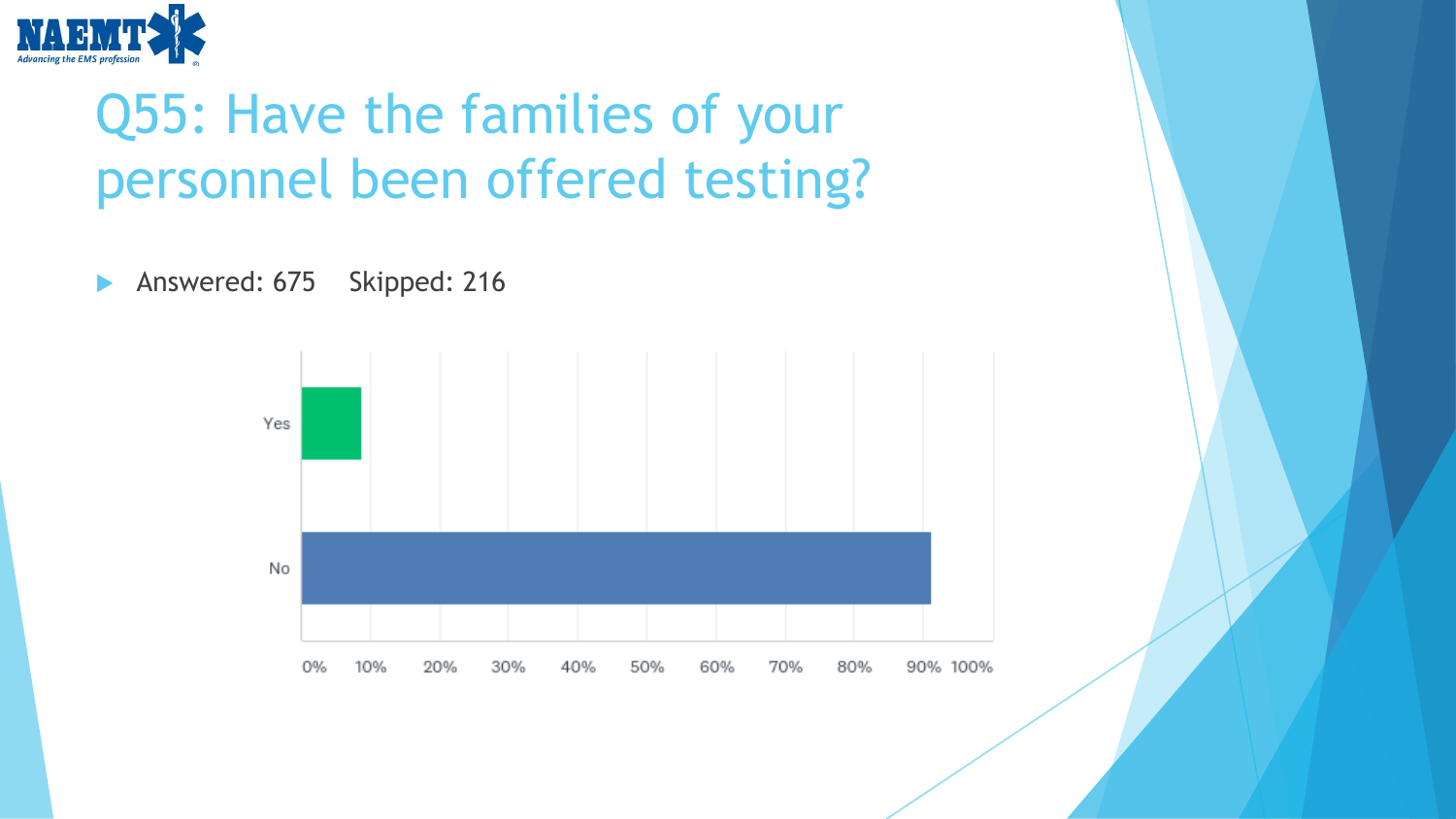

#### Q56: If a practitioner tests positive for COVID-19, is testing offered to their family?

Answered: 613 Skipped: 278

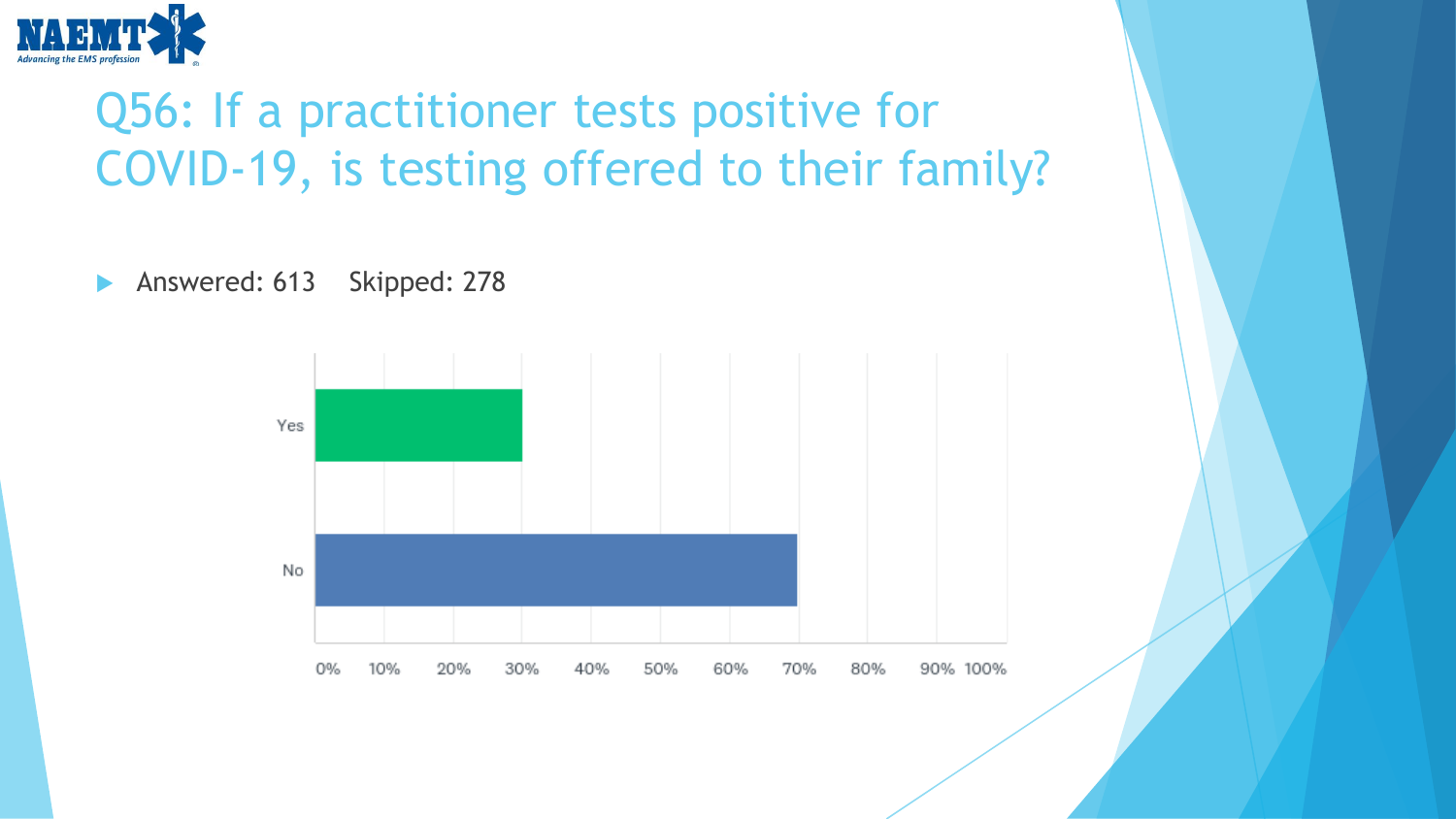

Q57: If a practitioner tests positive for COVID-19 or is quarantined, does that practitioner have access to alternate living arrangements outside their home and your EMS agency?

Answered: 672 Skipped: 219

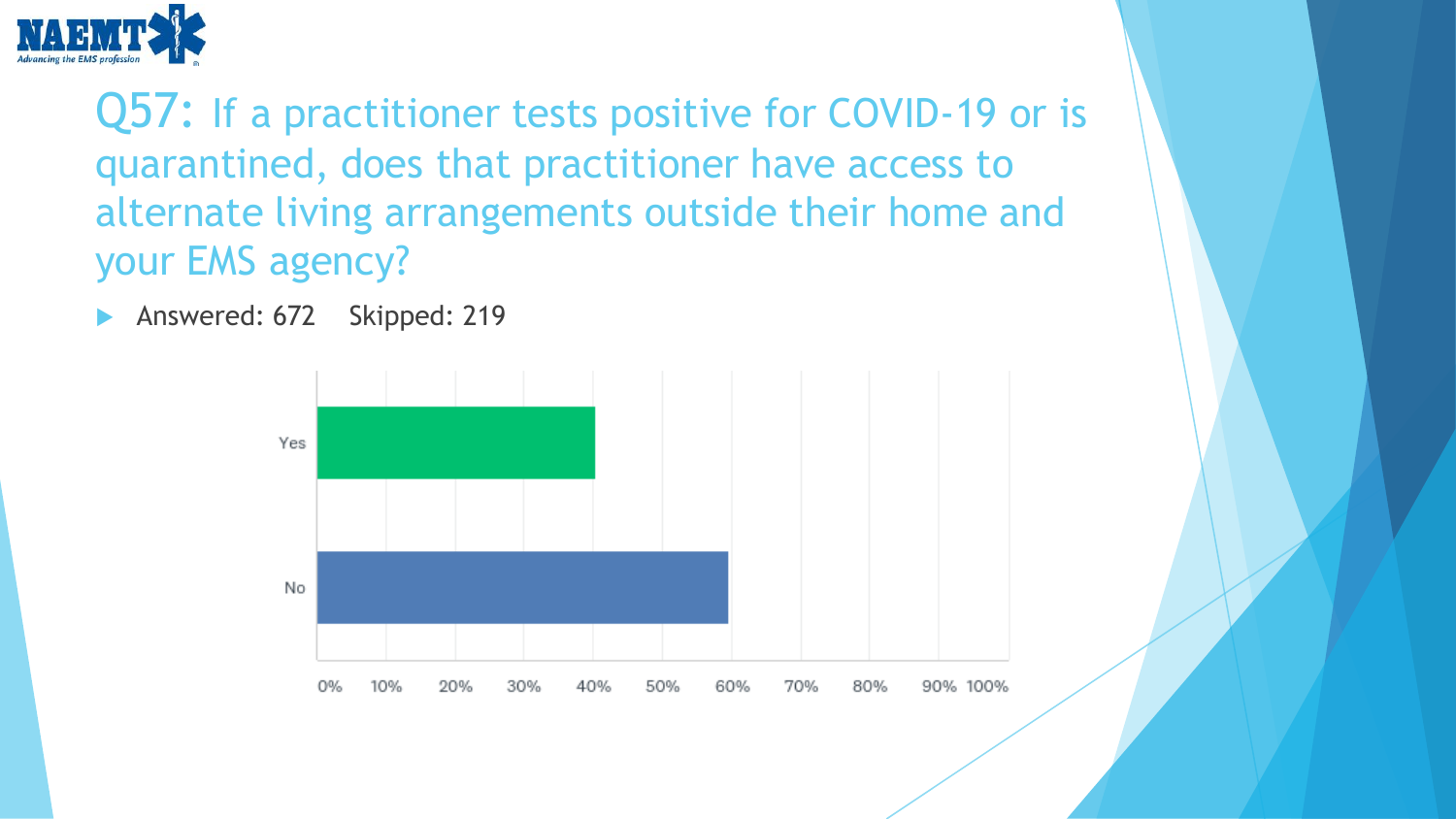

## Q58: Are the alternative living arrangements offered free of charge?

Answered: 274 Skipped: 617

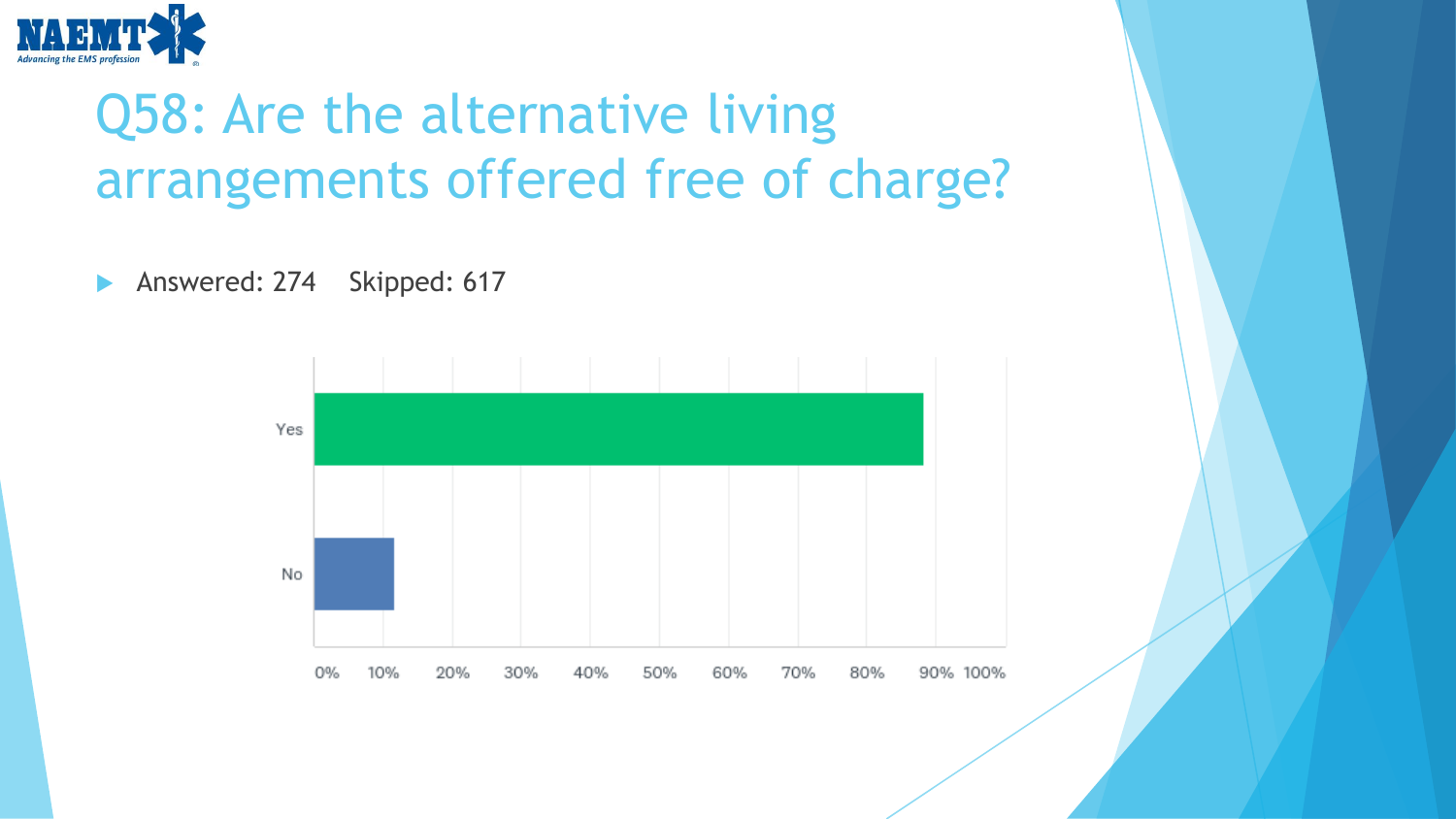

### Q59: Does your agency's workforce have access to daycare for their children?

Answered: 671 Skipped: 220